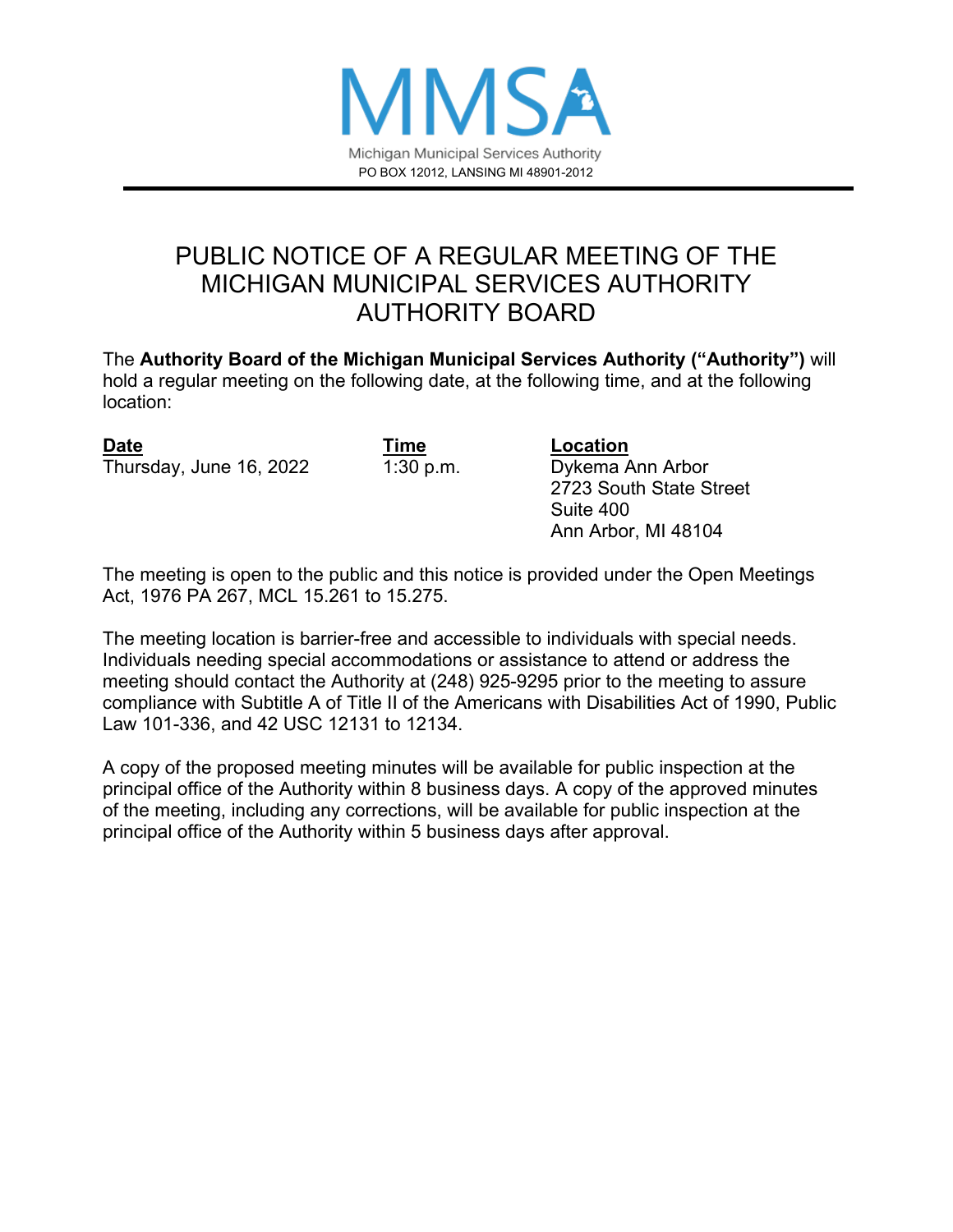

#### **AUTHORITY BOARD REGULAR MEETING**

Thursday, June 16, 2022 at 1:30 PM Dykema 2723 S State Street, Suite 400 Ann Arbor, MI 48104

#### **AGENDA**

- **I. Call to Order**
- **II. Roll Call**
- **III. Approval of Agenda**

#### **IV. Approval of Minutes**

- a. Minutes of the March 17, 2022 Authority Board Meeting
- **V. Administrative Report**
- **VI. Old Business**
- **VII. New Business**
- **VIII. Public Comment**
	- **IX. Other Business**
	- **X. Adjournment**

A copy of the proposed minutes of the meeting will be available for public inspection at the principal office of the Authority within 8 business days. A copy of the approved minutes of the meeting, including any corrections, will be available for public inspection at the principal office of the Authority within 5 business days after approval.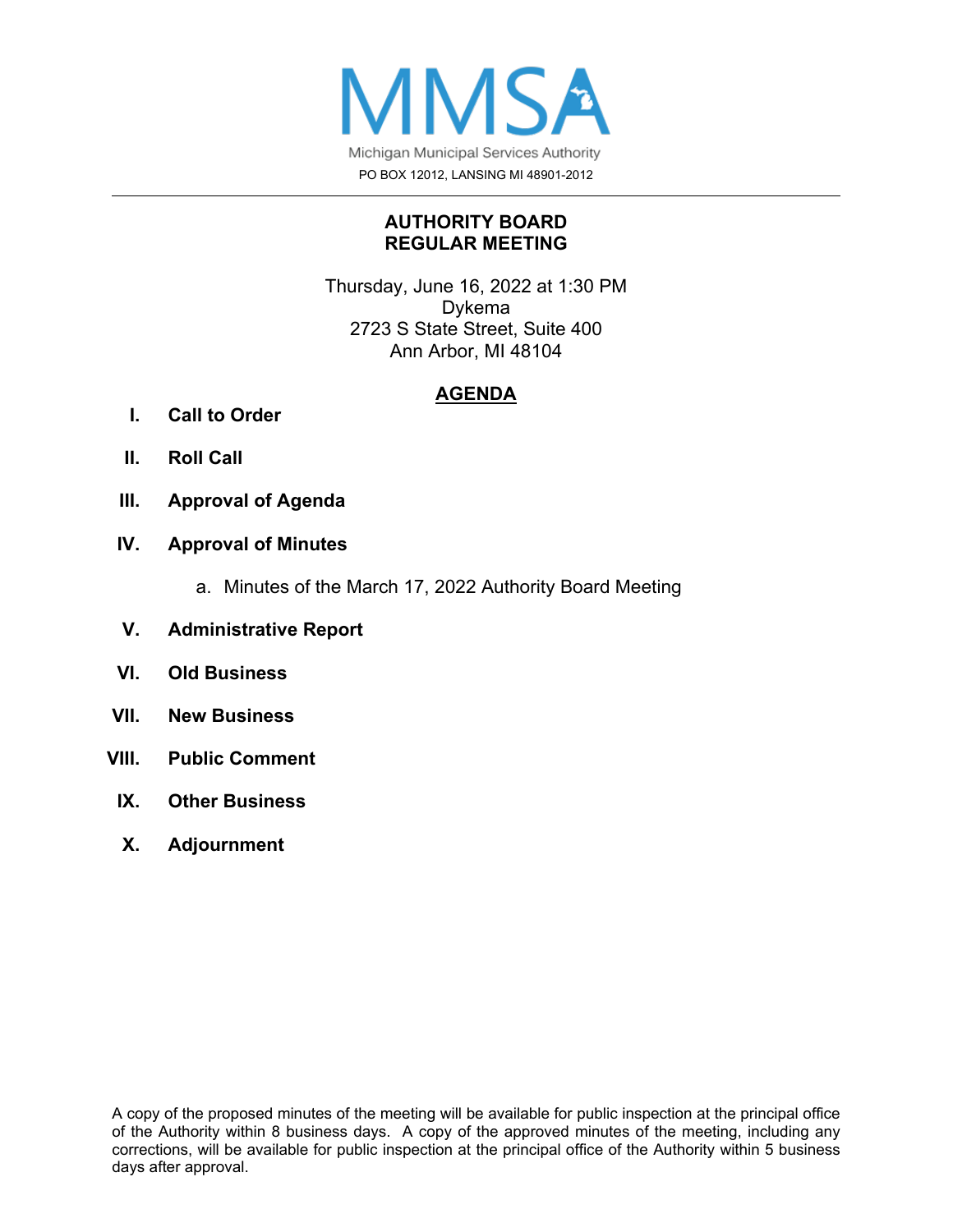

## **AUTHORITY BOARD**

Thursday, March 17, 2022 at 1:30 p.m.

## **LIVE ZOOM WEBINAR**

Capitol View Building Constitution Room – 9th Floor 201 Townsend Street Lansing, MI 48933

#### **MINUTES**

 $\boxtimes$  Proposed Minutes  $\Box$  Approved Minutes

MEETING TYPE:  $\boxtimes$  Regular  $\Box$  Special

#### **I. Call to Order**

The meeting was called to order at 1:36 p.m. by the Chairperson.

#### **II. Roll Call**

|                                | <b>LOCATION</b>              | <b>PRESENT</b> | <b>ABSENT</b> |
|--------------------------------|------------------------------|----------------|---------------|
| Angela Rogensues, Chair*       | Warren, Macomb County        | X              |               |
| Eric DeLong, Treasurer         |                              |                | X             |
| Kathleen Lomako,               | Livonia, Wayne County        | X              |               |
| Secretary*                     |                              |                |               |
| Brittani Anthony*              |                              | X              |               |
| Donna Cangemi                  | Sterling Heights, Macomb Co. | X              |               |
| Molly Clarin*                  | Grand Rapids, Kent Co.       | X              |               |
| Scott Erbisch*                 | Marquette, Marquette Co.     | X              |               |
| <b>Mandy Grewal</b>            |                              |                | X             |
| Penny Hill*                    | Kalkaska, Kalkaska Co.       | X              |               |
| Brandon McCullough*            | Livonia, Wayne County        | Χ              |               |
| <b>Sheryl Mitchell Theriot</b> |                              |                | x             |
| Aaron Wagner                   |                              |                | Χ             |

Other attendees:

- Samantha Harkins, Michigan Municipal Services Authority
- Kristen Delaney, Michigan Municipal Services Authority\*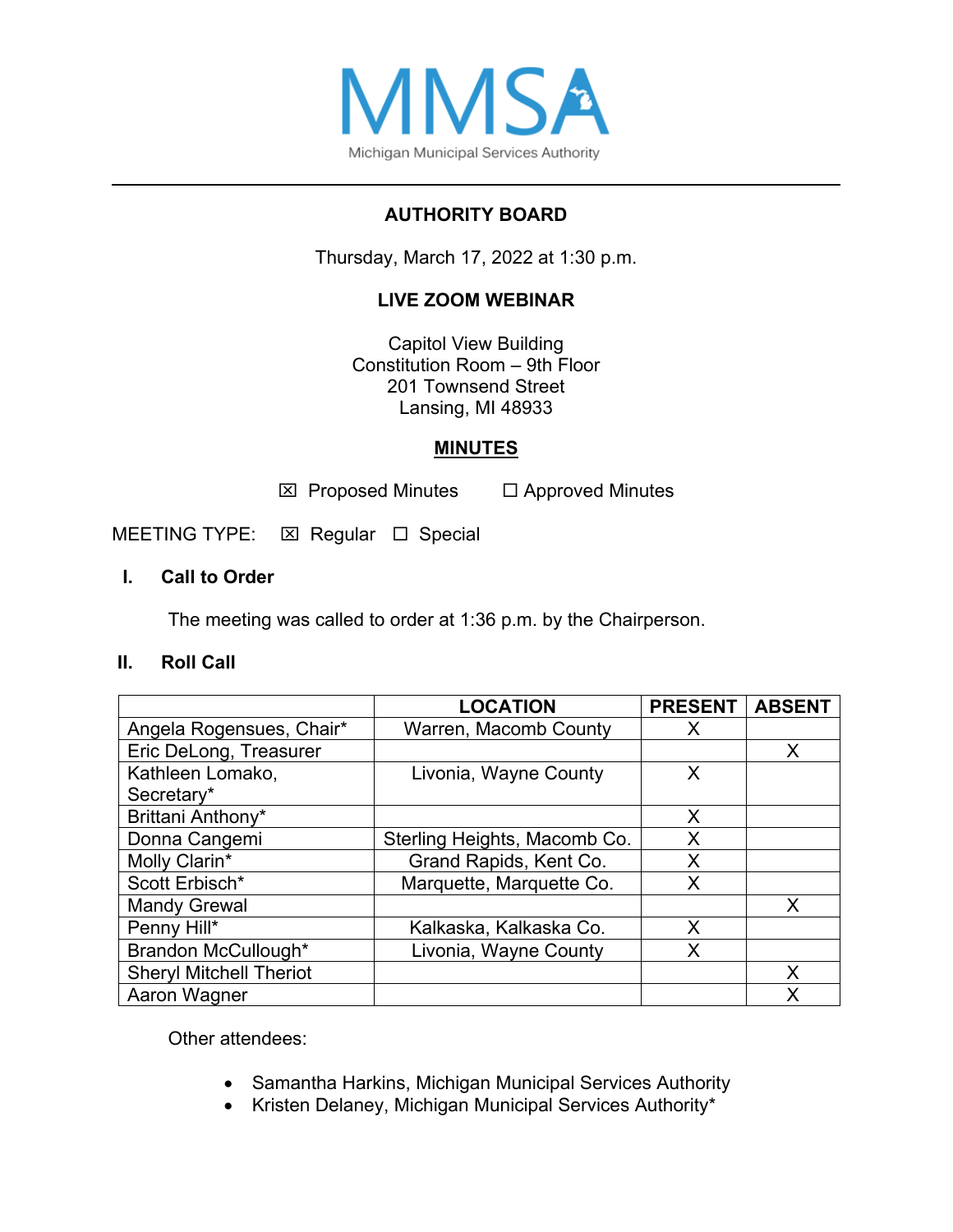- Bill Tucker, Maner Costerisan
- Kari Shea, Plante Moran\*

#### **III. Approval of Agenda**

Moved by: Lomako Supported by: Cangemi

 *Yes: X No: \_\_* 

#### **IV. Approval of Minutes**

Approval of the minutes from the November 18, 2021 Authority Board meeting as presented.

Moved by: Hill Supported by: Lomako

 *Yes: X No: \_\_*

#### **V. Administrative Report**

Harkins delivered the CEO report. She announced that the MMSA has been awarded a grant by the Lincoln Institute. The board reviewed promotional materials as presented in the CEO report and made suggestions. Harkins updated the board on work that Attorney Liedel had done regarding CGI and Kent County.

*Molly Clarin joined the meeting at 1:50 p.m.*

#### **VI. New Business**

- a. Presentation of Audit for the Year Ending September 30, 2021
- b. Resolution 2022-A Approval of Audit for Fiscal Year 2020-2021

Moved by: Cangemi Supported by: Hill

*Yes: X No: \_\_*

Role Call Vote:

YAYS NAYS

Anthony Cangemi Clarin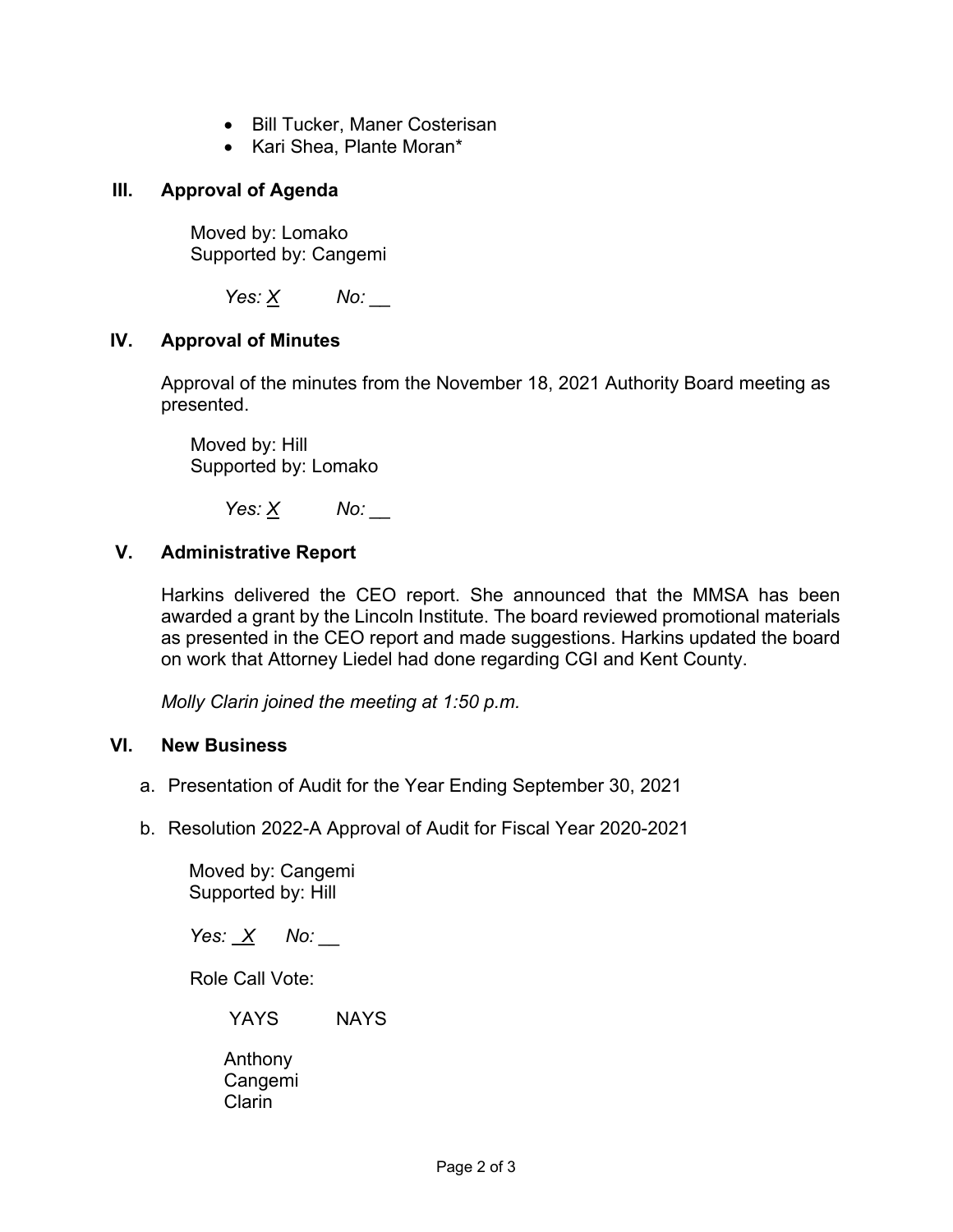Erbisch Hill Lomako **McCullough** Rogensues

#### **VII. Public Comment**

None.

#### **VIII. Other Business**

Anthony mentioned the discussion she had with previous Jaymes Vettraino regarding benefits administration as a service the MMSA could provide. Harkins stated that she would follow up with Anthony.

#### **IX. Adjournment**

Moved by: Cangemi Supported by: Hill

*Yes: X No: \_\_*

Meeting adjourned at 2:09 p.m.

#### **Certification of Minutes**

Approved by the Authority Board at the June 16, 2022 meeting.

Authority Secretary **Date** 

 $\overline{a}$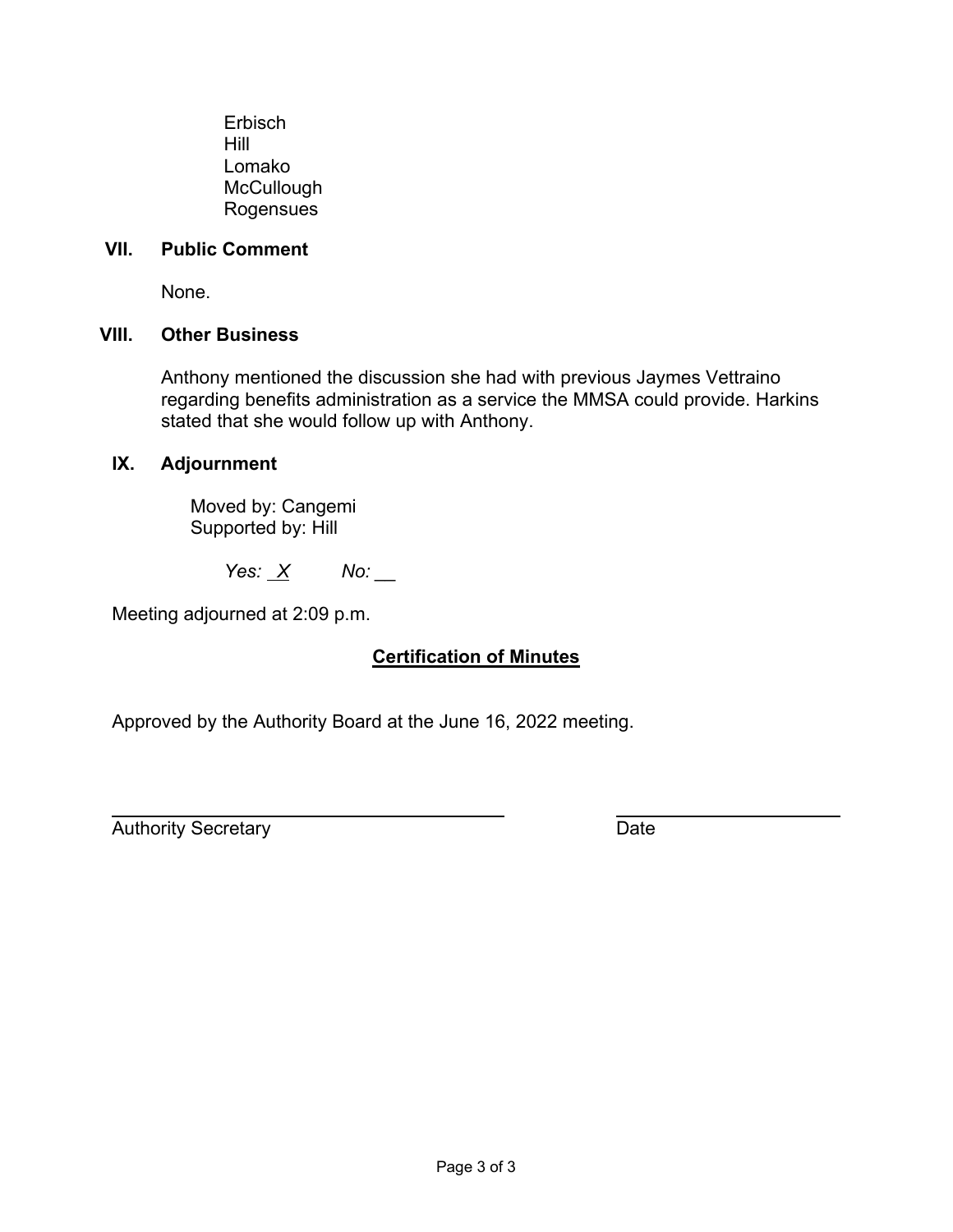# MMSA

# **Michigan Municipal Services Authority**

June 9, 2022

TO: MMSA Executive Committee Members

- RE: Executive Committee meeting report June 16, 2022
	- 1. Program update
		- a. Rapid response teams/GovTEC
			- i. MEDC
			- ii. Michigan Infrastructure Council (MIC)
			- iii. Scio Township
		- b. FMS system
	- 2. MMSA Twitter (@michigan\_msa) and LinkedIn (https://www.linkedin.com/company/michigan-municipal-services-authority)
	- 3. Monthly Financial Statements Please find attached monthly financial statements for February, March, April and May 2022

Sincerely,

Semants of Harke

Samantha Harkins CEO, Michigan Municipal Services Authority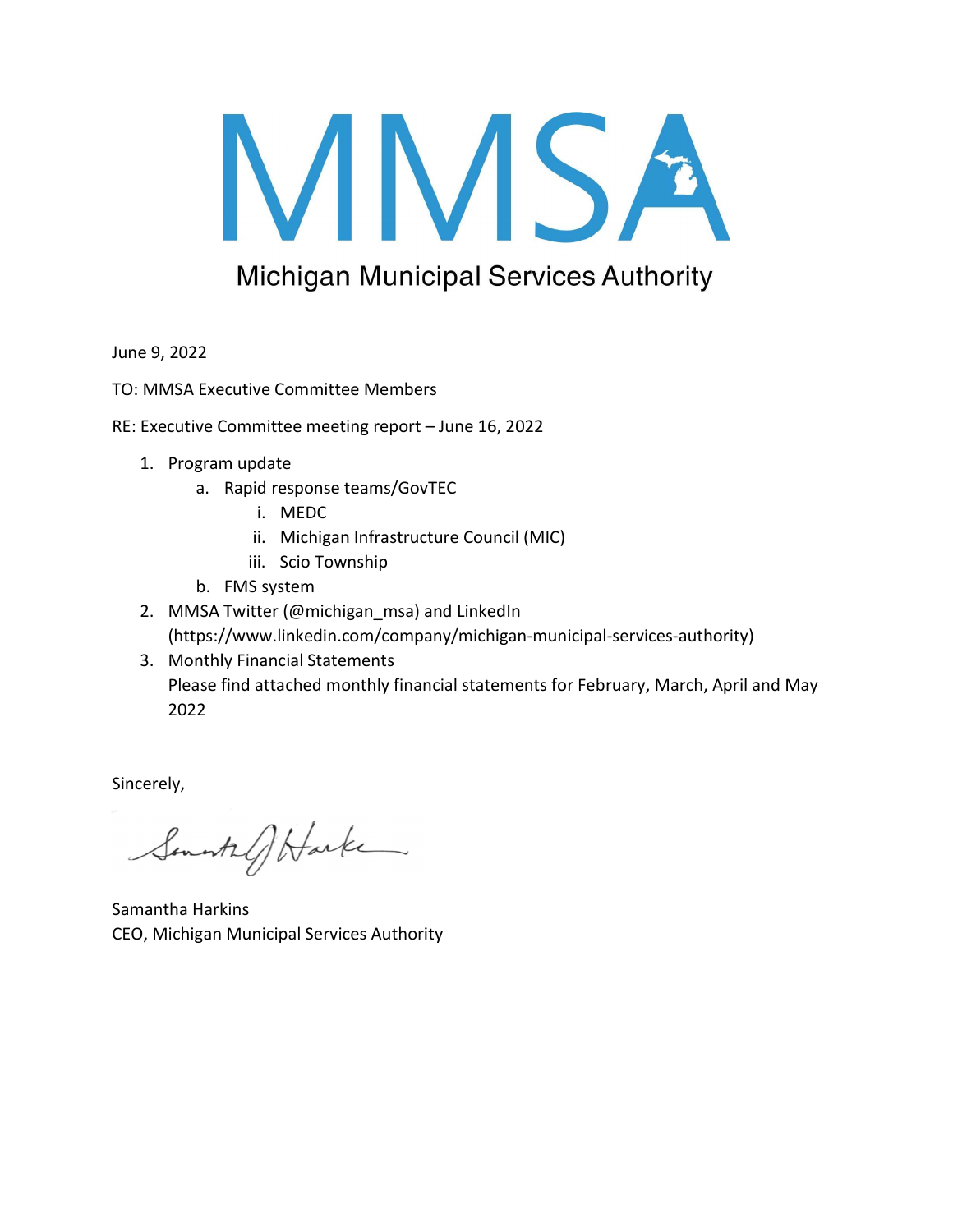

**Plante & Moran, PLLC** 27400 Northwestern Highway P.O. Box 307 Southfield, MI 48037-0307 Tel: 248.352.2500 Fax: 248.352.0018

plantemoran.com

March 11, 2022

To: Samantha Harkins, CEO Michigan Municipal Services Authority (MMSA) Board of Directors

#### **Re: February 2022 Monthly Statements**

Enclosed are the following Monthly Statements for your review:

- 1. Revenue & Expenditure Report General Fund
- 2. Revenue & Expenditure Report Financial Management System Fund
- 3. Revenue & Expenditure Report All Funds
- 4. Balance Sheet
- 5. Check Register
- 6. Bank Account Reconciliation
- 7. Bank Statement

Please contact Kari Shea (248-223-3287) or Kelly Schimmoeller (734-302-6456) with any questions.

Thank you.

*Disclaimer: These financial statements have not been subjected to an audit, review or compilation engagement, and no assurance is provided on them.*

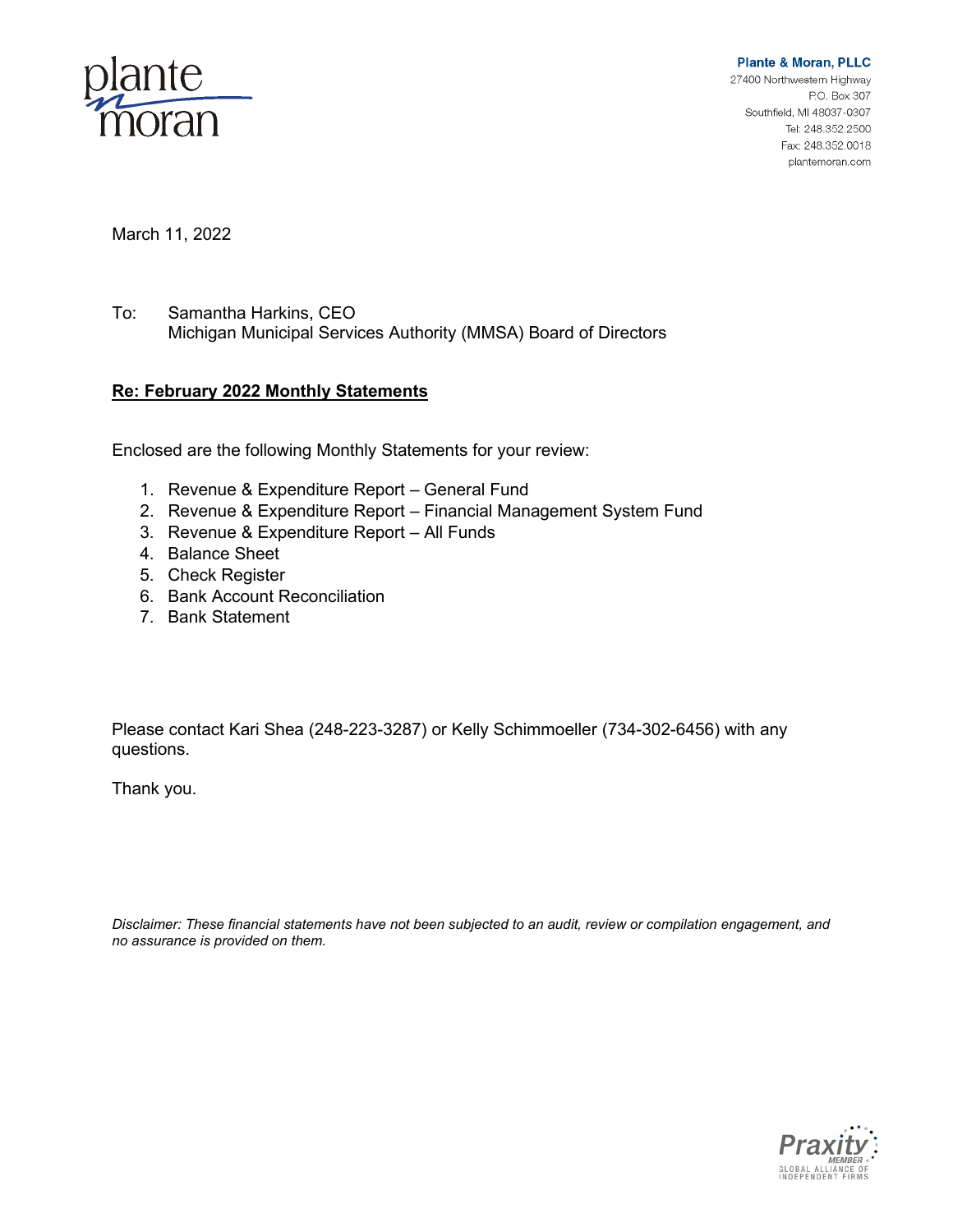# Michigan Municipal Services Authority REVENUE AND EXPENDITURE REPORT As of February 28, 2022

|                                                | <b>Year Ending</b><br>09/30/2021 | <b>Year Ending</b><br>09/30/2022 |           | Year To Date<br>02/28/2022 |            |
|------------------------------------------------|----------------------------------|----------------------------------|-----------|----------------------------|------------|
|                                                | <b>END BALANCE</b>               | ORIGINAL BUDGET AMENDED BUDGET   |           | <b>YTD BALANCE</b>         | % BDGT     |
| Revenue                                        |                                  |                                  |           |                            |            |
| 671000 - Contract Revenue                      | 208,078                          | 150,000                          | 150,000   | 75,000                     | 50.00 %    |
| <b>Total Revenue</b>                           | 208,078                          | 150,000                          | 150,000   | 75,000                     | $50.00\%$  |
| <b>Expenses</b>                                |                                  |                                  |           |                            |            |
| Salary and Fringes                             |                                  |                                  |           |                            |            |
| 701000 - Personal Services                     | 145,398                          | 57,200                           | 57,200    | 22,186                     | 38.79%     |
| 710000 - FUTA Taxes                            | 365                              | 375                              | 375       | 0                          | 0.00%      |
| 715000 - Social Security & Medicare            | 11,073                           | 4,376                            | 4,376     | 1,785                      | 40.79%     |
| 718000 - Insurance - Health                    | 10,246                           | 9,180                            | 9,180     | 1,982                      | 21.59%     |
| <b>Total Salary and Fringes</b>                | 167,082                          | 71,131                           | 71,131    | 25,953                     | 36.49 %    |
| Operating                                      |                                  |                                  |           |                            |            |
| 752000 - Office Expense                        | 2,871                            | 2,000                            | 2,000     | 442                        | 22.11 %    |
| 801000 - Professional and Contractual Services | 57,543                           | 80,028                           | 80,028    | 35,116                     | 43.88%     |
| 801500 - Office Rent                           | 8,996                            | 8,820                            | 8,820     | 0                          | 0.00%      |
| 802000 - Legal                                 | 16,303                           | 18,000                           | 18,000    | $\Omega$                   | 0.00%      |
| 803000 - Accounting                            | 17,359                           | 16,500                           | 16,500    | 5,133                      | 31.11 %    |
| 803500 - Audit                                 | 11,000                           | 11,400                           | 11,400    | 2,500                      | 21.93%     |
| 804000 - Bank Service Charges                  | 1,018                            | 1,200                            | 1,200     | 433                        | 36.12%     |
| 805000 - HR and Benefits Consulting            | 0                                | 250                              | 250       | 0                          | 0.00%      |
| 806000 - Program Development                   | 0                                | 5,000                            | 5,000     | $\Omega$                   | 0.00%      |
| 840000 - Insurance                             | 6,353                            | 7,500                            | 7,500     | 4,710                      | 62.79%     |
| 861000 - Mileage Reimbursement                 | 45                               | 500                              | 500       | 0                          | 0.00%      |
| 910000 - Professional Development              | 985                              | 1,500                            | 1,500     | 0                          | 0.00%      |
| 913000 - Conference Expenses                   | 195                              | 750                              | 750       | $\Omega$                   | 0.00%      |
| 955000 - Miscellaneous                         | 0                                | 2,000                            | 2,000     | $\Omega$                   | 0.00%      |
| <b>Total Operating</b>                         | 122,668                          | 155,448                          | 155,448   | 48,334                     | 31.09%     |
| <b>Total Expenses</b>                          | 289,750                          | 226,579                          | 226,579   | 74,287                     | 32.79%     |
| Revenue in Excess of Expenses                  | (81, 672)                        | (76, 579)                        | (76, 579) | 713                        | $(0.93)$ % |
| <b>Transfers</b>                               |                                  |                                  |           |                            |            |
| 699273 - Interfund Transfer In - FMS           | 135,125                          | 135,893                          | 135,893   | 0                          | 0.00%      |
| <b>Total Transfers</b>                         | 135,125                          | 135,893                          | 135,893   | $\Omega$                   | 0.00%      |
| Change in Equity                               | 53,453                           | 59,314                           | 59,314    | 713                        | 1.20%      |
|                                                |                                  |                                  |           |                            |            |

These financial statements have not been subjected to an audit, review or compilation engagement, and no assurance is provided on them. Created on: 03/03/2022, 2:21 PM EDT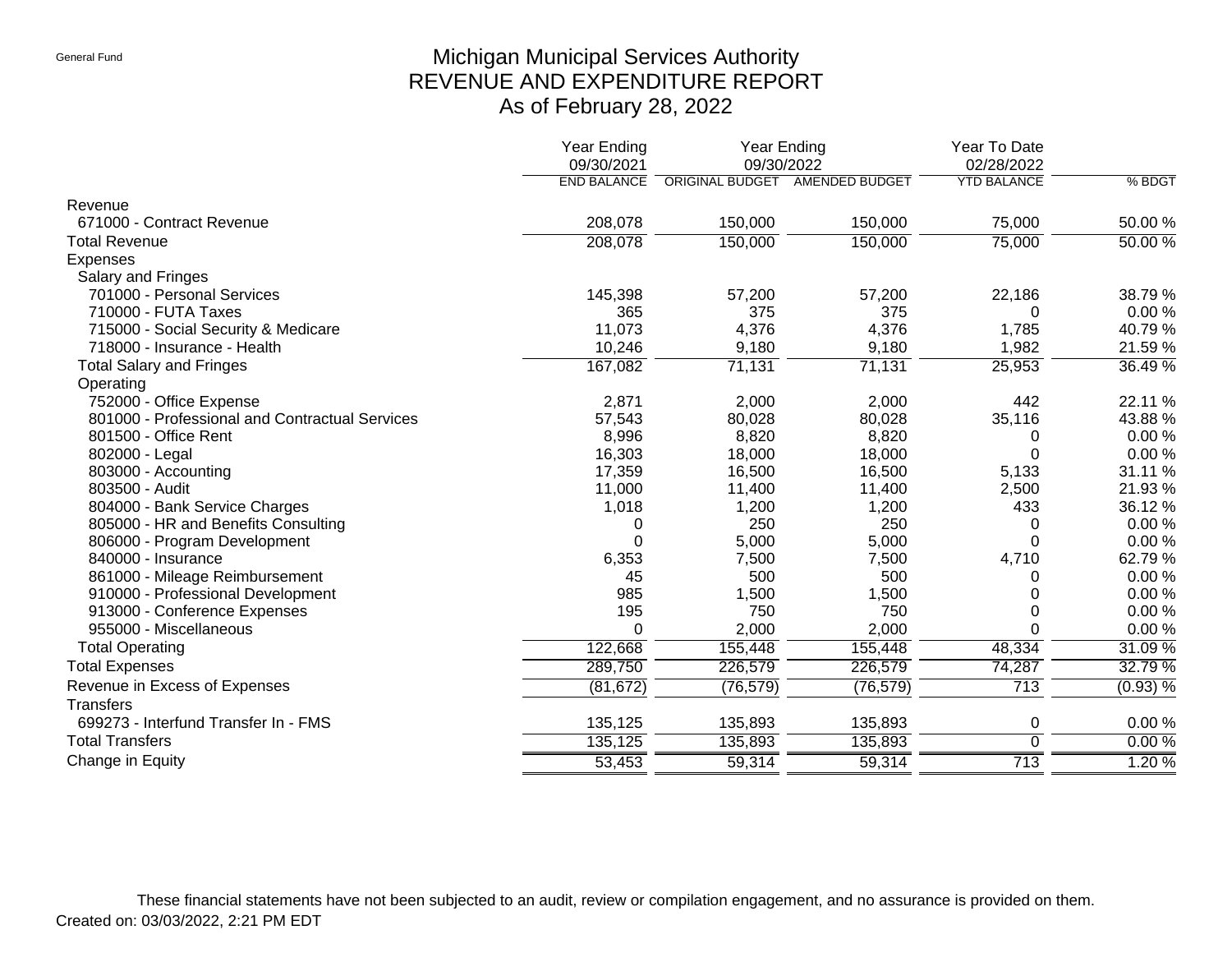# Michigan Municipal Services Authority REVENUE AND EXPENDITURE REPORT As of February 28, 2022

|                                                | Year Ending<br>09/30/2021 | 09/30/2022      | Year Ending    | Year To Date<br>02/28/2022 |            |
|------------------------------------------------|---------------------------|-----------------|----------------|----------------------------|------------|
|                                                | <b>END BALANCE</b>        | ORIGINAL BUDGET | AMENDED BUDGET | <b>YTD BALANCE</b>         | % BDGT     |
| Revenue                                        |                           |                 |                |                            |            |
| 671000 - Contract Revenue                      | 2,076,154                 | 2,077,223       | 2,077,223      |                            | 0.00%      |
| <b>Total Revenue</b>                           | 2,076,154                 | 2,077,223       | 2,077,223      | U                          | $0.00\%$   |
| Expenses                                       |                           |                 |                |                            |            |
| Operating                                      |                           |                 |                |                            |            |
| 801000 - Professional and Contractual Services | 1,941,029                 | 1,941,330       | 1,941,330      | 698                        | 0.04%      |
| <b>Total Operating</b>                         | 1,941,029                 | 1,941,330       | 1,941,330      | 698                        | $0.04\%$   |
| <b>Total Expenses</b>                          | ,941,029                  | 1,941,330       | ,941,330       | 698                        | $0.04\%$   |
| Revenue in Excess of Expenses                  | 135,125                   | 135,893         | 135,893        | (698)                      | (0.51) %   |
| <b>Transfers</b>                               |                           |                 |                |                            |            |
| 995101 - Transfer Out - GF                     | (135, 125)                | 135,893         | 135,893        |                            | 0.00%      |
| <b>Total Transfers</b>                         | (135, 125)                | 135,893         | 135,893        |                            | 0.00%      |
| Change in Equity                               |                           | 271,786         | 271,786        | (698)                      | $(0.26)$ % |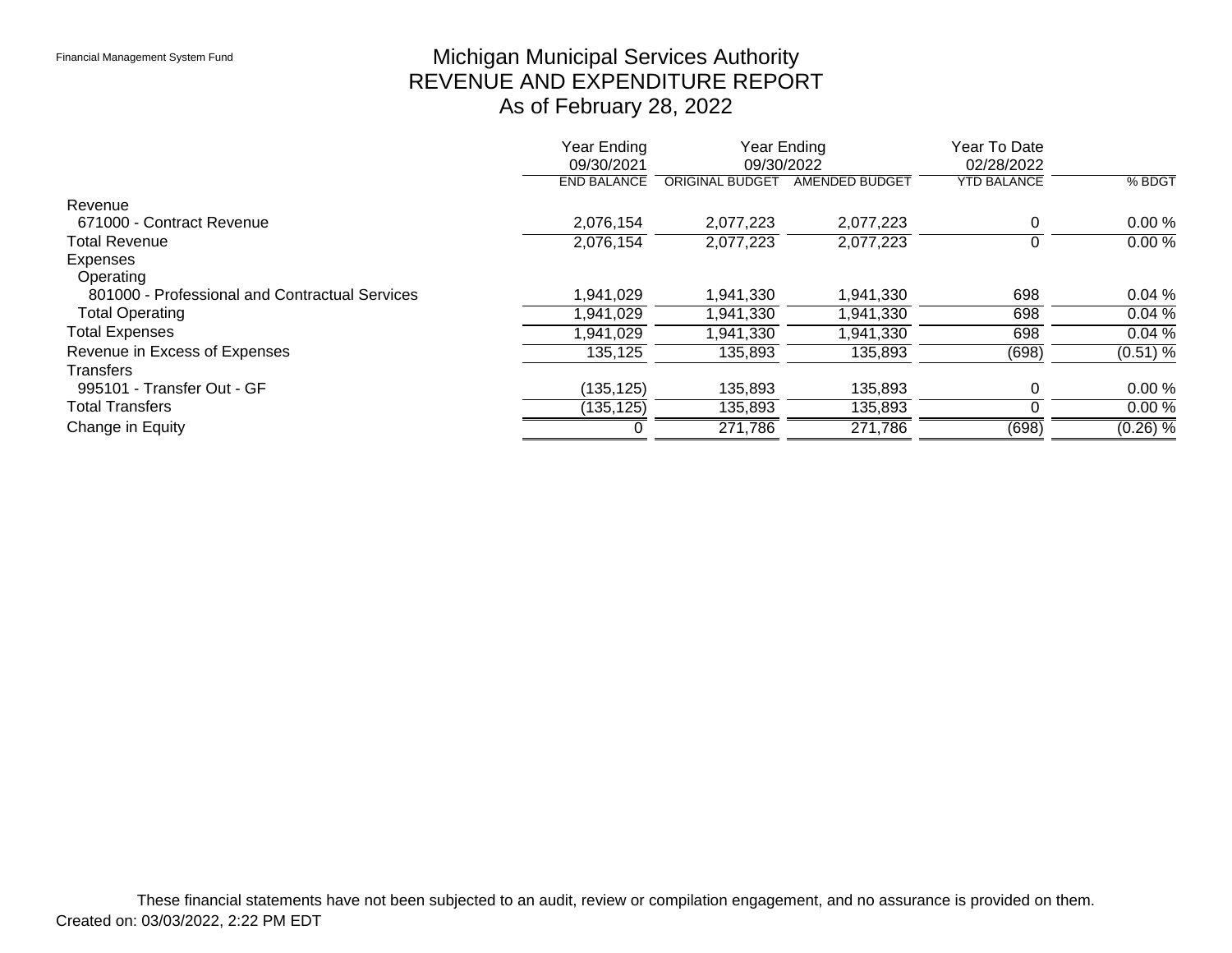# Michigan Municipal Services Authority REVENUE AND EXPENDITURE REPORT As of February 28, 2022

|                                                | <b>Year Ending</b><br>09/30/2021 |           | Year Ending<br>09/30/2022      | Year To Date<br>02/28/2022 |           |
|------------------------------------------------|----------------------------------|-----------|--------------------------------|----------------------------|-----------|
|                                                | <b>END BALANCE</b>               |           | ORIGINAL BUDGET AMENDED BUDGET | <b>YTD BALANCE</b>         | % BDGT    |
| Revenue                                        |                                  |           |                                |                            |           |
| 671000 - Contract Revenue                      | 2,284,231                        | 2,227,223 | 2,227,223                      | 75,000                     | 3.37 %    |
| <b>Total Revenue</b>                           | 2,284,231                        | 2,227,223 | 2,227,223                      | 75,000                     | 3.37%     |
| <b>Expenses</b>                                |                                  |           |                                |                            |           |
| Salary and Fringes                             |                                  |           |                                |                            |           |
| 701000 - Personal Services                     | 145,398                          | 57,200    | 57,200                         | 22,186                     | 38.79%    |
| 710000 - FUTA Taxes                            | 365                              | 375       | 375                            | 0                          | 0.00%     |
| 715000 - Social Security & Medicare            | 11,072                           | 4,376     | 4,376                          | 1,785                      | 40.79%    |
| 718000 - Insurance - Health                    | 10,247                           | 9,180     | 9,180                          | 1,982                      | 21.59%    |
| <b>Total Salary and Fringes</b>                | 167,082                          | 71,131    | 71,131                         | 25,953                     | 36.49 %   |
| Operating                                      |                                  |           |                                |                            |           |
| 752000 - Office Expense                        | 2,870                            | 2,000     | 2,000                          | 442                        | 22.11 %   |
| 801000 - Professional and Contractual Services | 1,998,572                        | 2,021,358 | 2,021,358                      | 35,814                     | 1.77 %    |
| 801500 - Office Rent                           | 8,996                            | 8,820     | 8,820                          | 0                          | 0.00%     |
| 802000 - Legal                                 | 16,303                           | 18,000    | 18,000                         | $\Omega$                   | 0.00%     |
| 803000 - Accounting                            | 17,359                           | 16,500    | 16,500                         | 5,133                      | 31.11 %   |
| 803500 - Audit                                 | 11,000                           | 11,400    | 11,400                         | 2,500                      | 21.93%    |
| 804000 - Bank Service Charges                  | 1,018                            | 1,200     | 1,200                          | 433                        | 36.12%    |
| 805000 - HR and Benefits Consulting            | 0                                | 250       | 250                            | 0                          | $0.00 \%$ |
| 806000 - Program Development                   | $\Omega$                         | 5,000     | 5,000                          | $\Omega$                   | 0.00%     |
| 840000 - Insurance                             | 6,353                            | 7,500     | 7,500                          | 4,710                      | 62.79%    |
| 861000 - Mileage Reimbursement                 | 45                               | 500       | 500                            | 0                          | 0.00%     |
| 910000 - Professional Development              | 985                              | 1,500     | 1,500                          | 0                          | 0.00%     |
| 913000 - Conference Expenses                   | 195                              | 750       | 750                            | 0                          | 0.00%     |
| 955000 - Miscellaneous                         | $\Omega$                         | 2,000     | 2,000                          | 0                          | 0.00%     |
| <b>Total Operating</b>                         | 2,063,696                        | 2,096,778 | 2,096,778                      | 49,032                     | 2.34%     |
| <b>Total Expenses</b>                          | 2,230,778                        | 2,167,909 | 2,167,909                      | 74,985                     | $3.46\%$  |
| Revenue in Excess of Expenses                  | 53,453                           | 59,314    | 59,314                         | $\overline{15}$            | $0.03\%$  |
| <b>Transfers</b>                               |                                  |           |                                |                            |           |
| 699273 - Interfund Transfer In - FMS           | 135,125                          | 135,893   | 135,893                        | 0                          | 0.00%     |
| 995101 - Transfer Out - GF                     | (135, 125)                       | 135,893   | 135,893                        | 0                          | 0.00%     |
| <b>Total Transfers</b>                         | 0                                | 271,786   | 271,786                        | $\overline{0}$             | $0.00\%$  |
| Change in Equity                               | 53,453                           | 331,100   | 331,100                        | 15                         | 0.00%     |
|                                                |                                  |           |                                |                            |           |

These financial statements have not been subjected to an audit, review or compilation engagement, and no assurance is provided on them. Created on: 03/03/2022, 2:23 PM EDT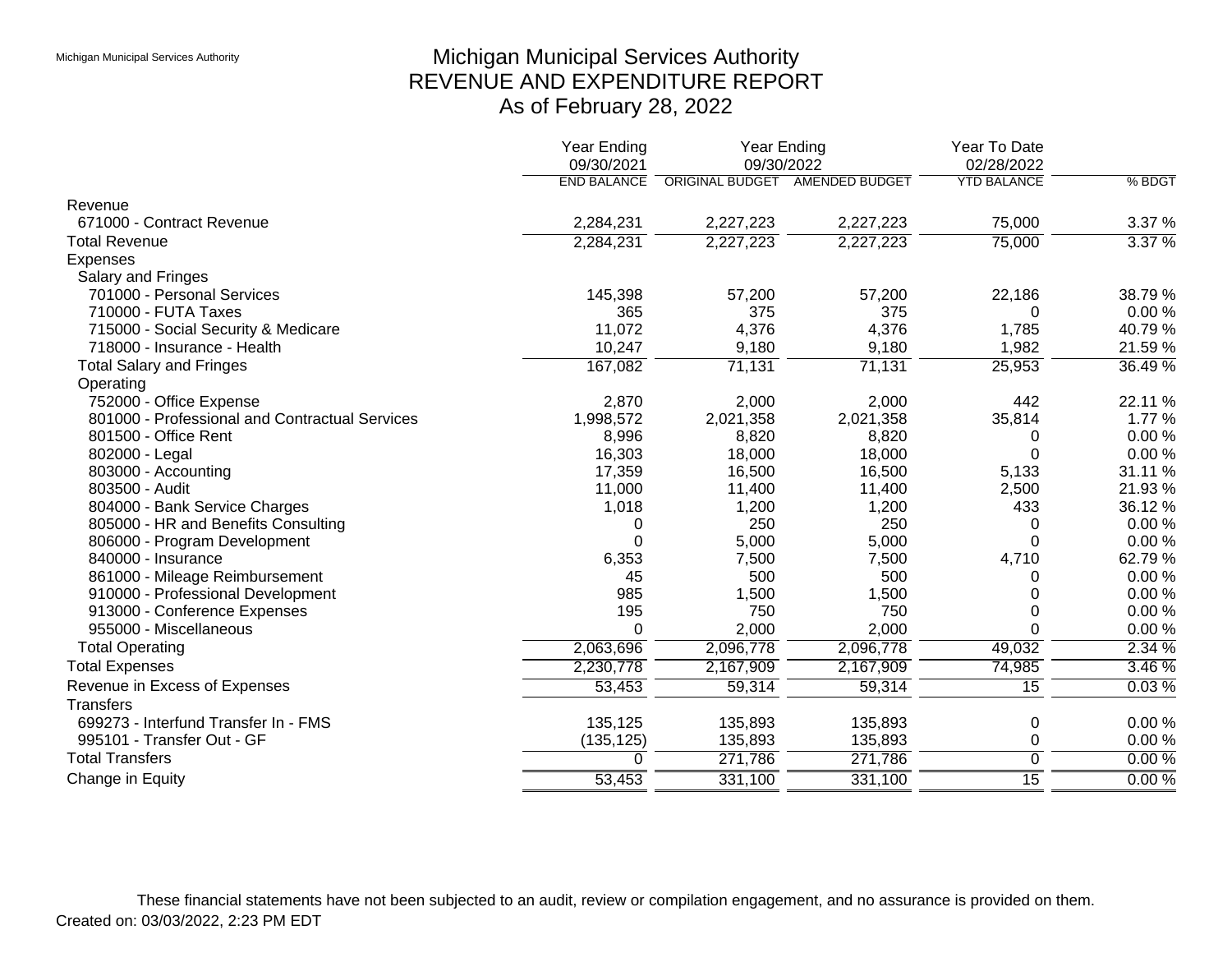# Michigan Municipal Services Authority COMPARATIVE BALANCE SHEET

|                                     | <b>PERIOD ENDED</b><br>09/30/2021 | <b>PERIOD ENDED</b><br>02/28/2022 | <b>CHANGE</b> | % CHANGE     |
|-------------------------------------|-----------------------------------|-----------------------------------|---------------|--------------|
| <b>ASSETS</b>                       |                                   |                                   |               |              |
| <b>Current Assets</b>               |                                   |                                   |               |              |
| <b>Bank Accounts</b>                | 371,469                           | 357,086                           | (14, 383)     | (3.87) %     |
| <b>Other Current Assets</b>         |                                   |                                   |               |              |
| 123000 - Prepaid Expenses           | 1,562                             | 0                                 | (1, 562)      | (100.00) %   |
| <b>Total Other Assets</b>           | 1,562                             | $\Omega$                          | (1, 562)      | $(100.00)\%$ |
| <b>Total Current Assets</b>         | 373,031                           | 357,086                           | (15, 945)     | (4.27) %     |
| <b>TOTAL ASSETS</b>                 | 373,031                           | 357,086                           | (15, 945)     | $(4.27)$ %   |
| <b>LIABILITIES AND EQUITY</b>       |                                   |                                   |               |              |
| Liabilities                         |                                   |                                   |               |              |
| <b>Current Liabilities</b>          |                                   |                                   |               |              |
| <b>Accounts Payable</b>             |                                   |                                   |               |              |
| 202000 - Accounts Payable           | 18,988                            | 3,028                             | (15,960)      | (84.05) %    |
| <b>Total Accounts Payable</b>       | 18,988                            | 3,028                             | (15,960)      | $(84.05)\%$  |
| <b>Total Current Liabilities</b>    | 18,988                            | 3,028                             | (15,960)      | $(84.05)\%$  |
| <b>Total Liabilities</b>            | 18,988                            | 3,028                             | (15,960)      | (84.05) %    |
| Equity                              |                                   |                                   |               |              |
| 390000 - Fund Balance - Unassigned  | 300,589                           | 354,043                           | 53,453        | 17.78 %      |
| Net Revenue                         | 53,454                            | 15                                | (53, 438)     | (99.97) %    |
| <b>Total Equity</b>                 | 354,043                           | 354,058                           | 15            | 0.00%        |
| <b>TOTAL LIABILITIES AND EQUITY</b> | 373,031                           | 357,086                           | (15, 945)     | $(4.27)$ %   |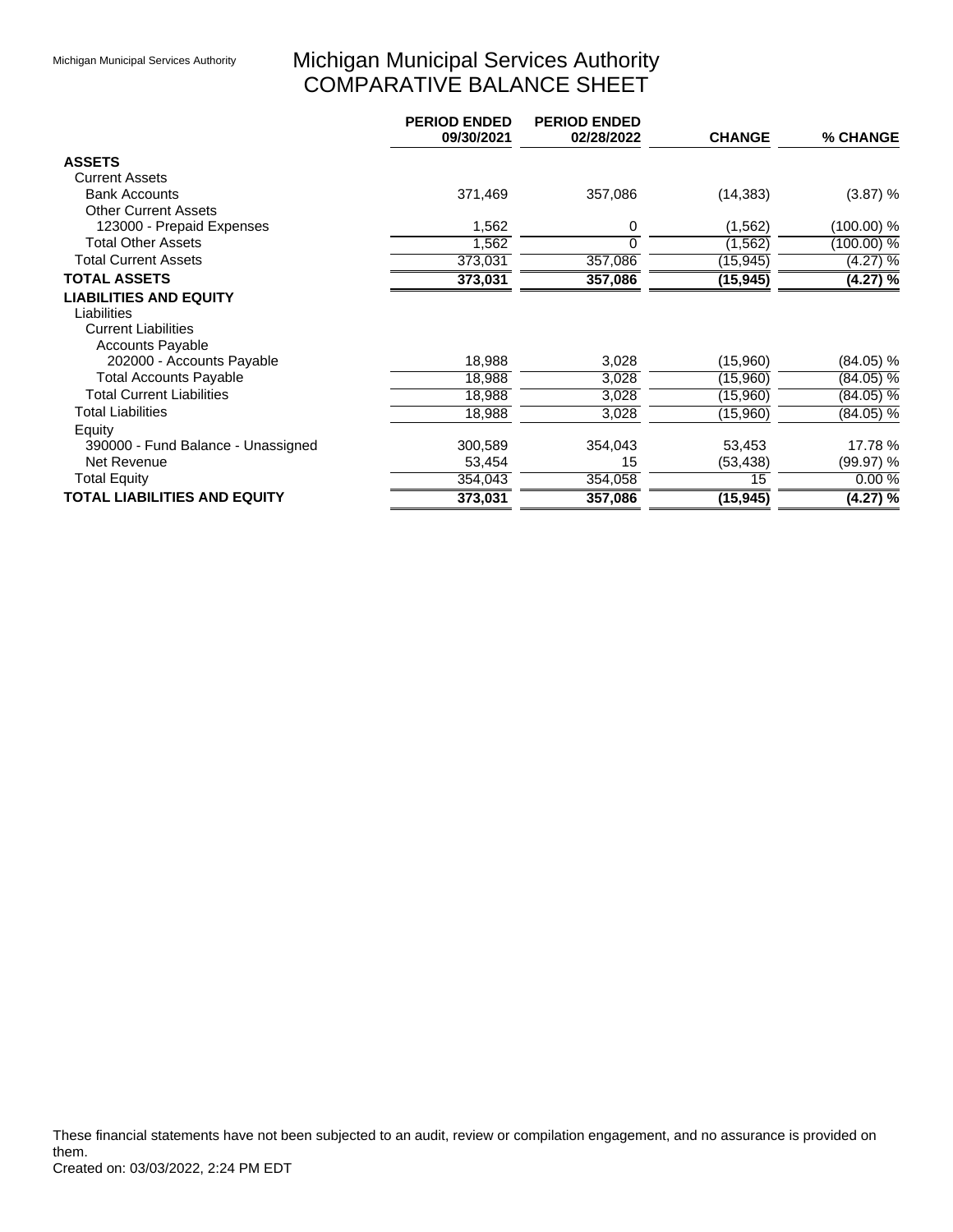#### **Michigan Municipal Services Authority Check Register**

| Date       | Vendor                                             | <b>Document No</b>     | <b>Amount Cleared</b> |
|------------|----------------------------------------------------|------------------------|-----------------------|
|            | <b>Bank: Bill.com Clearing - Bill.com Clearing</b> | <b>Account No:</b>     |                       |
| 02/02/2022 | 10032--Hundred Place Consulting, LLC               |                        | 4.680.00 In Transit   |
| 02/04/2022 | 10029-- Vettraino Consulting, LLC                  |                        | 3.120.00 In Transit   |
| 02/09/2022 | 10014--Munetrix                                    |                        | 698.00 In Transit     |
| 02/09/2022 | 10011--The Cincinnati Insurance Company            |                        | 3.148.00 In Transit   |
| 02/09/2022 | 10009--Kristen Delaney                             |                        | 30.00 In Transit      |
| 02/09/2022 | 10025--Reid S. Charles II                          |                        | 12.00 In Transit      |
| 02/09/2022 | 10023--Maner Costerisan                            |                        | 2.500.00 In Transit   |
| 02/09/2022 | 10002--Plante Moran                                |                        | 1.694.52 In Transit   |
|            | <b>Total for Bill.com Clearing</b>                 |                        | 15,882.52             |
|            | Bank: Fifth Third - 1244 - Firth Third             | Account No: 7169301244 |                       |
| 02/02/2022 | 10015--Gusto                                       |                        | 45.00 02/28/2022      |
| 02/03/2022 | 10015--Gusto                                       |                        | 739.47 02/28/2022     |
| 02/17/2022 | 10015--Gusto                                       |                        | 739.47 02/28/2022     |
|            | <b>Total for Fifth Third - 1244</b>                |                        | 1.523.94              |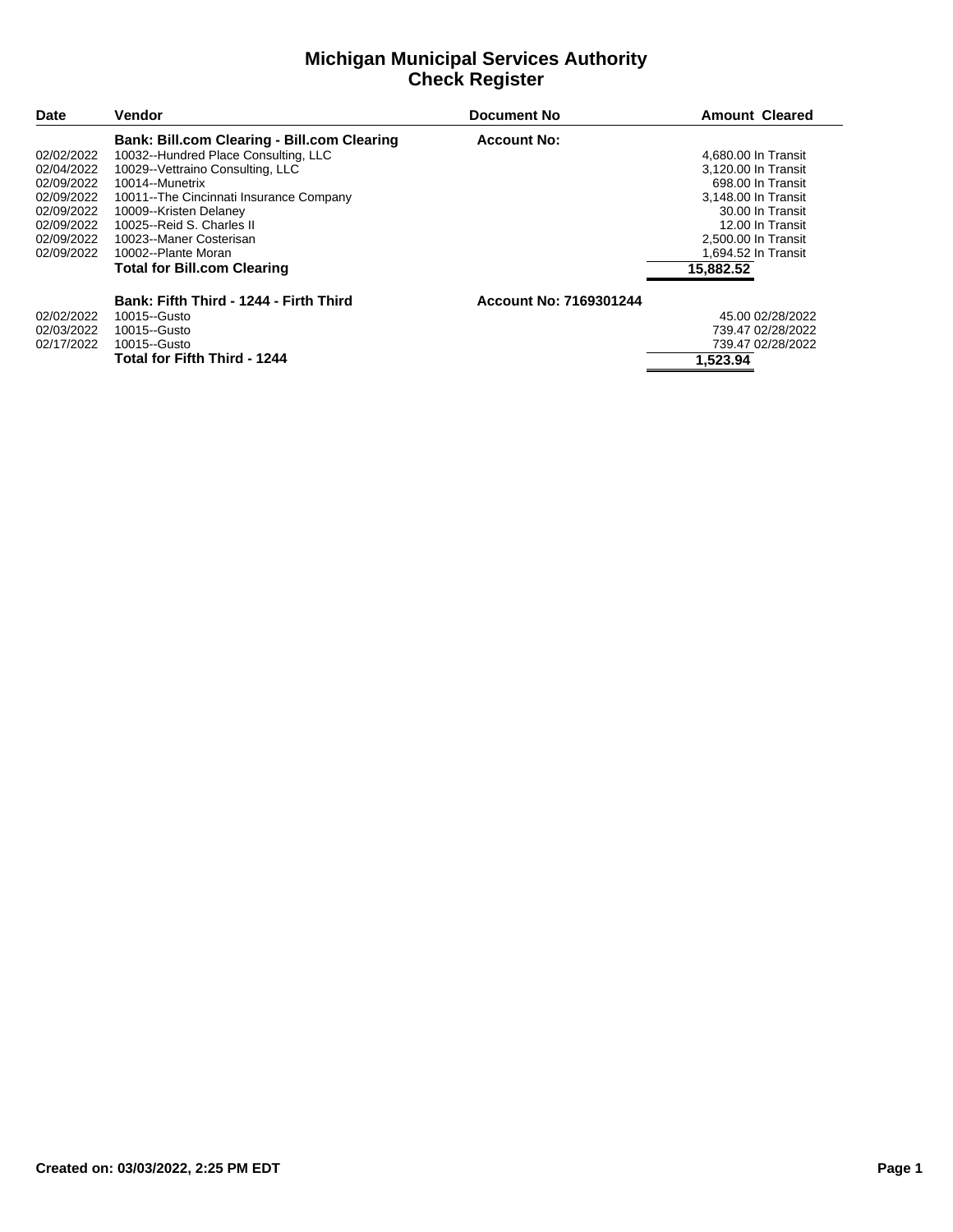**Michigan Municipal Services Authority Reconciliation Report**

**As Of 02/28/2022 Account: 5/3 Checking**

| <b>Statement Ending Balance</b><br><b>Deposits in Transit</b><br><b>Outstanding Checks and Charges</b><br><b>Adjusted Bank Balance</b> |                                                   |            |                               |                | 357,085.68<br>0.00<br>0.00<br>357,085.68 |
|----------------------------------------------------------------------------------------------------------------------------------------|---------------------------------------------------|------------|-------------------------------|----------------|------------------------------------------|
| <b>Book Balance</b>                                                                                                                    |                                                   |            |                               |                | 357,085.68                               |
| Adiustments*                                                                                                                           |                                                   |            |                               |                | 0.00                                     |
| <b>Adjusted Book Balance</b>                                                                                                           |                                                   |            |                               |                | 357,085.68                               |
|                                                                                                                                        | <b>Total Checks and</b><br><b>Charges Cleared</b> | 20,800.82  | <b>Total Deposits Cleared</b> |                | 37,500.00                                |
| <b>Deposits</b>                                                                                                                        |                                                   |            |                               |                |                                          |
| <b>Name</b>                                                                                                                            | Memo                                              | Date       | Doc No                        | <b>Cleared</b> | <b>In Transit</b>                        |
| lization Authority                                                                                                                     | Local Community Stabi- LCSA 2nd Qtr Pmt FY22      | 02/10/2022 |                               | 37,500.00      |                                          |
| <b>Total Deposits</b>                                                                                                                  |                                                   |            |                               | 37,500.00      | 0.00                                     |
| <b>Checks and Charges</b>                                                                                                              |                                                   |            |                               |                |                                          |
| <b>Name</b>                                                                                                                            | Memo                                              | Date       | <b>Check No</b>               | <b>Cleared</b> | Outstanding                              |
| Gusto                                                                                                                                  | January 2021 Invoice                              | 02/02/2022 |                               | 45.00          |                                          |
| General Ledger Entry                                                                                                                   | Bill.com 02/02/22                                 | 02/02/2022 |                               | 4,680.00       |                                          |
| General Ledger Entry                                                                                                                   | Payables Funding<br>02.03.22 Payroll              | 02/03/2022 |                               | 1,654.35       |                                          |
| Gusto                                                                                                                                  | 02.03.2022 Payroll                                | 02/03/2022 |                               | 739.47         |                                          |
| General Ledger Entry                                                                                                                   | Bill.com 02/04/22                                 | 02/04/2022 |                               | 3,120.00       |                                          |
|                                                                                                                                        | Payables Funding                                  |            |                               |                |                                          |

| <b>Total Checks and Charges</b> |                                       |            | 20,800.82 | 0.00 |
|---------------------------------|---------------------------------------|------------|-----------|------|
| General Ledger Entry            | 02.17.22 Pavroll                      | 02/17/2022 | 1.654.35  |      |
| Gusto                           | Fees<br>02.17.2022 Payroll            | 02/17/2022 | 739.47    |      |
|                                 | February 2022 Bank                    | 02/10/2022 | 85.66     |      |
| General Ledger Entry            | Bill.com 02/09/22<br>Payables Funding | 02/09/2022 | 8.082.52  |      |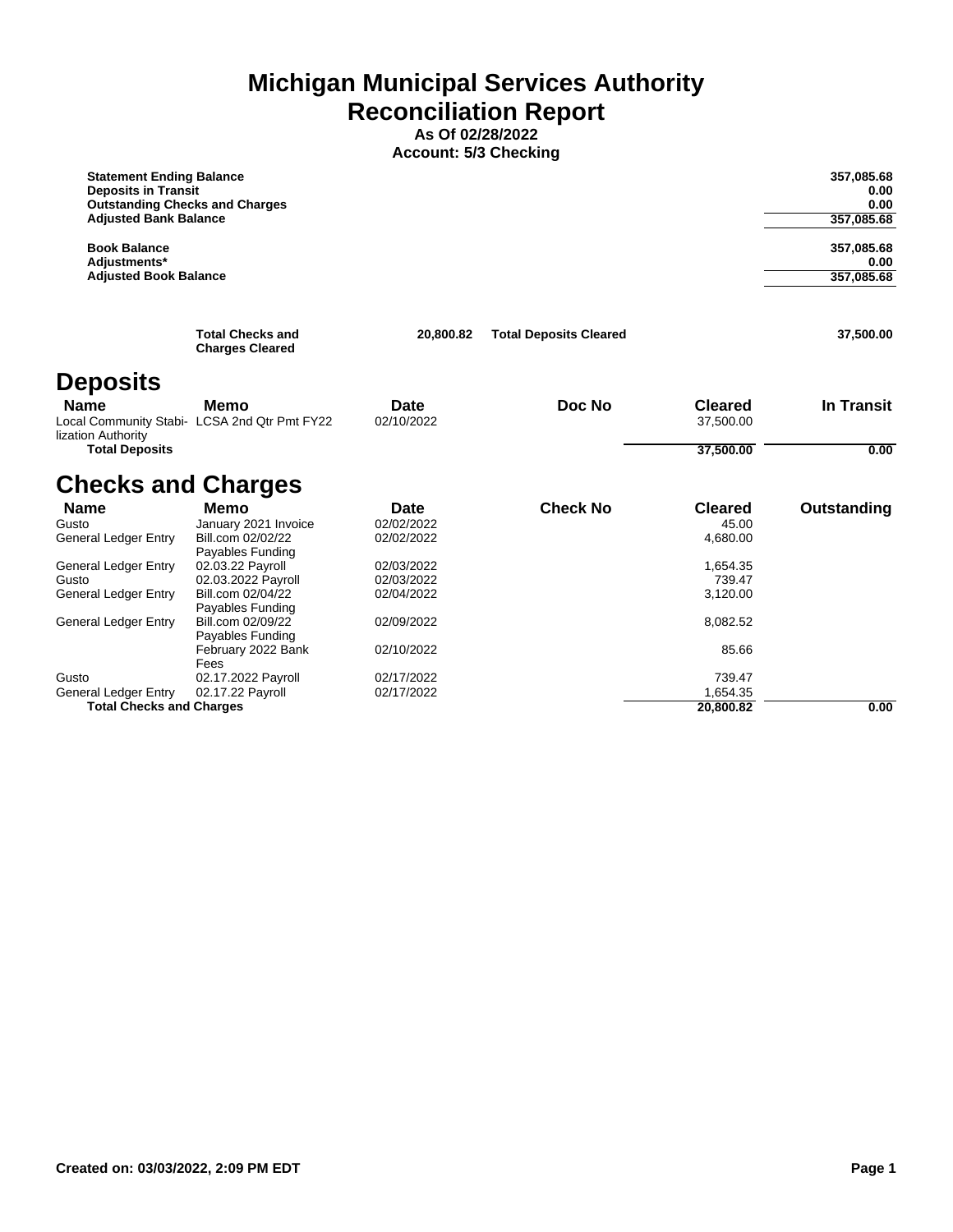

MICHIGAN MUNICIPAL SERVICE 200 TOWNSEND ST STE 900 LANSING MI 48933



4803

**Banking Center: Grand Rapids** Banking Center Phone: 616-653-5440 Commercial Client Services: 866-475-0729

|       |                                    | <b>Account Summary -</b> |                          |    |
|-------|------------------------------------|--------------------------|--------------------------|----|
| 02/01 | <b>Beginning Balance</b><br>Checks | \$340,386.50             | Number of Days in Period | 28 |
| 9     | Withdrawals / Debits               | \$(20,800.82)            |                          |    |
|       | Deposits / Credits                 | \$37,500.00              |                          |    |
| 02/28 | <b>Ending Balance</b>              | \$357,085.68             |                          |    |

| <b>Withdrawals / Debits</b> |               | 9 items totaling \$20,800.82                                                                                                        |
|-----------------------------|---------------|-------------------------------------------------------------------------------------------------------------------------------------|
| <b>Date</b>                 | <b>Amount</b> | <b>Description</b>                                                                                                                  |
| 02/02                       | 45.00         | GUSTO 6semjmdr118 FEE 385448 6semjr4j0lp MICHIGAN MUNICIPAL SER 020222                                                              |
| 02/02                       | 739.47        | GUSTO 6SEMJMDR9G7 TAX 394119 6semir4ga46 MICHIGAN MUNICIPAL SER 020222                                                              |
| 02/02                       | 1,654.35      | GUSTO 6SEMJMDR9G5 NET 394117 6semjr4ga43 MICHIGAN MUNICIPAL SER 020222                                                              |
| 02/02                       | 4.680.00      | Bill.com Payables 016MXJAHE23RP3N Michigan Municipal Ser Hundred Place Consulting, LLC Bill.com<br>016MXJAHE23RP3N Inv #1033 020222 |
| 02/04                       | 3.120.00      | Bill.com Payables 016WAGZUU23W5ML Michigan Municipal Ser Jaymes Vettraino Bill.com<br>016WAG7UU23W5ML Inv #2271 020422              |
| 02/09                       | 8.082.52      | Bill.com Payables 016UWDQPS242FAO Michigan Municipal Ser Multiple Payments Bill.com Payables<br>016UWDOPS242FAO 020922              |
| 02/10                       | 85.66         | <b>SERVICE CHARGE</b>                                                                                                               |
| 02/16                       | 739.47        | GUSTO 6SEMJME4LAD TAX 701133 6semjr79gch MICHIGAN MUNICIPAL SER 021622                                                              |
| 02/16                       | 1,654.35      | GUSTO 6SEMJME4LAB NET 701131 6semir79gcf MICHIGAN MUNICIPAL SER 021622                                                              |

| <b>Deposits / Credits</b> |           | 1 item totaling \$37,500.00                                                                                                           |
|---------------------------|-----------|---------------------------------------------------------------------------------------------------------------------------------------|
| Date                      | Amount    | <b>Description</b>                                                                                                                    |
| 02/10                     | 37,500.00 | Local Community Receivable 016PJLHSW245J3R Michigan Municipal Ser 016PJLHSW245J3R Local<br>Community Bill.com Inv #FYE 2022-02 021022 |

| <b>Daily Balance Summary</b> |                  |             |                    |       |               |
|------------------------------|------------------|-------------|--------------------|-------|---------------|
| Date                         | Amount           | <b>Date</b> | <b>Amount Date</b> |       | <b>Amount</b> |
| 02/02                        | 333,267.68 02/09 |             | 322.065.16         | 02/16 | 357,085.68    |
| 02/04                        | 330,147.68 02/10 |             | 359,479.50         |       |               |

PLEASE NOTE THAT WE HAVE UPDATED OUR ACCOUNT RULES AND TERMS & CONDITIONS. DISCLOSURES CAN BE VIEWED ONLINE AT: COMMERCIAL ACCOUNT RULES: 53.COM/TM-CA-RULES TREASURY MANAGEMENT TERMS & CONDITIONS: 53.COM/TM-TC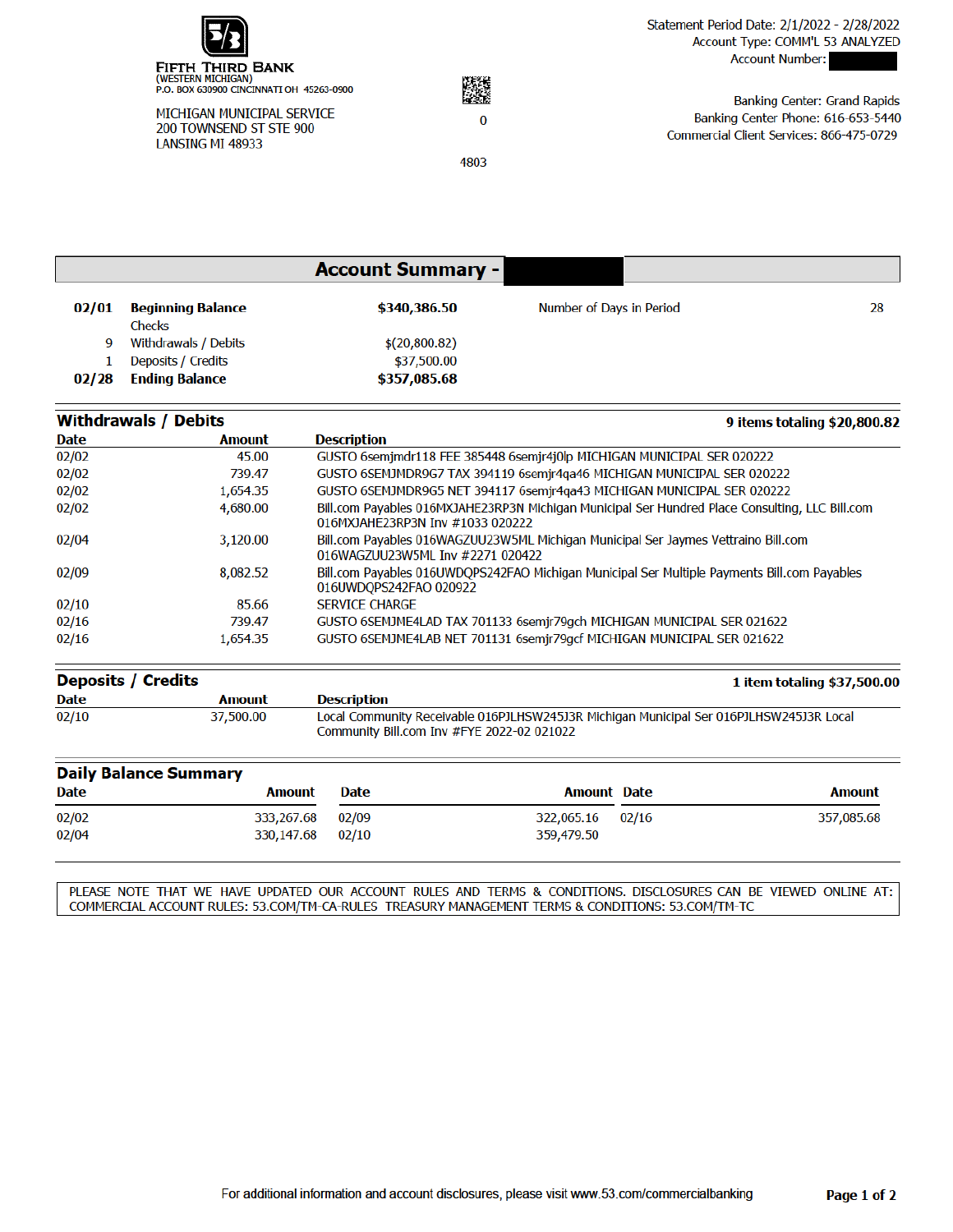

**Plante & Moran, PLLC** 27400 Northwestern Highway P.O. Box 307 Southfield, MI 48037-0307 Tel: 248.352.2500 Fax: 248.352.0018

plantemoran.com

April 15, 2022

To: Samantha Harkins, CEO Michigan Municipal Services Authority (MMSA) Board of Directors

#### **Re: March 2022 Monthly Statements**

Enclosed are the following Monthly Statements for your review:

- 1. Revenue & Expenditure Report General Fund
- 2. Revenue & Expenditure Report Financial Management System Fund
- 3. Revenue & Expenditure Report All Funds
- 4. Balance Sheet
- 5. Check Register
- 6. Bank Account Reconciliation
- 7. Bank Statement

Please contact Kari Shea (248-223-3287) or Kelly Schimmoeller (734-302-6456) with any questions.

Thank you.

*Disclaimer: These financial statements have not been subjected to an audit, review or compilation engagement, and no assurance is provided on them.*

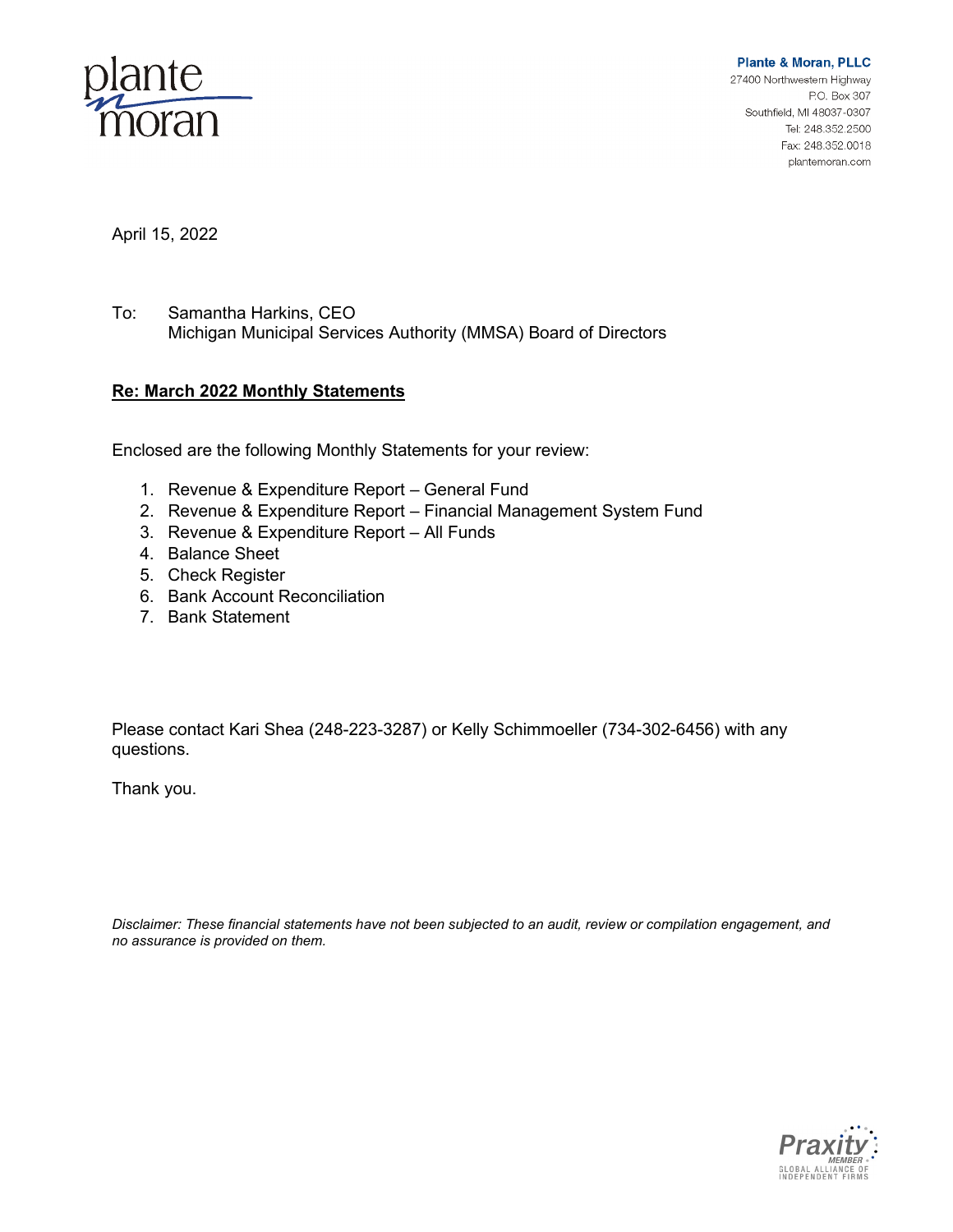# Michigan Municipal Services Authority REVENUE AND EXPENDITURE REPORT As of March 31, 2022

|                                                | Year Ending<br>09/30/2021 | Year Ending<br>09/30/2022 |                                | Year To Date<br>03/31/2022 |             |
|------------------------------------------------|---------------------------|---------------------------|--------------------------------|----------------------------|-------------|
|                                                | <b>END BALANCE</b>        |                           | ORIGINAL BUDGET AMENDED BUDGET | <b>YTD BALANCE</b>         | % BDGT      |
| Revenue                                        |                           |                           |                                |                            |             |
| 671000 - Contract Revenue                      | 208,078                   | 150,000                   | 150,000                        | 75,000                     | 50.00 %     |
| <b>Total Revenue</b>                           | 208,078                   | 150,000                   | 150,000                        | 75,000                     | 50.00%      |
| Expenses                                       |                           |                           |                                |                            |             |
| Salary and Fringes                             |                           |                           |                                |                            |             |
| 701000 - Personal Services                     | 145,398                   | 57,200                    | 57,200                         | 28,831                     | 50.40%      |
| 708000 - MESC Taxes                            | 0                         | 0                         | 0                              | 110                        | 0.00%       |
| 710000 - FUTA Taxes                            | 365                       | 375                       | 375                            | 0                          | 0.00%       |
| 715000 - Social Security & Medicare            | 11,073                    | 4,376                     | 4,376                          | 2,188                      | 50.00 %     |
| 718000 - Insurance - Health                    | 10,246                    | 9,180                     | 9,180                          | 3,024                      | 32.94 %     |
| <b>Total Salary and Fringes</b>                | 167,082                   | 71,131                    | 71,131                         | 34,153                     | 48.01 %     |
| Operating                                      |                           |                           |                                |                            |             |
| 752000 - Office Expense                        | 2,871                     | 2,000                     | 2,000                          | 622                        | 31.09%      |
| 801000 - Professional and Contractual Services | 57,543                    | 80,028                    | 80,028                         | 42,916                     | 53.63%      |
| 801500 - Office Rent                           | 8,996                     | 8,820                     | 8,820                          | 0                          | 0.00%       |
| 802000 - Legal                                 | 16,303                    | 18,000                    | 18,000                         | $\Omega$                   | 0.00%       |
| 803000 - Accounting                            | 17,359                    | 16,500                    | 16,500                         | 6,171                      | 37.40 %     |
| 803500 - Audit                                 | 11,000                    | 11,400                    | 11,400                         | 11,400                     | 100.00%     |
| 804000 - Bank Service Charges                  | 1,018                     | 1,200                     | 1,200                          | 519                        | 43.30 %     |
| 805000 - HR and Benefits Consulting            | 0                         | 250                       | 250                            | 0                          | 0.00%       |
| 806000 - Program Development                   | 0                         | 5,000                     | 5,000                          | $\Omega$                   | 0.00%       |
| 840000 - Insurance                             | 6,353                     | 7,500                     | 7,500                          | 4,710                      | 62.79%      |
| 861000 - Mileage Reimbursement                 | 45                        | 500                       | 500                            | 0                          | 0.00%       |
| 910000 - Professional Development              | 985                       | 1,500                     | 1,500                          | 0                          | 0.00%       |
| 913000 - Conference Expenses                   | 195                       | 750                       | 750                            | $\Omega$                   | 0.00%       |
| 955000 - Miscellaneous                         | 0                         | 2,000                     | 2,000                          | $\Omega$                   | 0.00%       |
| <b>Total Operating</b>                         | 122,668                   | 155,448                   | 155,448                        | 66,338                     | 42.68%      |
| <b>Total Expenses</b>                          | 289,750                   | 226,579                   | 226,579                        | 100,491                    | 44.35 %     |
| Revenue in Excess of Expenses                  | (81, 672)                 | (76, 579)                 | (76, 579)                      | (25, 491)                  | 33.29 %     |
| <b>Transfers</b>                               |                           |                           |                                |                            |             |
| 699273 - Interfund Transfer In - FMS           | 135,125                   | 135,893                   | 135,893                        | 0                          | 0.00%       |
| <b>Total Transfers</b>                         | 135,125                   | 135,893                   | 135,893                        | $\Omega$                   | 0.00%       |
| Change in Equity                               | 53,453                    | 59,314                    | 59,314                         | (25, 491)                  | $(42.98)$ % |

These financial statements have not been subjected to an audit, review or compilation engagement, and no assurance is provided on them. Created on: 04/02/2022, 7:45 PM EDT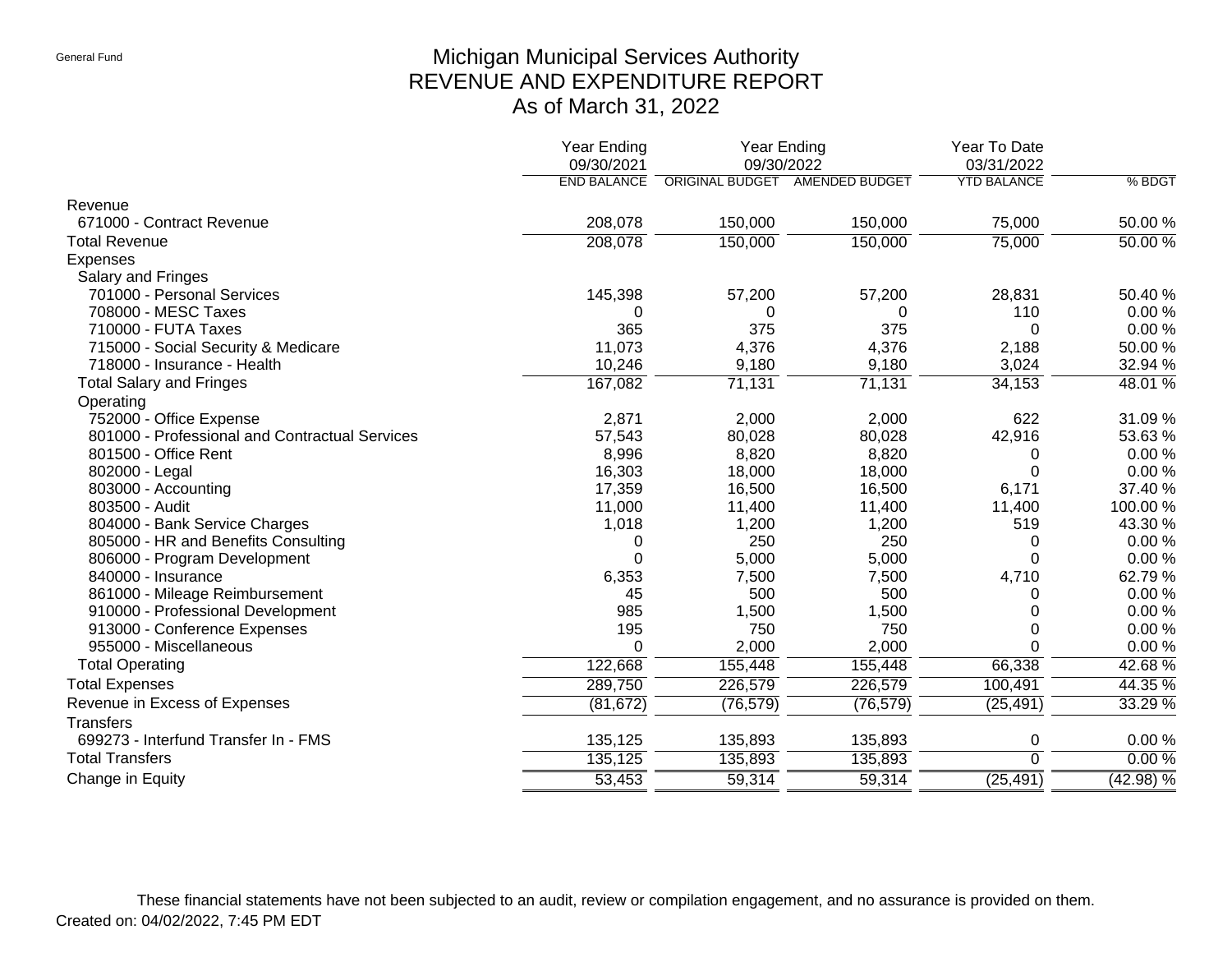# Michigan Municipal Services Authority REVENUE AND EXPENDITURE REPORT As of March 31, 2022

|                                                | Year Ending<br>09/30/2021 | Year Ending<br>09/30/2022 |                | Year To Date<br>03/31/2022 |            |
|------------------------------------------------|---------------------------|---------------------------|----------------|----------------------------|------------|
|                                                | <b>END BALANCE</b>        | <b>ORIGINAL BUDGET</b>    | AMENDED BUDGET | <b>YTD BALANCE</b>         | % BDGT     |
| Revenue                                        |                           |                           |                |                            |            |
| 671000 - Contract Revenue                      | 2,076,154                 | 2,077,223                 | 2,077,223      | 2,146,920                  | 103.36 %   |
| <b>Total Revenue</b>                           | 2,076,154                 | 2,077,223                 | 2,077,223      | 2,146,920                  | $103.36\%$ |
| Expenses                                       |                           |                           |                |                            |            |
| Operating                                      |                           |                           |                |                            |            |
| 801000 - Professional and Contractual Services | 1,941,029                 | 1,941,330                 | 1,941,330      | 970,863                    | 50.01 %    |
| <b>Total Operating</b>                         | ,941,029                  | 1,941,330                 | 1,941,330      | 970,863                    | 50.01%     |
| <b>Total Expenses</b>                          | ,941,029                  | 1,941,330                 | .941,330       | 970,863                    | 50.01%     |
| Revenue in Excess of Expenses                  | 135,125                   | 135,893                   | 135,893        | 1,176,057                  | 865.43 %   |
| <b>Transfers</b>                               |                           |                           |                |                            |            |
| 995101 - Transfer Out - GF                     | (135, 125)                | 135,893                   | 135,893        |                            | 0.00%      |
| <b>Total Transfers</b>                         | (135, 125)                | 135,893                   | 135,893        |                            | 0.00%      |
| Change in Equity                               |                           | 271,786                   | 271,786        | 1,176,057                  | 432.71 %   |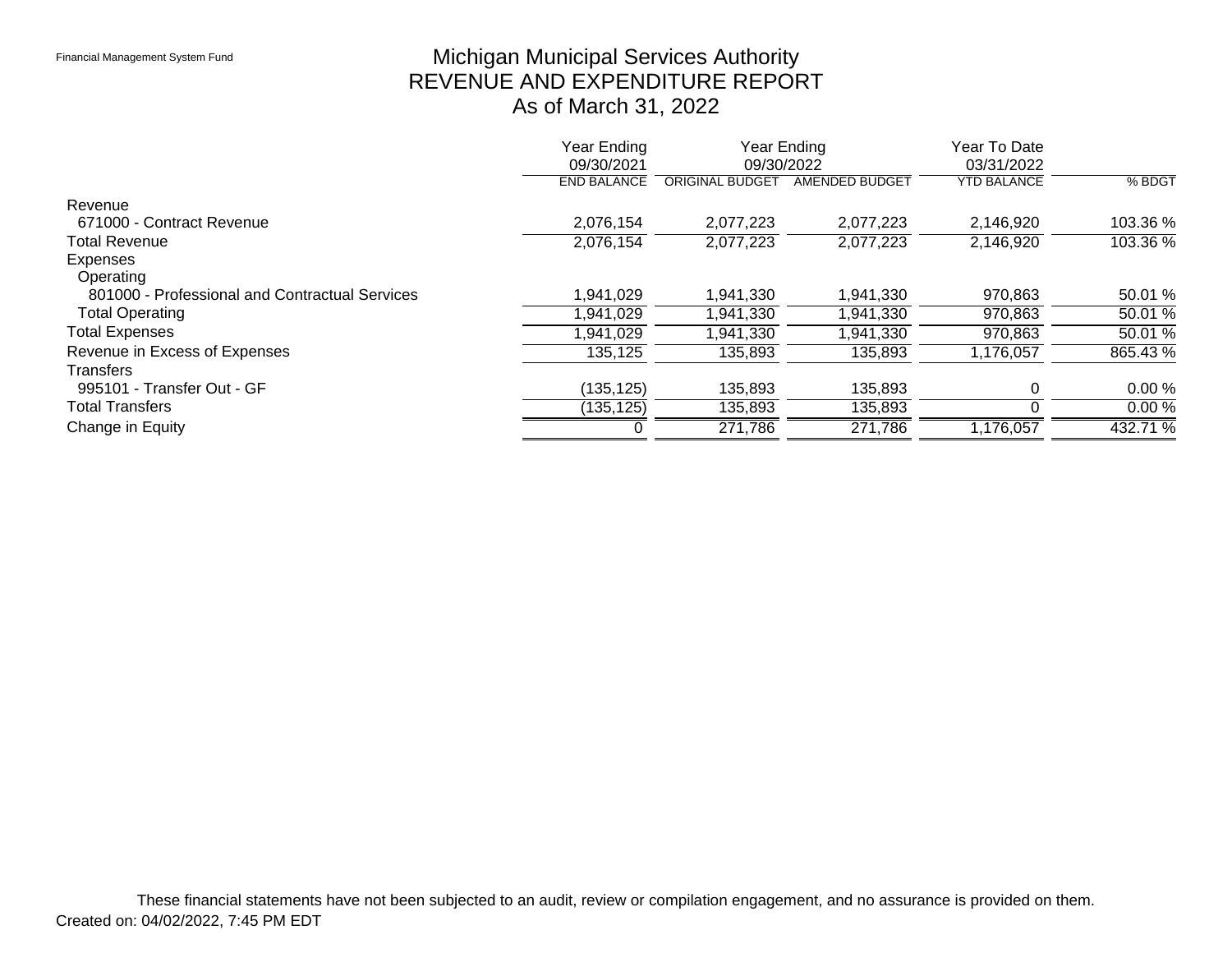# Michigan Municipal Services Authority REVENUE AND EXPENDITURE REPORT As of March 31, 2022

|                                                | <b>Year Ending</b><br>09/30/2021 | Year Ending<br>09/30/2022 |                       | Year To Date<br>03/31/2022 |            |
|------------------------------------------------|----------------------------------|---------------------------|-----------------------|----------------------------|------------|
|                                                | <b>END BALANCE</b>               | <b>ORIGINAL BUDGET</b>    | <b>AMENDED BUDGET</b> | <b>YTD BALANCE</b>         | % BDGT     |
| Revenue                                        |                                  |                           |                       |                            |            |
| 671000 - Contract Revenue                      | 2,284,231                        | 2,227,223                 | 2,227,223             | 2,221,920                  | 99.76%     |
| <b>Total Revenue</b>                           | 2,284,231                        | 2,227,223                 | 2,227,223             | 2,221,920                  | 99.76 %    |
| <b>Expenses</b>                                |                                  |                           |                       |                            |            |
| Salary and Fringes                             |                                  |                           |                       |                            |            |
| 701000 - Personal Services                     | 145,398                          | 57,200                    | 57,200                | 28,831                     | 50.40%     |
| 708000 - MESC Taxes                            | 0                                | 0                         | 0                     | 110                        | $0.00 \%$  |
| 710000 - FUTA Taxes                            | 365                              | 375                       | 375                   | $\Omega$                   | 0.00%      |
| 715000 - Social Security & Medicare            | 11,072                           | 4,376                     | 4,376                 | 2,188                      | 50.00 %    |
| 718000 - Insurance - Health                    | 10,247                           | 9,180                     | 9,180                 | 3,024                      | 32.94 %    |
| <b>Total Salary and Fringes</b>                | 167,082                          | 71,131                    | 71,131                | 34,153                     | 48.01 %    |
| Operating                                      |                                  |                           |                       |                            |            |
| 752000 - Office Expense                        | 2,870                            | 2,000                     | 2,000                 | 621                        | 31.09%     |
| 801000 - Professional and Contractual Services | 1,998,572                        | 2,021,358                 | 2,021,358             | 1,013,780                  | 50.15 %    |
| 801500 - Office Rent                           | 8,996                            | 8,820                     | 8,820                 | 0                          | 0.00%      |
| 802000 - Legal                                 | 16,303                           | 18,000                    | 18,000                | $\Omega$                   | 0.00%      |
| 803000 - Accounting                            | 17,359                           | 16,500                    | 16,500                | 6,171                      | 37.40 %    |
| 803500 - Audit                                 | 11,000                           | 11,400                    | 11,400                | 11,400                     | 100.00%    |
| 804000 - Bank Service Charges                  | 1,018                            | 1,200                     | 1,200                 | 519                        | 43.30 %    |
| 805000 - HR and Benefits Consulting            | 0                                | 250                       | 250                   | 0                          | 0.00%      |
| 806000 - Program Development                   | $\Omega$                         | 5,000                     | 5,000                 | 0                          | 0.00%      |
| 840000 - Insurance                             | 6,353                            | 7,500                     | 7,500                 | 4,710                      | 62.79%     |
| 861000 - Mileage Reimbursement                 | 45                               | 500                       | 500                   | 0                          | 0.00%      |
| 910000 - Professional Development              | 985                              | 1,500                     | 1,500                 | 0                          | 0.00%      |
| 913000 - Conference Expenses                   | 195                              | 750                       | 750                   | 0                          | 0.00%      |
| 955000 - Miscellaneous                         | 0                                | 2,000                     | 2,000                 | $\Omega$                   | 0.00%      |
| <b>Total Operating</b>                         | 2,063,696                        | 2,096,778                 | 2,096,778             | 1,037,201                  | 49.47 %    |
| <b>Total Expenses</b>                          | 2,230,778                        | 2,167,909                 | 2,167,909             | 1,071,354                  | 49.42 %    |
| Revenue in Excess of Expenses                  | 53,453                           | 59,314                    | 59,314                | 1,150,566                  | 1,939.79 % |
| <b>Transfers</b>                               |                                  |                           |                       |                            |            |
| 699273 - Interfund Transfer In - FMS           | 135,125                          | 135,893                   | 135,893               | 0                          | 0.00%      |
| 995101 - Transfer Out - GF                     | (135, 125)                       | 135,893                   | 135,893               | 0                          | 0.00%      |
| <b>Total Transfers</b>                         | $\Omega$                         | 271,786                   | 271,786               | $\Omega$                   | 0.00%      |
| Change in Equity                               | 53,453                           | 331,100                   | 331,100               | 1,150,566                  | 347.50%    |

These financial statements have not been subjected to an audit, review or compilation engagement, and no assurance is provided on them. Created on: 04/02/2022, 7:46 PM EDT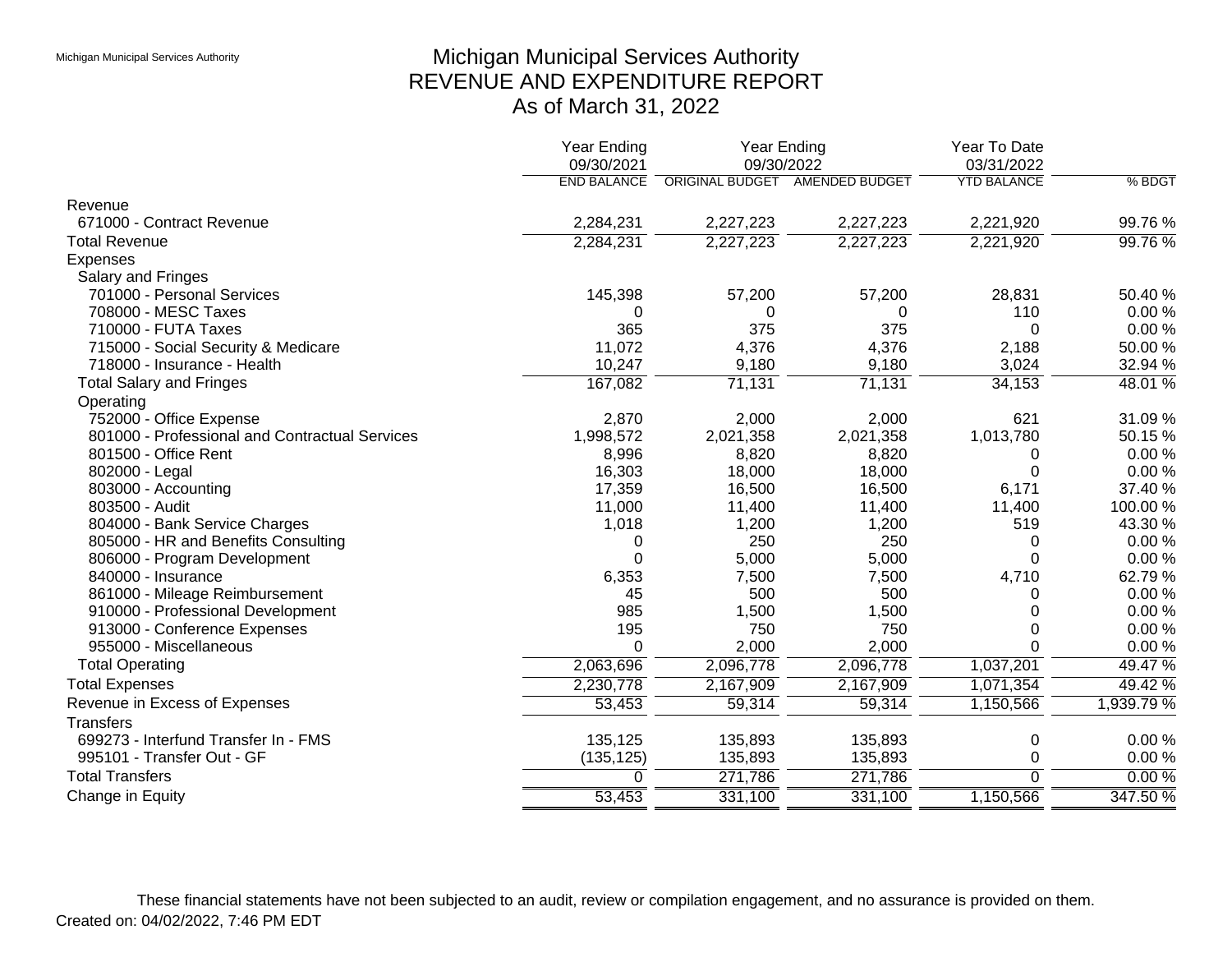# Michigan Municipal Services Authority COMPARATIVE BALANCE SHEET

|                                     | <b>PERIOD ENDED</b><br>09/30/2021 | <b>PERIOD ENDED</b><br>03/31/2022 | <b>CHANGE</b> | % CHANGE    |
|-------------------------------------|-----------------------------------|-----------------------------------|---------------|-------------|
| <b>ASSETS</b>                       |                                   |                                   |               |             |
| <b>Current Assets</b>               |                                   |                                   |               |             |
| <b>Bank Accounts</b>                | 371,469                           | 1,301,047                         | 929,578       | 250.24 %    |
| <b>Other Current Assets</b>         |                                   |                                   |               |             |
| 040000 - Accounts Receivable        | 0                                 | 1,176,755                         | 1,176,755     | 100.00 %    |
| 123000 - Prepaid Expenses           | 1,562                             | 0                                 | (1, 562)      | (100.00) %  |
| <b>Total Other Assets</b>           | 1,562                             | 1,176,755                         | 1,175,193     | 75,260.54 % |
| <b>Total Current Assets</b>         | 373,031                           | 2,477,802                         | 2,104,771     | 564.23 %    |
| <b>TOTAL ASSETS</b>                 | 373,031                           | 2,477,802                         | 2,104,771     | 564.23 %    |
| <b>LIABILITIES AND EQUITY</b>       |                                   |                                   |               |             |
| Liabilities                         |                                   |                                   |               |             |
| <b>Current Liabilities</b>          |                                   |                                   |               |             |
| <b>Accounts Payable</b>             |                                   |                                   |               |             |
| 202000 - Accounts Payable           | 18,988                            | 973,193                           | 954,205       | 5,025.30 %  |
| <b>Total Accounts Payable</b>       | 18,988                            | 973,193                           | 954,205       | 5,025.30 %  |
| <b>Total Current Liabilities</b>    | 18,988                            | 973,193                           | 954,205       | 5,025.30 %  |
| <b>Total Liabilities</b>            | 18,988                            | 973,193                           | 954,205       | 5,025.30 %  |
| Equity                              |                                   |                                   |               |             |
| 390000 - Fund Balance - Unassigned  | 300,589                           | 354,043                           | 53,453        | 17.78 %     |
| Net Revenue                         | 53,454                            | 1,150,566                         | 1,097,113     | 2,052.47 %  |
| <b>Total Equity</b>                 | 354,043                           | 1,504,609                         | 1,150,566     | 324.97 %    |
| <b>TOTAL LIABILITIES AND EQUITY</b> | 373,031                           | 2,477,802                         | 2,104,771     | 564.23%     |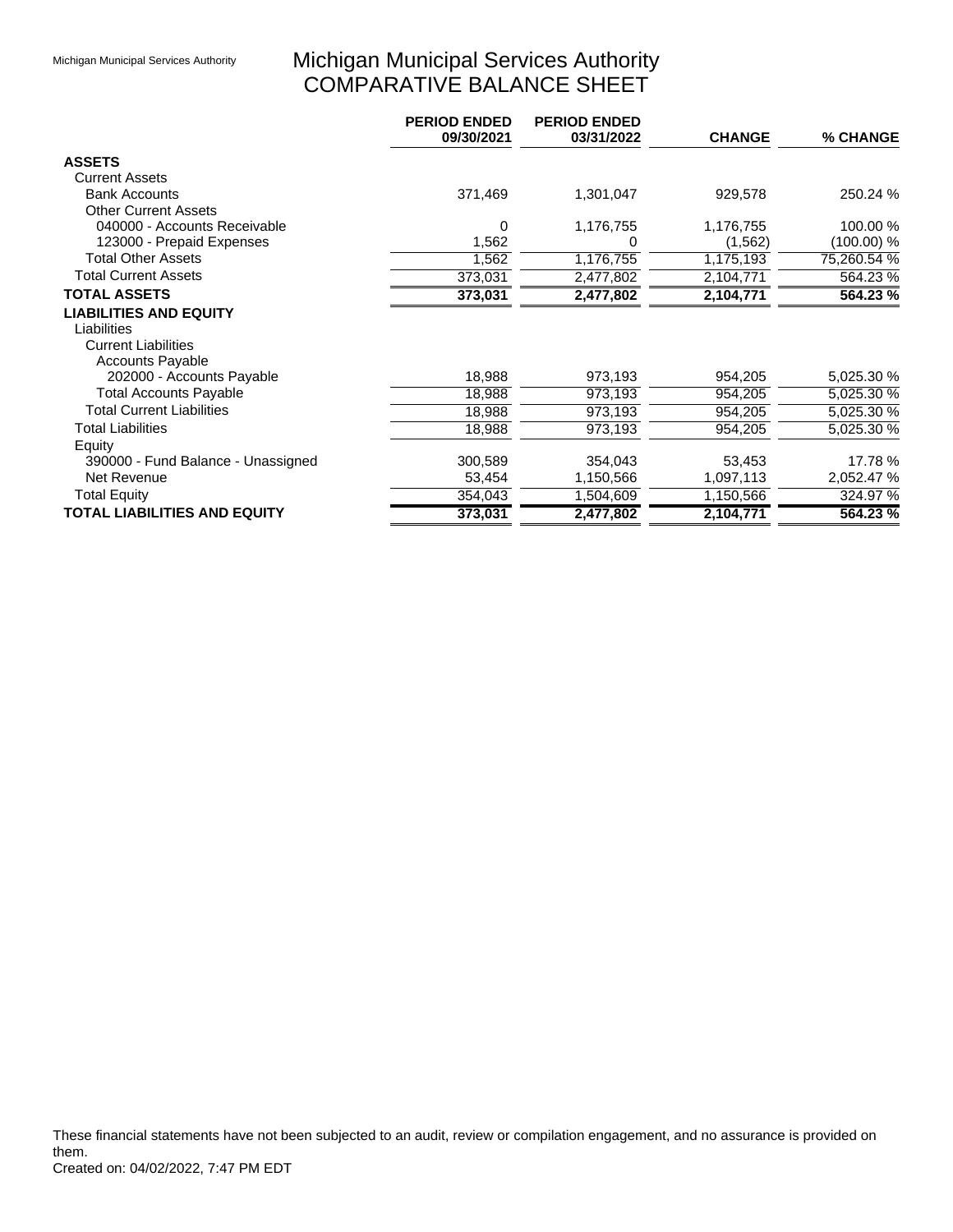#### **Michigan Municipal Services Authority Check Register**

| <b>Date</b> | <b>Payee</b>                                       | <b>Document No</b>     | <b>Amount Cleared</b> |
|-------------|----------------------------------------------------|------------------------|-----------------------|
|             | <b>Bank: Bill.com Clearing - Bill.com Clearing</b> | <b>Account No:</b>     |                       |
| 03/02/2022  | 10032--Hundred Place Consulting, LLC               |                        | 4,680.00 In Transit   |
| 03/03/2022  | 10029--Vettraino Consulting, LLC                   |                        | 3,120.00 In Transit   |
| 03/04/2022  | 10025--Reid S. Charles II                          |                        | (12.00) In Transit    |
| 03/07/2022  | 10025--Reid S. Charles II                          |                        | 12.00 In Transit      |
| 03/29/2022  | 10002--Plante Moran                                |                        | 1,038.13 In Transit   |
| 03/29/2022  | 10009--Kristen Delaney                             |                        | 39.51 In Transit      |
| 03/29/2022  | 10032--Hundred Place Consulting, LLC               |                        | 140.19 In Transit     |
| 03/29/2022  | 10023--Maner Costerisan                            |                        | 8,900.00 In Transit   |
|             | <b>Total for Bill.com Clearing</b>                 |                        | 17.917.83             |
|             | Bank: Fifth Third - 1244 - Firth Third             | Account No: 7169301244 |                       |
| 03/01/2022  | 10005--BCBSM                                       |                        | 520.95 03/31/2022     |
| 03/02/2022  | 10015--Gusto                                       |                        | 722.07 03/31/2022     |
| 03/17/2022  | 10015--Gusto                                       |                        | 713.95 03/31/2022     |
| 03/29/2022  | 10005--BCBSM                                       |                        | 520.95 03/31/2022     |
| 03/30/2022  | 10015--Gusto                                       |                        | 713.95 03/31/2022     |
|             | <b>Total for Fifth Third - 1244</b>                |                        | 3.191.87              |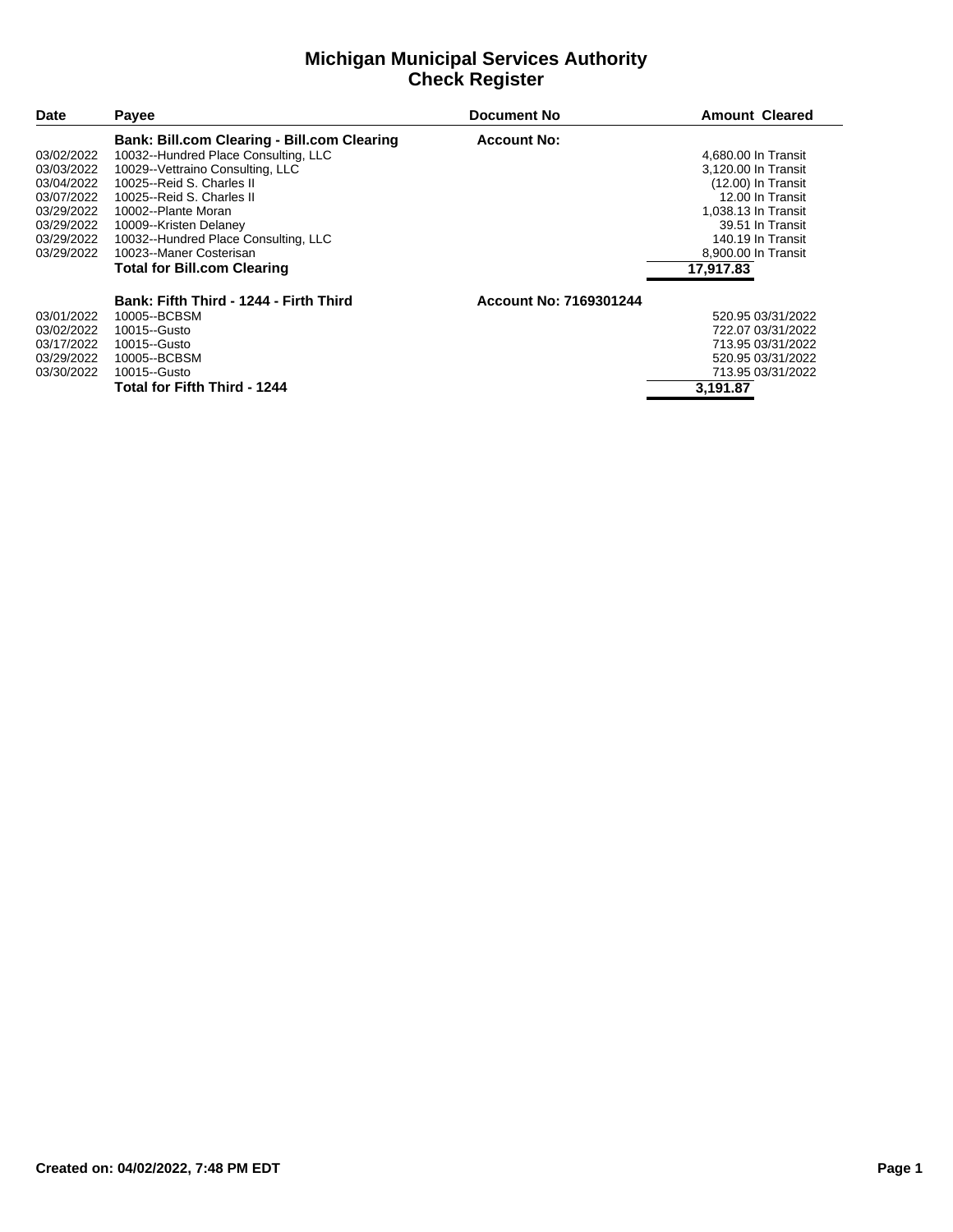**Michigan Municipal Services Authority Reconciliation Report**

**As Of 03/31/2022 Account: 5/3 Checking**

| <b>Statement Ending Balance</b><br><b>Deposits in Transit</b><br><b>Adjusted Bank Balance</b> | <b>Outstanding Checks and Charges</b>                   |                          |                               |                          | 1,301,046.92<br>0.00<br>0.00<br>1,301,046.92 |
|-----------------------------------------------------------------------------------------------|---------------------------------------------------------|--------------------------|-------------------------------|--------------------------|----------------------------------------------|
| <b>Book Balance</b><br>Adjustments*                                                           |                                                         |                          |                               |                          | 1,301,046.92<br>0.00                         |
| <b>Adjusted Book Balance</b>                                                                  |                                                         |                          |                               |                          | 1,301,046.92                                 |
|                                                                                               | <b>Total Checks and</b><br><b>Charges Cleared</b>       | 26,215.98                | <b>Total Deposits Cleared</b> |                          | 970,177.22                                   |
| <b>Deposits</b>                                                                               |                                                         |                          |                               |                          |                                              |
| <b>Name</b><br>General Ledger Entry                                                           | Memo<br>Bill.com 03/07/22 Credit<br>P22020801 - 6608538 | Date<br>03/07/2022       | Doc No                        | <b>Cleared</b><br>12.00  | In Transit                                   |
| Kent County<br><b>Total Deposits</b>                                                          | <b>Annual Invoice FY22</b>                              | 03/16/2022               |                               | 970,165.22<br>970,177.22 | 0.00                                         |
| <b>Checks and Charges</b>                                                                     |                                                         |                          |                               |                          |                                              |
| <b>Name</b>                                                                                   | <b>Memo</b>                                             | Date                     | <b>Check No</b>               | <b>Cleared</b>           | Outstanding                                  |
| Gusto                                                                                         | January 2022 Invoice                                    | 02/02/2022               |                               | 45.00                    |                                              |
| <b>BCBSM</b>                                                                                  | <b>Health Care Premium</b><br><b>March 2022</b>         | 03/01/2022               |                               | 520.95                   |                                              |
| Gusto                                                                                         | 03.02.2022 Payroll                                      | 03/02/2022               |                               | 722.07                   |                                              |
| General Ledger Entry                                                                          | Bill.com 03/02/22<br>Payables Funding                   | 03/02/2022               |                               | 4,680.00                 |                                              |
| General Ledger Entry                                                                          | Bill.com 03/03/22<br>Payables Funding                   | 03/03/2022               |                               | 3,120.00                 |                                              |
| General Ledger Entry                                                                          | 03.03.22 Payroll                                        | 03/03/2022               |                               | 1,654.35                 |                                              |
| General Ledger Entry                                                                          | Bill.com 03/07/22<br>Payables Funding                   | 03/07/2022               |                               | 12.00                    |                                              |
| Gusto                                                                                         | March 2022 Bank Fee<br>03.17.2022 Payroll               | 03/10/2022<br>03/17/2022 |                               | 86.23<br>713.95          |                                              |
| General Ledger Entry                                                                          | 03.17.22 Payroll                                        | 03/17/2022               |                               | 1,654.35                 |                                              |
| BCBSM                                                                                         | <b>Health Care Premium</b>                              | 03/29/2022               |                               | 520.95                   |                                              |
|                                                                                               | April 2022                                              |                          |                               |                          |                                              |
| General Ledger Entry                                                                          | Bill.com 03/29/22<br>Payables Funding                   | 03/29/2022               |                               | 10,117.83                |                                              |
| Gusto                                                                                         | 03.31.2022 Payroll                                      | 03/30/2022               |                               | 713.95                   |                                              |
| General Ledger Entry                                                                          | 03.31.22 Payroll                                        | 03/30/2022               |                               | 1,654.35                 |                                              |
| <b>Total Checks and Charges</b>                                                               |                                                         |                          |                               | 26,215.98                | 0.00                                         |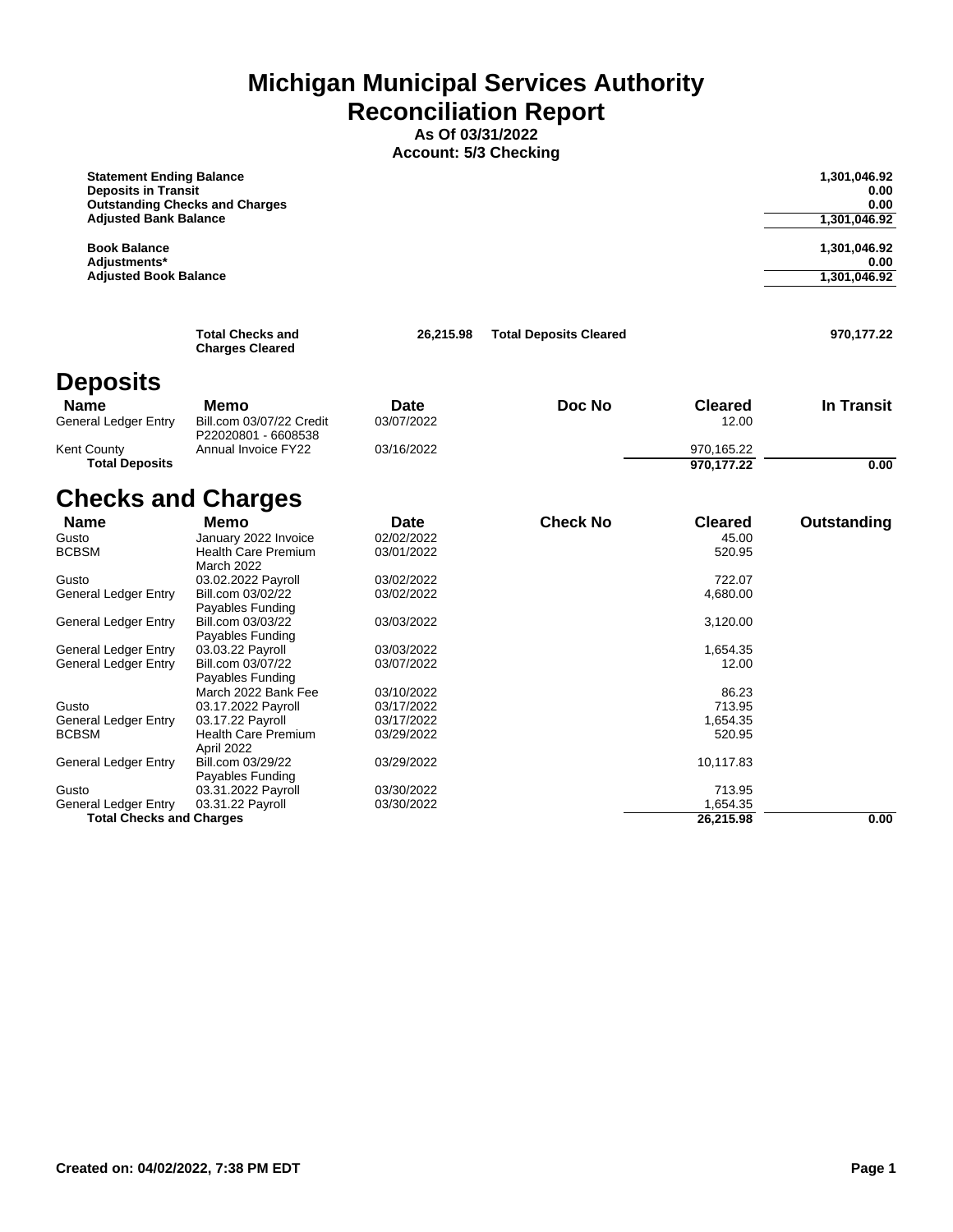

MICHIGAN MUNICIPAL SERVICE 200 TOWNSEND ST STE 900 LANSING MI 48933



4746

**Banking Center: Grand Rapids** Banking Center Phone: 616-653-5440 Commercial Client Services: 866-475-0729

|       |                          | <b>Account Summary -</b> |                          |    |
|-------|--------------------------|--------------------------|--------------------------|----|
| 03/01 | <b>Beginning Balance</b> | \$357,085.68             | Number of Days in Period | 31 |
|       | Checks                   |                          |                          |    |
| 14    | Withdrawals / Debits     | \$(26,215.98)            |                          |    |
|       | Deposits / Credits       | \$970,177.22             |                          |    |
| 03/31 | <b>Ending Balance</b>    | \$1,301,046.92           |                          |    |

#### **Withdrawals / Debits** 14 items totaling \$26,215.98 **Date Amount Description** 03/01 520.95 BCBS Michigan PREMIUM MS283851 MICHIGAN MUNICIPAL SER 030122  $03/02$ 45.00 GUSTO 6semjmeepv7 FEE 033575 6semjr9os68 MICHIGAN MUNICIPAL SER 030222  $03/02$ 722.07 GUSTO 6SEMJMEF48I TAX 044114 6semjra0qd4 MICHIGAN MUNICIPAL SER 030222  $03/02$ 1,654.35 GUSTO 6SEMJMEF48G NET 044112 6semjra0qco MICHIGAN MUNICIPAL SER 030222 Bill.com Payables 016ARIHDJ24XMPK Michigan Municipal Ser Hundred Place Consulting, LLC Bill.com 03/02 4,680.00 016ARIHDJ24XMPK Inv #1038 030222 Bill.com Payables 016BOZANL24ZZG8 Michigan Municipal Ser Jaymes Vettraino Bill.com 03/03 3,120.00 016BOZANL24ZZG8 Inv #2277 030322 03/07 12.00 Bill.com Payables 016BLSVSG254QYK Michigan Municipal Ser Reid Charles Bill.com 016BLSVSG254QYK Inv #1/10/22 MMSA Domain Renewal 030722  $03/10$ 86.23 **SERVICE CHARGE**  $03/16$ 713.95 GUSTO 6SEMJMEOQN9 TAX 362025 6semjrchu8s MICHIGAN MUNICIPAL SER 031622 GUSTO 6SEMJMEOQN7 NET 362023 6semjrchu8g MICHIGAN MUNICIPAL SER 031622  $03/16$ 1,654.35 BCBS Michigan PREMIUM MS283851 MICHIGAN MUNICIPAL SER 032922  $03/29$ 520.95  $03/29$ 10,117.83 Bill.com Payables 016CYFVQK262RZX Michigan Municipal Ser Multiple Payments Bill.com Payables 016CYFVQK262RZX 032922  $03/30$ 713.95 GUSTO 6SEMJMF1GU2 TAX 646914 6semjrek31o MICHIGAN MUNICIPAL SER 033022 03/30 1,654.35 GUSTO 6SEMJMF1FSB NET 645835 6semjrek30f MICHIGAN MUNICIPAL SER 033022

| <b>Deposits / Credits</b> |            | 2 items totaling \$970,177.22                                                                                                              |
|---------------------------|------------|--------------------------------------------------------------------------------------------------------------------------------------------|
| Date                      | Amount     | Description                                                                                                                                |
| 03/07                     | 12.00      | Bill.com VoidPaymnt 016FFJLHU255LX4 Michigan Municipal Ser Reid Charles Bill.com 016FFJLHU255LX4<br>Inv #1/10/22 MMSA Domain Renewal 03072 |
| 03/16                     | 970.165.22 | Kent County 0000217159 CTXEDI820 072400052 MICHIGAN MUNICI 031622                                                                          |

| <b>Daily Balance Summary</b> |               |             |                    |       |               |
|------------------------------|---------------|-------------|--------------------|-------|---------------|
| <b>Date</b>                  | <b>Amount</b> | <b>Date</b> | <b>Amount Date</b> |       | <b>Amount</b> |
| 03/01                        | 356,564.73    | 03/07       | 346,343.31         | 03/29 | 1,303,415.22  |
| 03/02                        | 349,463.31    | 03/10       | 346,257.08         | 03/30 | 1,301,046.92  |
| 03/03                        | 346,343.31    | 03/16       | 1.314.054.00       |       |               |

PLEASE NOTE THAT WE HAVE UPDATED OUR ACCOUNT RULES AND TERMS & CONDITIONS. DISCLOSURES CAN BE VIEWED ONLINE AT: COMMERCIAL ACCOUNT RULES: 53.COM/TM-CA-RULES TREASURY MANAGEMENT TERMS & CONDITIONS: 53.COM/TM-TC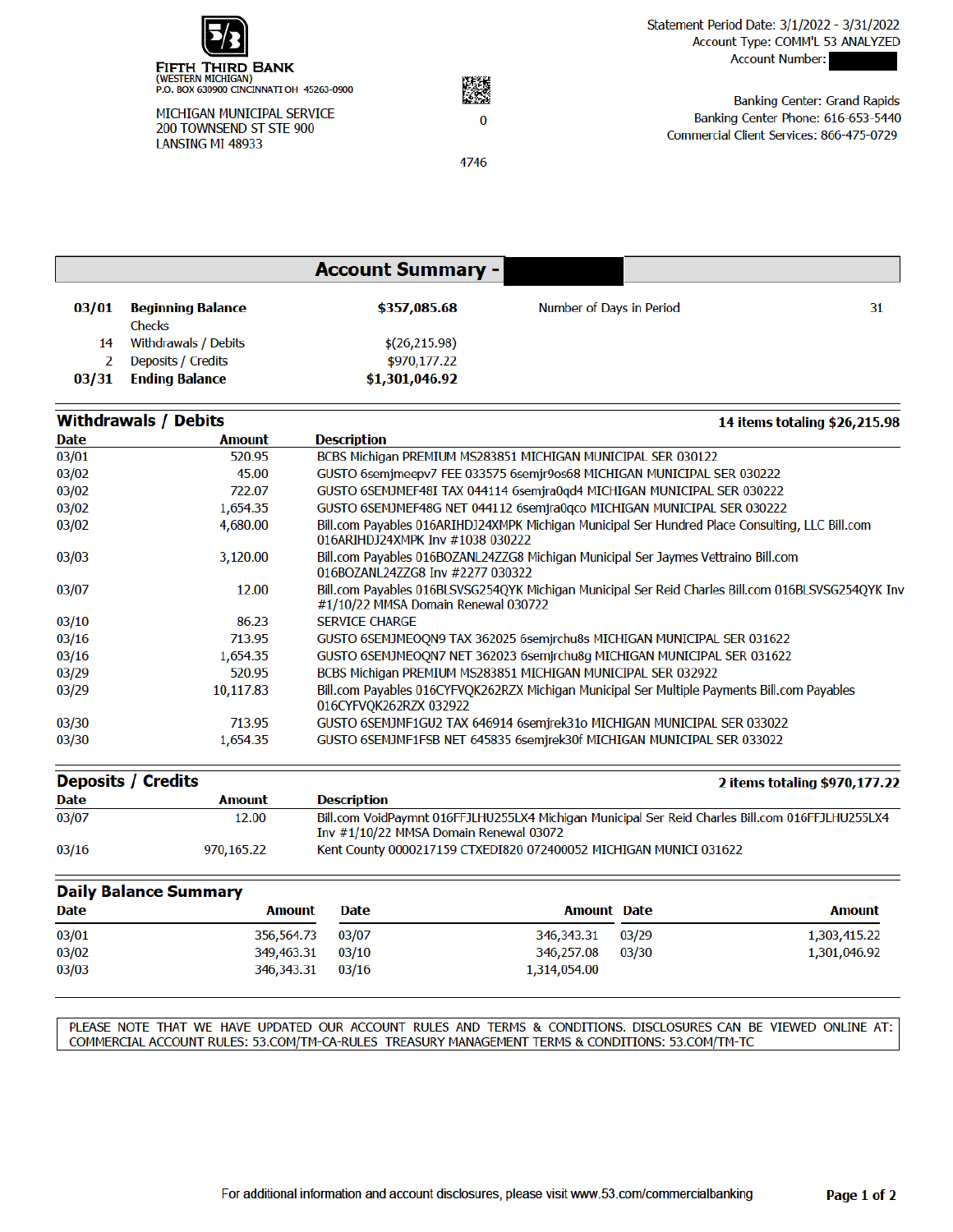

**Plante & Moran, PLLC** 27400 Northwestern Highway P.O. Box 307 Southfield, MI 48037-0307 Tel: 248.352.2500 Fax: 248.352.0018 plantemoran.com

May 9, 2022

To: Samantha Harkins, CEO Michigan Municipal Services Authority (MMSA) Board of Directors

#### **Re: April 2022 Monthly Statements**

Enclosed are the following Monthly Statements for your review:

- 1. Revenue & Expenditure Report General Fund
- 2. Revenue & Expenditure Report Financial Management System Fund
- 3. Revenue & Expenditure Report All Funds
- 4. Balance Sheet
- 5. Check Register
- 6. Bank Account Reconciliation
- 7. Bank Statement

Please contact Kari Shea (248-223-3287) or Kelly Schimmoeller (734-302-6456) with any questions.

Thank you.

*Disclaimer: These financial statements have not been subjected to an audit, review or compilation engagement, and no assurance is provided on them.*

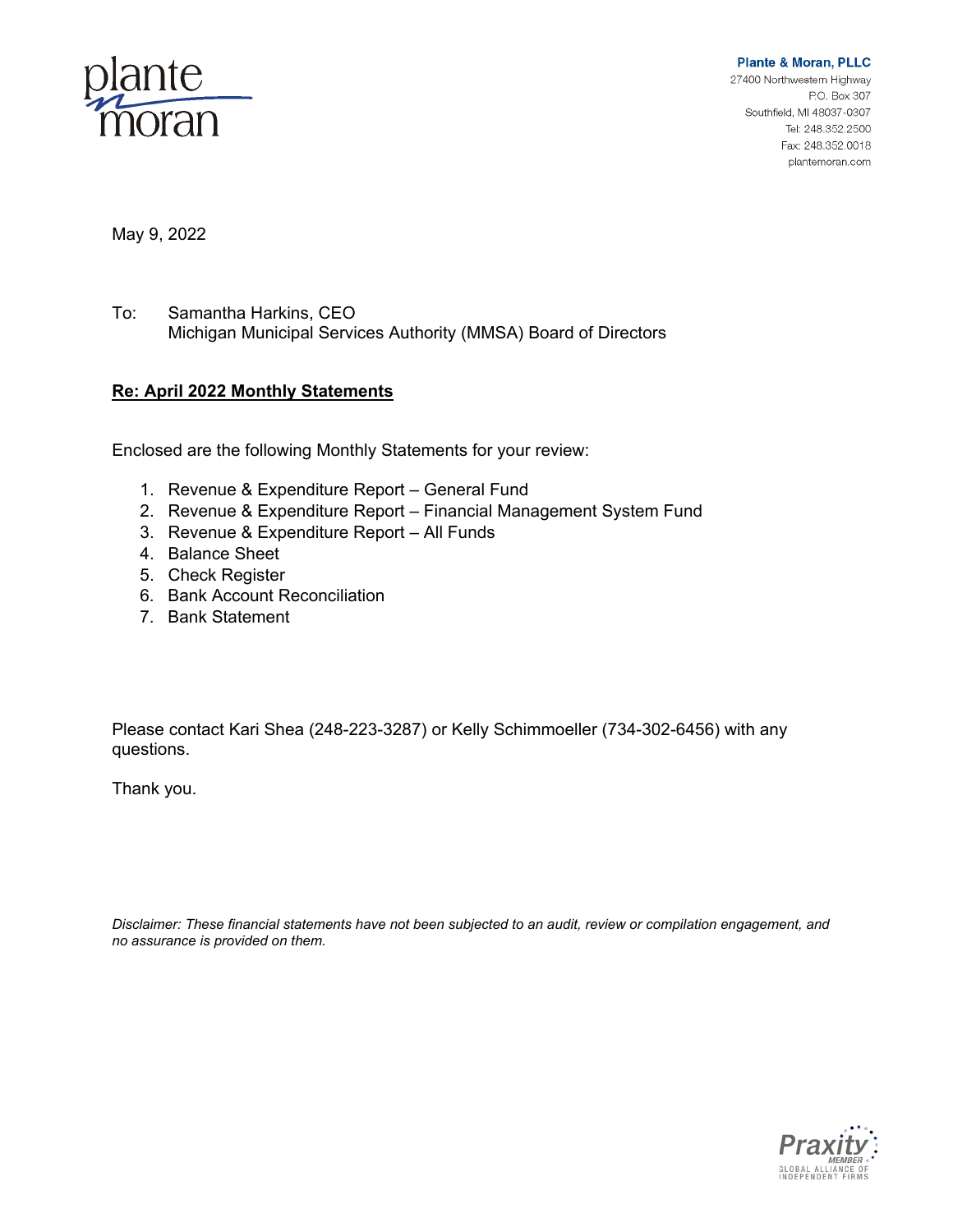# Michigan Municipal Services Authority REVENUE AND EXPENDITURE REPORT As of April 30, 2022

|                                                | <b>Year Ending</b><br>09/30/2021 | Year Ending<br>09/30/2022      |           | Year To Date<br>04/30/2022 |             |
|------------------------------------------------|----------------------------------|--------------------------------|-----------|----------------------------|-------------|
|                                                | <b>END BALANCE</b>               | ORIGINAL BUDGET AMENDED BUDGET |           | <b>YTD BALANCE</b>         | % BDGT      |
| Revenue                                        |                                  |                                |           |                            |             |
| 671000 - Contract Revenue                      | 208,078                          | 150,000                        | 150,000   | 75,000                     | 50.00 %     |
| <b>Total Revenue</b>                           | 208,078                          | 150,000                        | 150,000   | 75,000                     | $50.00\%$   |
| Expenses                                       |                                  |                                |           |                            |             |
| Salary and Fringes                             |                                  |                                |           |                            |             |
| 701000 - Personal Services                     | 145,398                          | 57,200                         | 57,200    | 33,276                     | 58.17%      |
| 710000 - FUTA Taxes                            | 365                              | 375                            | 375       | 110                        | 29.39 %     |
| 715000 - Social Security & Medicare            | 11,073                           | 4,376                          | 4,376     | 2,525                      | 57.69%      |
| 718000 - Insurance - Health                    | 10,246                           | 9,180                          | 9,180     | 3,544                      | 38.61 %     |
| <b>Total Salary and Fringes</b>                | 167,082                          | 71,131                         | 71,131    | 39,455                     | 55.47 %     |
| Operating                                      |                                  |                                |           |                            |             |
| 752000 - Office Expense                        | 2,871                            | 2,000                          | 2,000     | 752                        | 37.61 %     |
| 801000 - Professional and Contractual Services | 57,543                           | 80,028                         | 80,028    | 50,658                     | 63.30 %     |
| 801500 - Office Rent                           | 8,996                            | 8,820                          | 8,820     | 0                          | 0.00%       |
| 802000 - Legal                                 | 16,303                           | 18,000                         | 18,000    | $\Omega$                   | 0.00%       |
| 803000 - Accounting                            | 17,359                           | 16,500                         | 16,500    | 7,054                      | 42.75 %     |
| 803500 - Audit                                 | 11,000                           | 11,400                         | 11,400    | 11,400                     | 100.00%     |
| 804000 - Bank Service Charges                  | 1,018                            | 1,200                          | 1,200     | 616                        | 51.32 %     |
| 805000 - HR and Benefits Consulting            | 0                                | 250                            | 250       | 0                          | 0.00%       |
| 806000 - Program Development                   | 0                                | 5,000                          | 5,000     | $\Omega$                   | 0.00%       |
| 840000 - Insurance                             | 6,353                            | 7,500                          | 7,500     | 6,000                      | 80.01%      |
| 861000 - Mileage Reimbursement                 | 45                               | 500                            | 500       | O                          | 0.00%       |
| 910000 - Professional Development              | 985                              | 1,500                          | 1,500     | 0                          | 0.00%       |
| 913000 - Conference Expenses                   | 195                              | 750                            | 750       | 0                          | 0.00%       |
| 955000 - Miscellaneous                         | 0                                | 2,000                          | 2,000     | 0                          | 0.00%       |
| <b>Total Operating</b>                         | 122,668                          | 155,448                        | 155,448   | 76,480                     | 49.20%      |
| <b>Total Expenses</b>                          | 289,750                          | 226,579                        | 226,579   | 115,935                    | 51.17 %     |
| Revenue in Excess of Expenses                  | (81, 672)                        | (76, 579)                      | (76, 579) | (40, 935)                  | 53.46 %     |
| <b>Transfers</b>                               |                                  |                                |           |                            |             |
| 699273 - Interfund Transfer In - FMS           | 135,125                          | 135,893                        | 135,893   | 0                          | 0.00%       |
| <b>Total Transfers</b>                         | 135,125                          | 135,893                        | 135,893   | $\Omega$                   | 0.00%       |
| Change in Equity                               | 53,453                           | 59,314                         | 59,314    | (40, 935)                  | $(69.01)$ % |

These financial statements have not been subjected to an audit, review or compilation engagement, and no assurance is provided on them. Created on: 05/02/2022, 1:40 PM EDT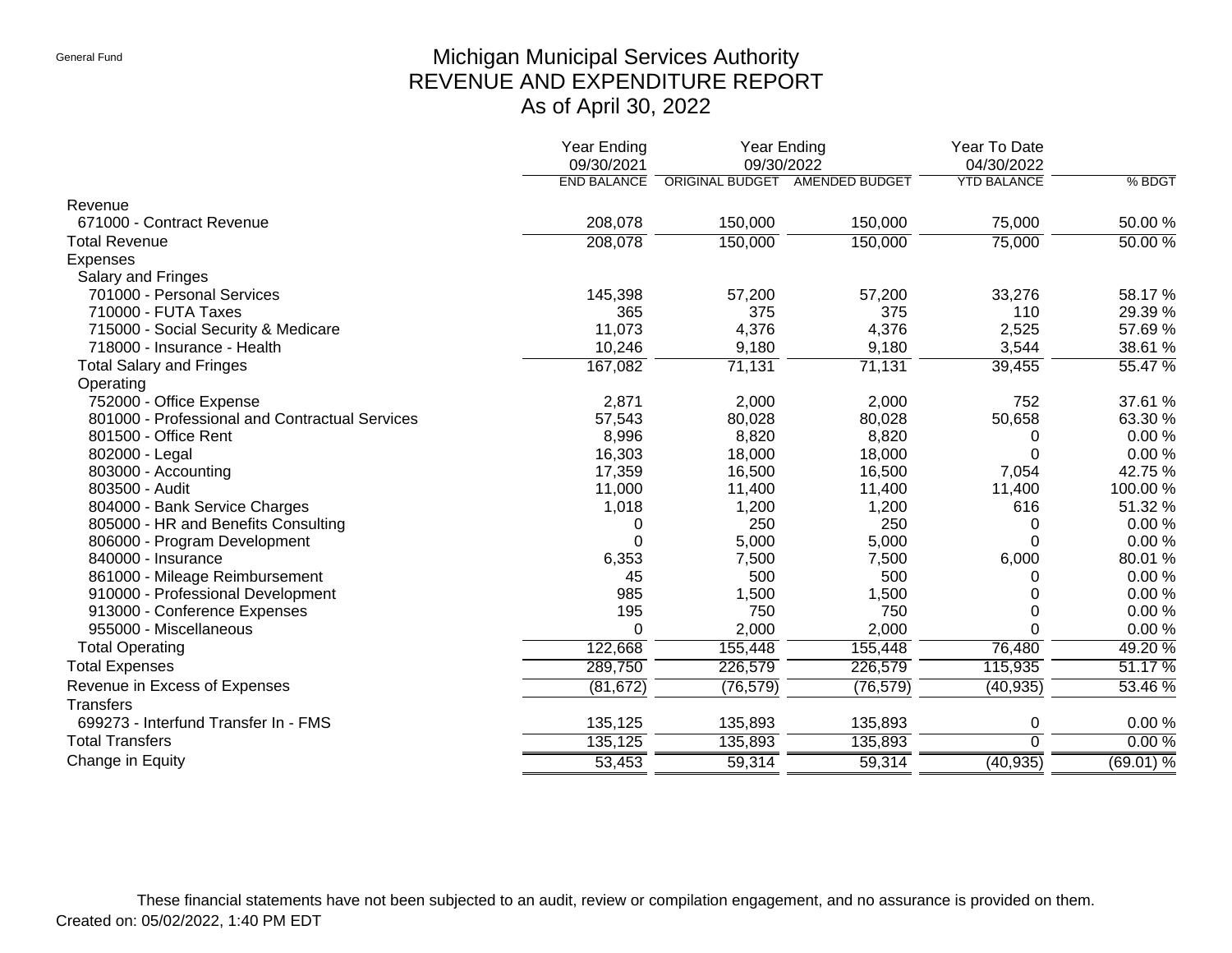# Michigan Municipal Services Authority REVENUE AND EXPENDITURE REPORT As of April 30, 2022

|                                                | Year Ending<br>Year Ending<br>09/30/2021<br>09/30/2022 |                        | Year To Date<br>04/30/2022 |                    |            |
|------------------------------------------------|--------------------------------------------------------|------------------------|----------------------------|--------------------|------------|
|                                                | <b>END BALANCE</b>                                     | <b>ORIGINAL BUDGET</b> | AMENDED BUDGET             | <b>YTD BALANCE</b> | % BDGT     |
| Revenue                                        |                                                        |                        |                            |                    |            |
| 671000 - Contract Revenue                      | 2,076,154                                              | 2,077,223              | 2,077,223                  | 2,079,009          | 100.09 %   |
| <b>Total Revenue</b>                           | 2,076,154                                              | 2,077,223              | 2,077,223                  | 2,079,009          | $100.09\%$ |
| Expenses                                       |                                                        |                        |                            |                    |            |
| Operating                                      |                                                        |                        |                            |                    |            |
| 801000 - Professional and Contractual Services | 1,941,029                                              | 1,941,330              | 1,941,330                  | 2,007,166          | 103.39 %   |
| <b>Total Operating</b>                         | ,941,029                                               | 1,941,330              | 1,941,330                  | 2,007,166          | $103.39\%$ |
| <b>Total Expenses</b>                          | ,941,029                                               | 1,941,330              | .941,330                   | 2,007,166          | $103.39\%$ |
| Revenue in Excess of Expenses                  | 135,125                                                | 135,893                | 135,893                    | 71,843             | 52.87%     |
| <b>Transfers</b>                               |                                                        |                        |                            |                    |            |
| 995101 - Transfer Out - GF                     | (135, 125)                                             | 135,893                | 135,893                    |                    | 0.00%      |
| <b>Total Transfers</b>                         | (135, 125)                                             | 135,893                | 135,893                    |                    | 0.00%      |
| Change in Equity                               |                                                        | 271,786                | 271,786                    | 71,843             | 26.43 %    |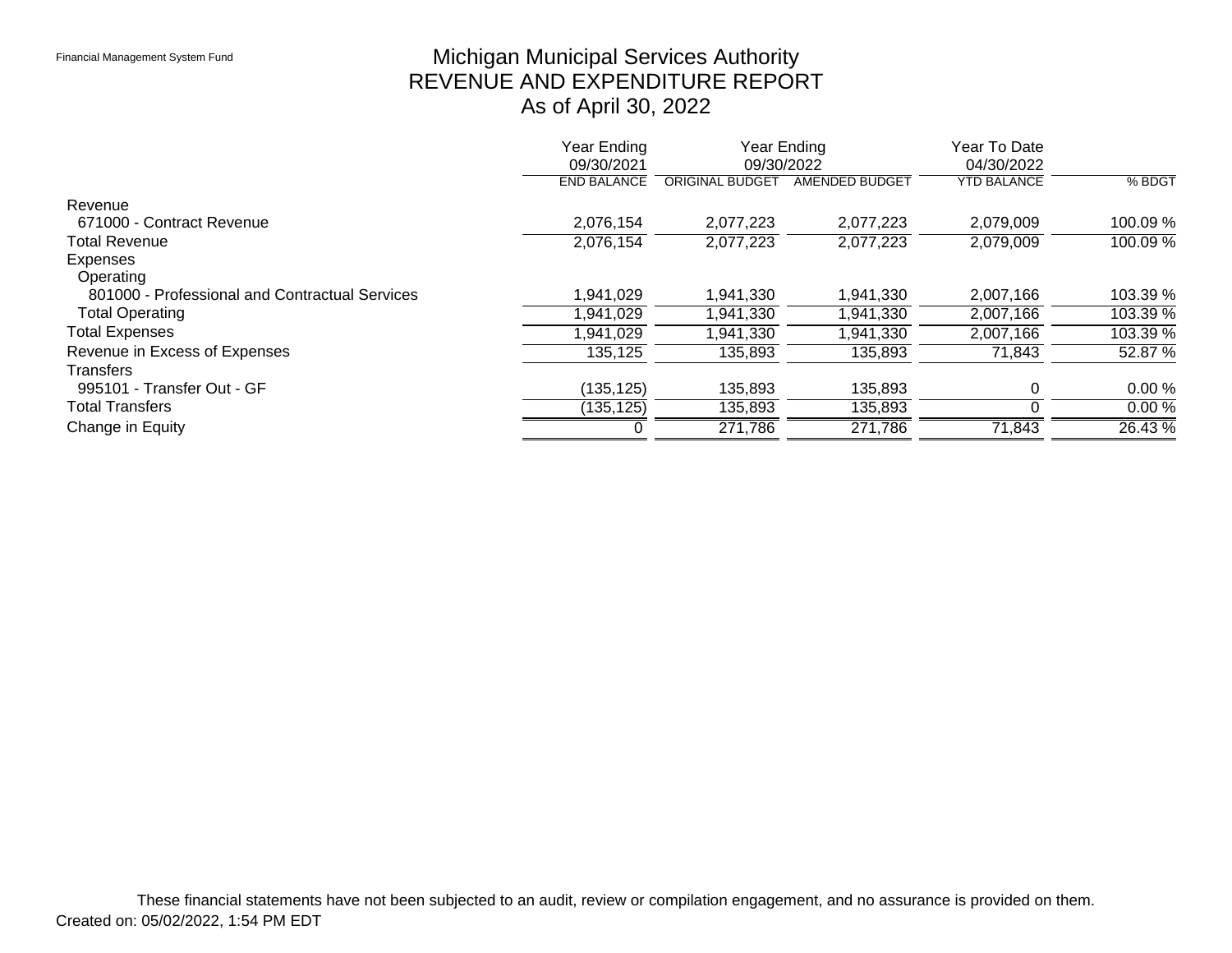# Michigan Municipal Services Authority REVENUE AND EXPENDITURE REPORT As of April 30, 2022

|                                                | <b>Year Ending</b><br>09/30/2021 | Year Ending<br>09/30/2022 |                                | Year To Date<br>04/30/2022 |          |
|------------------------------------------------|----------------------------------|---------------------------|--------------------------------|----------------------------|----------|
|                                                | <b>END BALANCE</b>               |                           | ORIGINAL BUDGET AMENDED BUDGET | <b>YTD BALANCE</b>         | % BDGT   |
| Revenue                                        |                                  |                           |                                |                            |          |
| 671000 - Contract Revenue                      | 2,284,231                        | 2,227,223                 | 2,227,223                      | 2,154,009                  | 96.71%   |
| <b>Total Revenue</b>                           | 2,284,231                        | 2,227,223                 | 2,227,223                      | 2,154,009                  | 96.71%   |
| <b>Expenses</b>                                |                                  |                           |                                |                            |          |
| Salary and Fringes                             |                                  |                           |                                |                            |          |
| 701000 - Personal Services                     | 145,398                          | 57,200                    | 57,200                         | 33,276                     | 58.17%   |
| 710000 - FUTA Taxes                            | 365                              | 375                       | 375                            | 111                        | 29.39 %  |
| 715000 - Social Security & Medicare            | 11,072                           | 4,376                     | 4,376                          | 2,524                      | 57.69%   |
| 718000 - Insurance - Health                    | 10,247                           | 9,180                     | 9,180                          | 3,545                      | 38.61 %  |
| <b>Total Salary and Fringes</b>                | 167,082                          | 71,131                    | 71,131                         | 39,456                     | 55.47 %  |
| Operating                                      |                                  |                           |                                |                            |          |
| 752000 - Office Expense                        | 2,870                            | 2,000                     | 2,000                          | 752                        | 37.61 %  |
| 801000 - Professional and Contractual Services | 1,998,572                        | 2,021,358                 | 2,021,358                      | 2,057,823                  | 101.80%  |
| 801500 - Office Rent                           | 8,996                            | 8,820                     | 8,820                          | 0                          | 0.00%    |
| 802000 - Legal                                 | 16,303                           | 18,000                    | 18,000                         | $\Omega$                   | 0.00%    |
| 803000 - Accounting                            | 17,359                           | 16,500                    | 16,500                         | 7,054                      | 42.75%   |
| 803500 - Audit                                 | 11,000                           | 11,400                    | 11,400                         | 11,400                     | 100.00%  |
| 804000 - Bank Service Charges                  | 1,018                            | 1,200                     | 1,200                          | 616                        | 51.32 %  |
| 805000 - HR and Benefits Consulting            | 0                                | 250                       | 250                            | 0                          | 0.00%    |
| 806000 - Program Development                   | $\Omega$                         | 5,000                     | 5,000                          | $\Omega$                   | 0.00%    |
| 840000 - Insurance                             | 6,353                            | 7,500                     | 7,500                          | 6,000                      | 80.01%   |
| 861000 - Mileage Reimbursement                 | 45                               | 500                       | 500                            | 0                          | 0.00%    |
| 910000 - Professional Development              | 985                              | 1,500                     | 1,500                          | 0                          | 0.00%    |
| 913000 - Conference Expenses                   | 195                              | 750                       | 750                            | 0                          | 0.00%    |
| 955000 - Miscellaneous                         | $\Omega$                         | 2,000                     | 2,000                          | $\Omega$                   | 0.00%    |
| <b>Total Operating</b>                         | 2,063,696                        | 2,096,778                 | 2,096,778                      | 2,083,645                  | 99.37 %  |
| <b>Total Expenses</b>                          | 2,230,778                        | 2,167,909                 | 2,167,909                      | 2,123,101                  | 97.93 %  |
| Revenue in Excess of Expenses                  | 53,453                           | 59,314                    | 59,314                         | 30,908                     | 52.11 %  |
| <b>Transfers</b>                               |                                  |                           |                                |                            |          |
| 699273 - Interfund Transfer In - FMS           | 135,125                          | 135,893                   | 135,893                        | 0                          | 0.00%    |
| 995101 - Transfer Out - GF                     | (135, 125)                       | 135,893                   | 135,893                        | 0                          | 0.00%    |
| <b>Total Transfers</b>                         | 0                                | 271,786                   | 271,786                        | $\overline{0}$             | 0.00%    |
| Change in Equity                               | 53,453                           | 331,100                   | 331,100                        | 30,908                     | $9.33\%$ |
|                                                |                                  |                           |                                |                            |          |

These financial statements have not been subjected to an audit, review or compilation engagement, and no assurance is provided on them. Created on: 05/02/2022, 1:55 PM EDT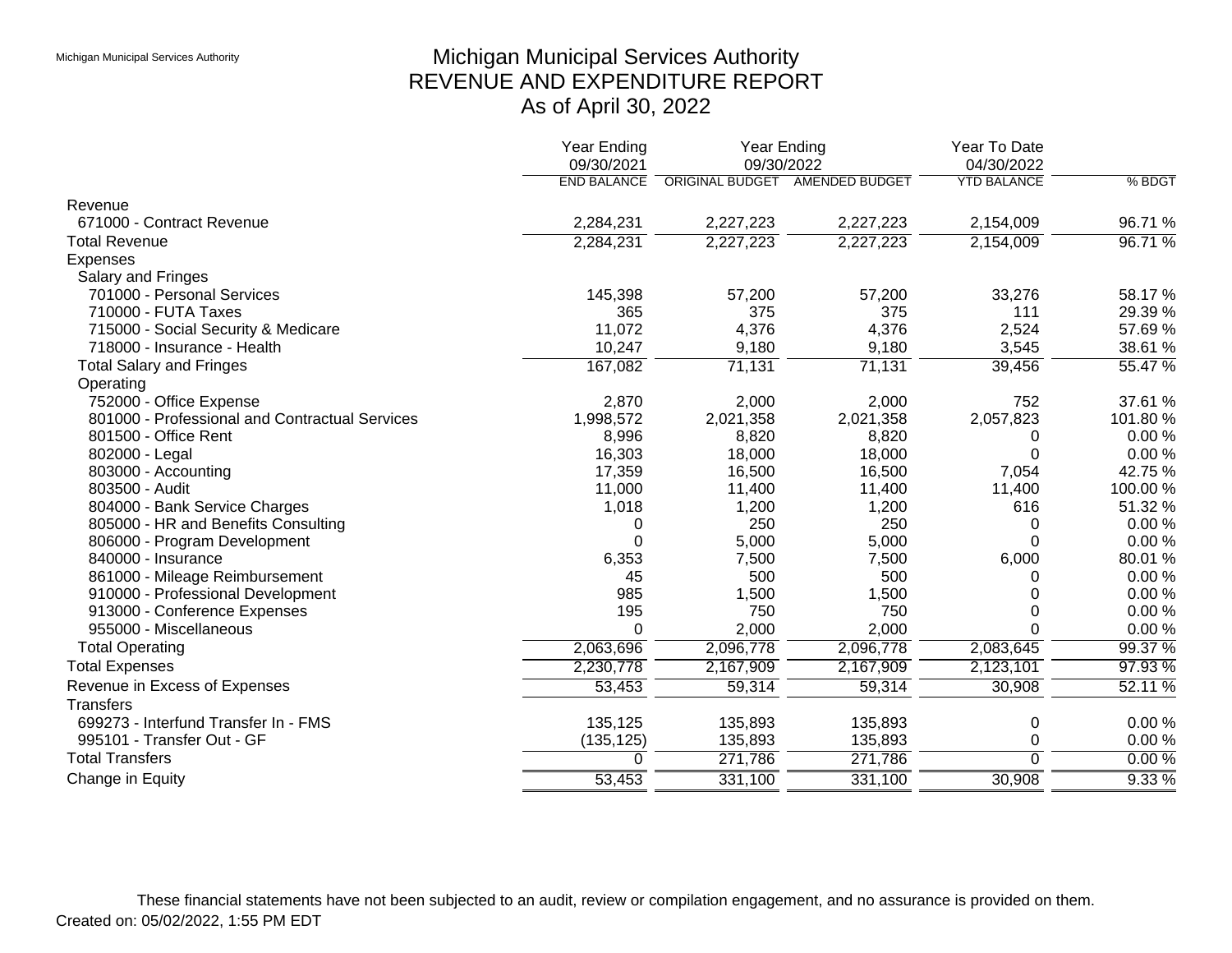# Michigan Municipal Services Authority COMPARATIVE BALANCE SHEET

|                                     | <b>PERIOD ENDED</b><br>09/30/2021 | <b>PERIOD ENDED</b><br>04/30/2022 | <b>CHANGE</b> | % CHANGE    |
|-------------------------------------|-----------------------------------|-----------------------------------|---------------|-------------|
| <b>ASSETS</b>                       |                                   |                                   |               |             |
| <b>Current Assets</b>               |                                   |                                   |               |             |
| <b>Bank Accounts</b>                | 371,469                           | 1,285,602                         | 914,133       | 246.08 %    |
| <b>Other Current Assets</b>         |                                   |                                   |               |             |
| 040000 - Accounts Receivable        | 0                                 | 1,108,844                         | 1,108,844     | 100.00 %    |
| 123000 - Prepaid Expenses           | 1,562                             | 0                                 | (1, 562)      | (100.00) %  |
| <b>Total Other Assets</b>           | 1,562                             | 1,108,844                         | 1,107,282     | 70,911.41 % |
| <b>Total Current Assets</b>         | 373,031                           | 2,394,446                         | 2,021,415     | 541.88%     |
| <b>TOTAL ASSETS</b>                 | 373,031                           | 2,394,446                         | 2,021,415     | 541.88%     |
| <b>LIABILITIES AND EQUITY</b>       |                                   |                                   |               |             |
| Liabilities                         |                                   |                                   |               |             |
| <b>Current Liabilities</b>          |                                   |                                   |               |             |
| <b>Accounts Payable</b>             |                                   |                                   |               |             |
| 202000 - Accounts Payable           | 18,988                            | 2,009,495                         | 1,990,507     | 10,482.97 % |
| <b>Total Accounts Payable</b>       | 18,988                            | 2,009,495                         | 1,990,507     | 10,482.97 % |
| <b>Total Current Liabilities</b>    | 18,988                            | 2,009,495                         | 1,990,507     | 10,482.97 % |
| <b>Total Liabilities</b>            | 18,988                            | 2,009,495                         | 1,990,507     | 10,482.97 % |
| Equity                              |                                   |                                   |               |             |
| 390000 - Fund Balance - Unassigned  | 300,589                           | 354,043                           | 53,454        | 17.78 %     |
| Net Revenue                         | 53,454                            | 30,908                            | (22, 546)     | (42.17) %   |
| <b>Total Equity</b>                 | 354,043                           | 384,951                           | 30,908        | 8.72 %      |
| <b>TOTAL LIABILITIES AND EQUITY</b> | 373,031                           | 2,394,446                         | 2,021,415     | 541.88%     |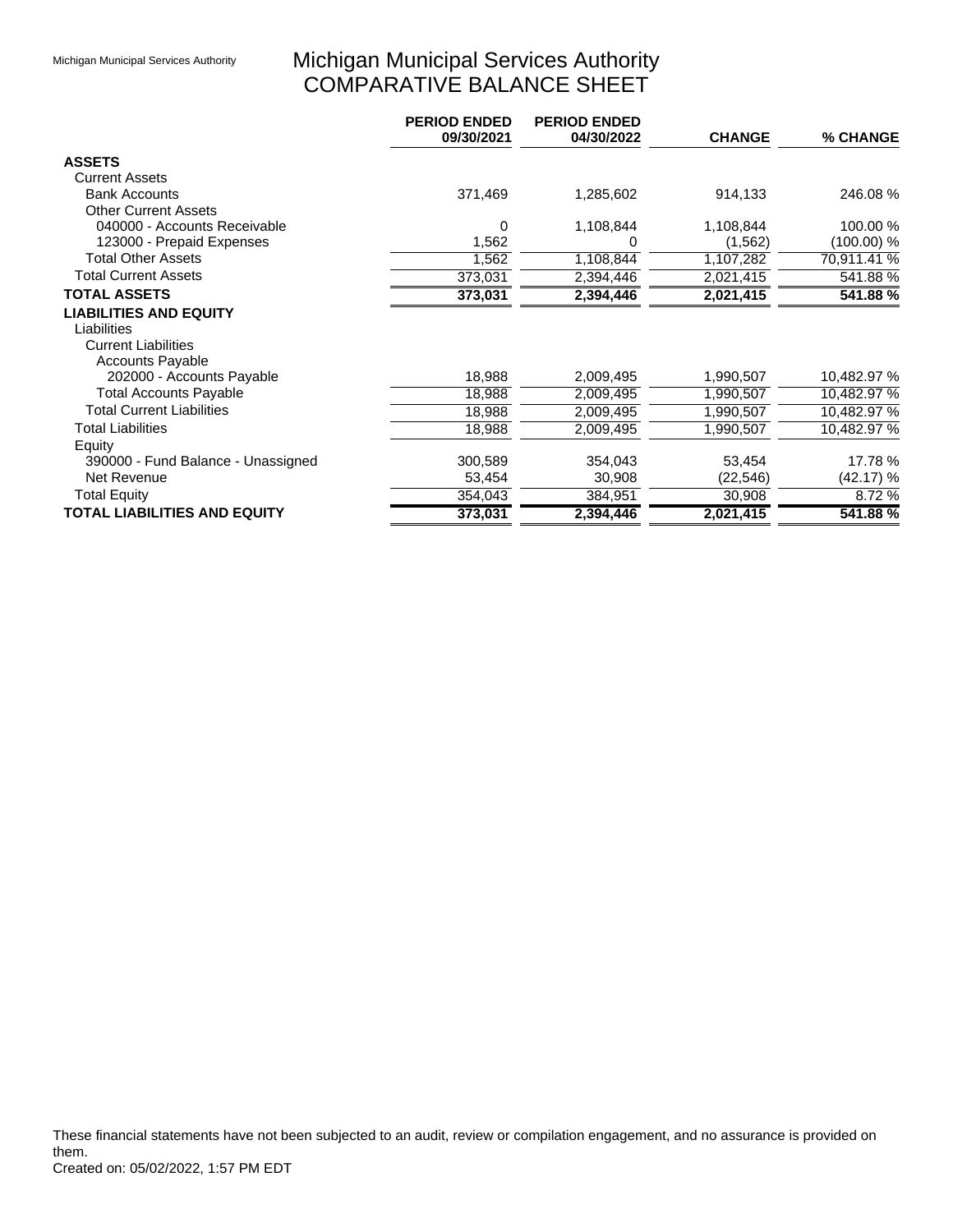#### **Michigan Municipal Services Authority Check Register**

| Date       | <b>Vendor</b>                                       | Document No            | <b>Amount Cleared</b> |
|------------|-----------------------------------------------------|------------------------|-----------------------|
|            | <b>Bank: Bill.com Clearing - Bill.com Clearing</b>  | <b>Account No:</b>     |                       |
| 04/05/2022 | 10032--Hundred Place Consulting, LLC                |                        | 4,680.00 In Transit   |
| 04/05/2022 | 10029--Vettraino Consulting, LLC                    |                        | 3.120.00 In Transit   |
| 04/13/2022 | 10032--Hundred Place Consulting, LLC                |                        | 72.00 In Transit      |
| 04/13/2022 | 10002--Plante Moran                                 |                        | 882.75 In Transit     |
| 04/13/2022 | 10027--Michigan Municipal Risk Management Authority |                        | 1.291.00 In Transit   |
|            | <b>Total for Bill.com Clearing</b>                  |                        | 10.045.75             |
|            | Bank: Fifth Third - 1244 - Firth Third              | Account No: 7169301244 |                       |
| 04/04/2022 | 10015--Gusto                                        |                        | 45.00 04/30/2022      |
| 04/14/2022 | 10015-Gusto                                         |                        | 713.95 04/30/2022     |
| 04/28/2022 | 10005--BCBSM                                        |                        | 520.95 04/30/2022     |
| 04/28/2022 | 10015-Gusto                                         |                        | 713.95 04/30/2022     |
|            | <b>Total for Fifth Third - 1244</b>                 |                        | 1.993.85              |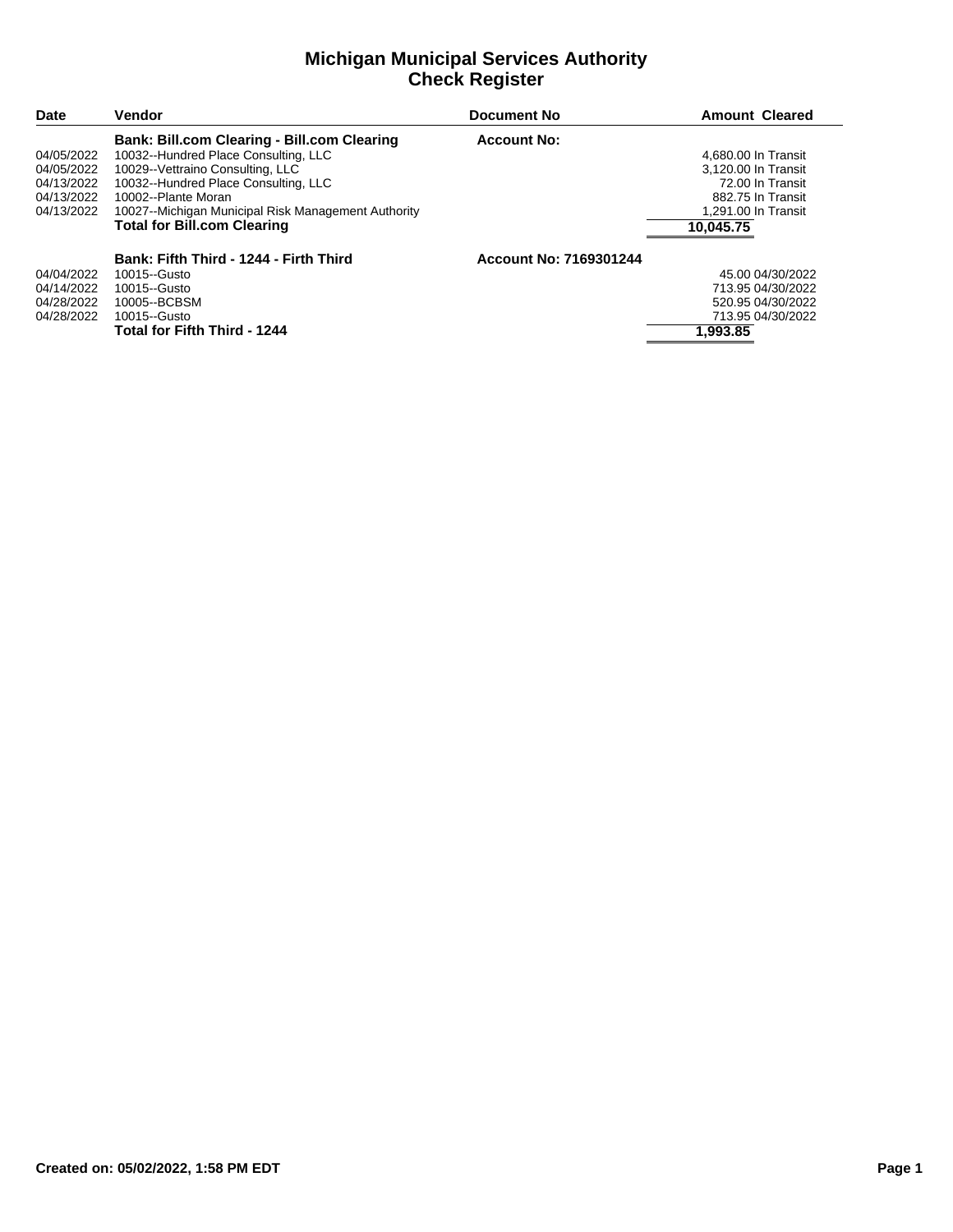**Michigan Municipal Services Authority Reconciliation Report**

**As Of 04/30/2022 Account: 5/3 Checking**

| <b>Statement Ending Balance</b><br><b>Deposits in Transit</b><br><b>Outstanding Checks and Charges</b><br><b>Adjusted Bank Balance</b> |           |                               | 1,285,602.37<br>0.00<br>0.00<br>1,285,602.37 |
|----------------------------------------------------------------------------------------------------------------------------------------|-----------|-------------------------------|----------------------------------------------|
| <b>Book Balance</b><br>Adjustments*<br><b>Adjusted Book Balance</b>                                                                    |           |                               | 1,285,602.37<br>0.00<br>1,285,602.37         |
| <b>Total Checks and</b><br><b>Charges Cleared</b>                                                                                      | 15.444.55 | <b>Total Deposits Cleared</b> | 0.00                                         |

# **Deposits**

| <b>Name</b><br><b>Total Deposits</b> | Memo                       | <b>Date</b> | Doc No          | <b>Cleared</b><br>0.00 | In Transit<br>0.00 |
|--------------------------------------|----------------------------|-------------|-----------------|------------------------|--------------------|
| <b>Checks and Charges</b>            |                            |             |                 |                        |                    |
| <b>Name</b>                          | Memo                       | Date        | <b>Check No</b> | <b>Cleared</b>         | Outstanding        |
| Gusto                                | March 2022 Invoice         | 04/04/2022  |                 | 45.00                  |                    |
| <b>General Ledger Entry</b>          | Bill.com 04/05/22          | 04/05/2022  |                 | 7,800.00               |                    |
|                                      | Payables Funding           |             |                 |                        |                    |
| <b>General Ledger Entry</b>          | Bill.com 04/13/22          | 04/13/2022  |                 | 2,245.75               |                    |
|                                      | Payables Funding           |             |                 |                        |                    |
| Gusto                                | 04.14.2022 Payroll         | 04/14/2022  |                 | 713.95                 |                    |
| <b>General Ledger Entry</b>          | 04.14.22 Payroll           | 04/14/2022  |                 | 1,654.35               |                    |
| <b>BCBSM</b>                         | <b>Health Care Premium</b> | 04/28/2022  |                 | 520.95                 |                    |
|                                      | May 2022                   |             |                 |                        |                    |
| Gusto                                | 04.28.2022 Payroll         | 04/28/2022  |                 | 713.95                 |                    |
| <b>General Ledger Entry</b>          | 04.28.22 Payroll           | 04/28/2022  |                 | 1,654.35               |                    |
|                                      | April 2022 Bank Fee        | 04/30/2022  |                 | 96.25                  |                    |
| <b>Total Checks and Charges</b>      |                            |             |                 | 15,444.55              | 0.00               |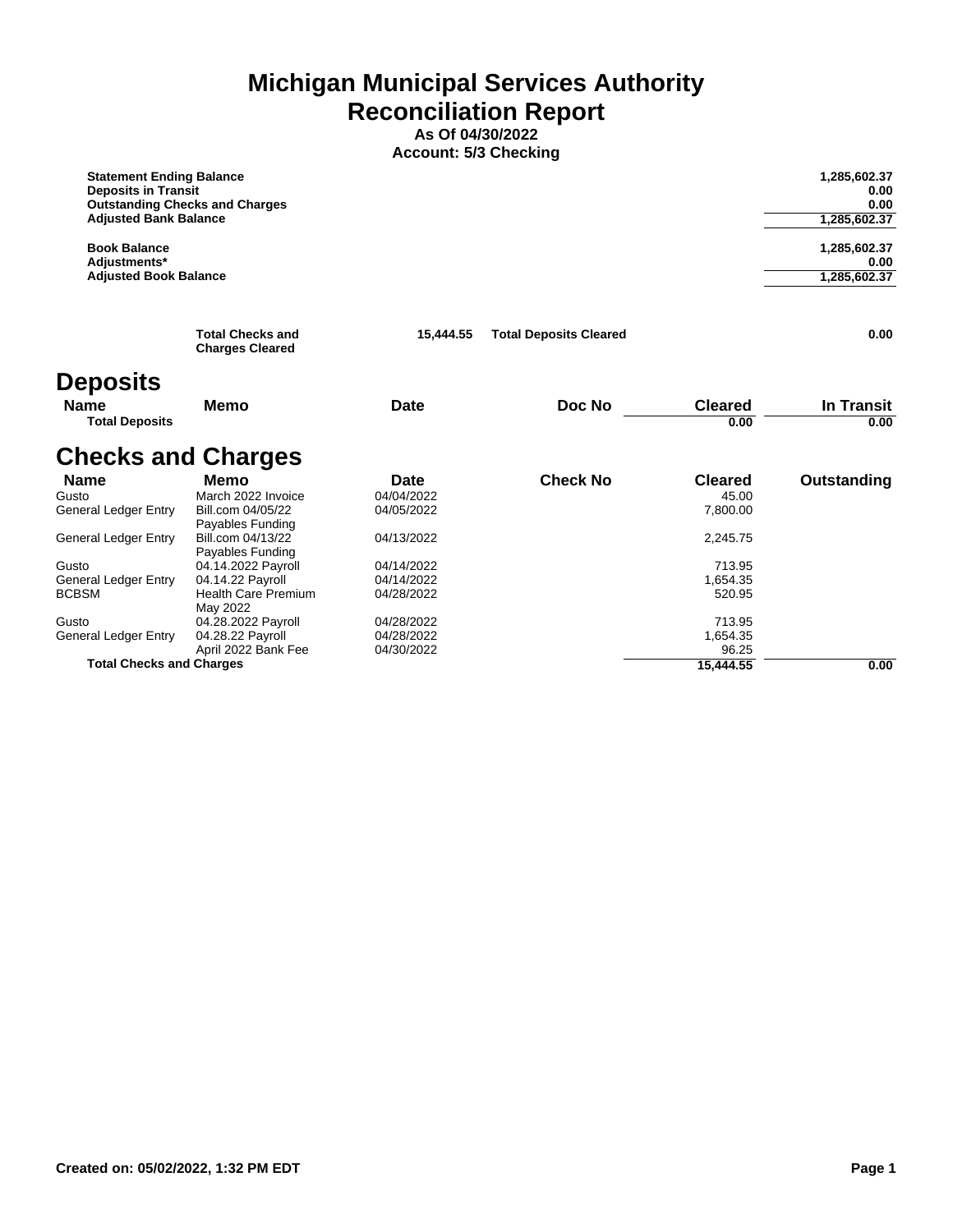

MICHIGAN MUNICIPAL SERVICE 200 TOWNSEND ST STE 900 LANSING MI 48933



4815

**Banking Center: Grand Rapids** Banking Center Phone: 616-653-5440 Commercial Client Services: 866-475-0729

|       |                                             | <b>Account Summary -</b> |                          |    |
|-------|---------------------------------------------|--------------------------|--------------------------|----|
| 04/01 | <b>Beginning Balance</b><br>Checks          | \$1,301,046.92           | Number of Days in Period | 30 |
| 9     | Withdrawals / Debits                        | \$(15, 444.55)           |                          |    |
| 04/30 | Deposits / Credits<br><b>Ending Balance</b> | \$1,285,602.37           |                          |    |

| <b>Withdrawals / Debits</b> |               | 9 items totaling \$15,444.55                                                                                           |
|-----------------------------|---------------|------------------------------------------------------------------------------------------------------------------------|
| Date                        | <b>Amount</b> | <b>Description</b>                                                                                                     |
| 04/04                       | 45.00         | GUSTO 6semjmf8far FEE 874651 6semjrfq0fb MICHIGAN MUNICIPAL SER 040422                                                 |
| 04/05                       | 7,800.00      | Bill.com Payables 016BLCFCM26DZBH Michigan Municipal Ser Multiple Payments Bill.com Payables<br>016BLCFCM26DZBH 040522 |
| 04/12                       | 96.25         | <b>SERVICE CHARGE</b>                                                                                                  |
| 04/13                       | 713.95        | GUSTO 6SEMJMFFERO TAX 103544 6semjrho091 MICHIGAN MUNICIPAL SER 041322                                                 |
| 04/13                       | 1.654.35      | GUSTO 6SEMJMFFERM NET 103542 6semjrho088 MICHIGAN MUNICIPAL SER 041322                                                 |
| 04/13                       | 2.245.75      | Bill.com Payables 016KUUVMJ26RHDJ Michigan Municipal Ser Multiple Payments Bill.com Payables<br>016KUUVMJ26RHDJ 041322 |
| 04/27                       | 713.95        | GUSTO 6SEMJMFTGVK TAX 564468 6semjrkk32b MICHIGAN MUNICIPAL SER 042722                                                 |
| 04/27                       | 1,654.35      | GUSTO 6SEMJMFTGVG NET 564464 6semjrkk31j MICHIGAN MUNICIPAL SER 042722                                                 |
| 04/28                       | 520.95        | BCBS Michigan PREMIUM MS283851 MICHIGAN MUNICIPAL SER 042822                                                           |

| <b>Daily Balance Summary</b> |                    |             |                    |       |               |  |
|------------------------------|--------------------|-------------|--------------------|-------|---------------|--|
| Date                         | <b>Amount</b>      | <b>Date</b> | <b>Amount Date</b> |       | <b>Amount</b> |  |
| 04/04                        | 1,301,001.92 04/12 |             | 1,293,105.67       | 04/27 | 1,286,123.32  |  |
| 04/05                        | 1,293,201.92 04/13 |             | 1,288,491.62 04/28 |       | 1,285,602.37  |  |

PLEASE NOTE THAT WE HAVE UPDATED OUR ACCOUNT RULES AND TERMS & CONDITIONS. DISCLOSURES CAN BE VIEWED ONLINE AT: COMMERCIAL ACCOUNT RULES: 53.COM/TM-CA-RULES TREASURY MANAGEMENT TERMS & CONDITIONS: 53.COM/TM-TC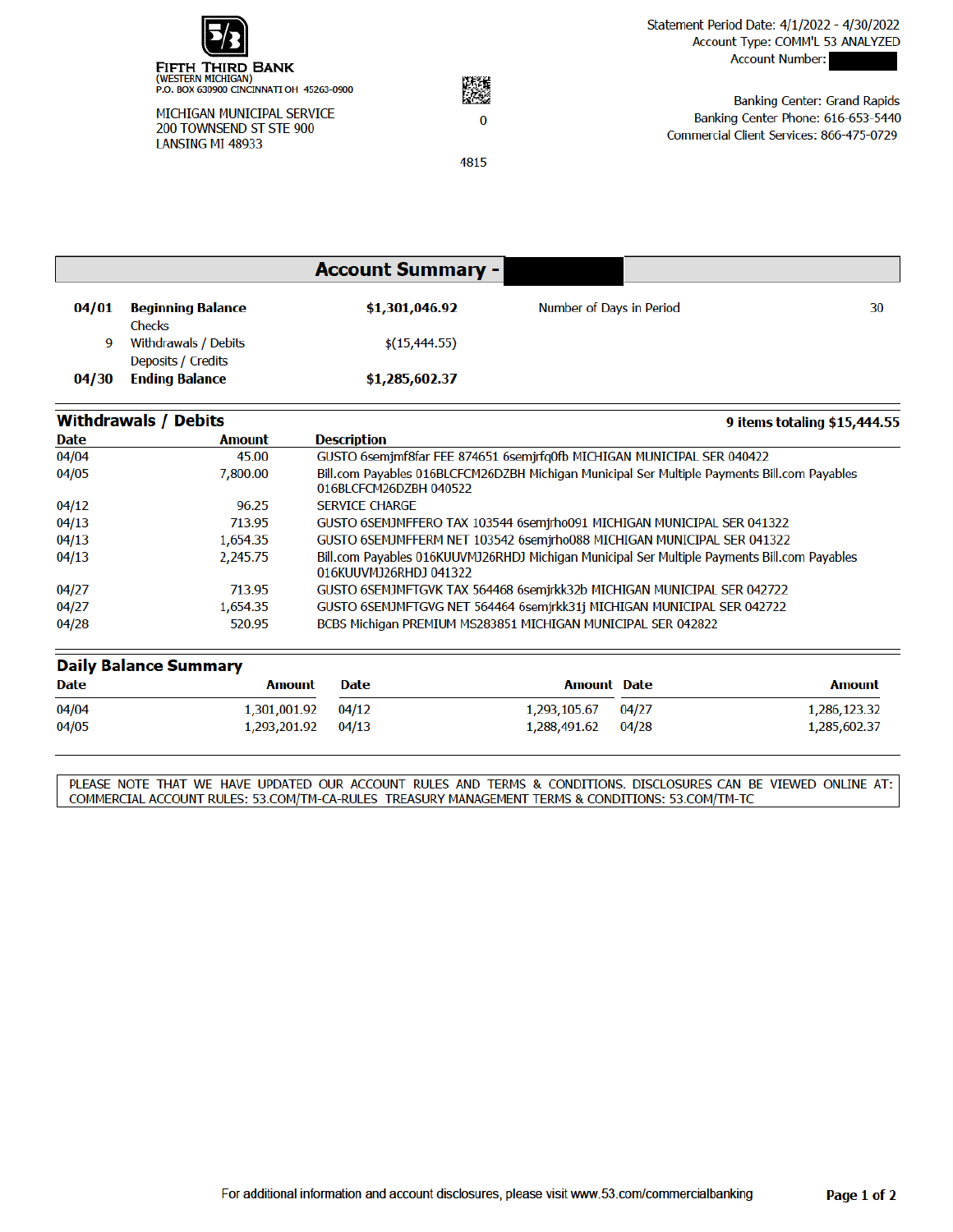

**Plante & Moran, PLLC** 27400 Northwestern Highway P.O. Box 307 Southfield, MI 48037-0307 Tel: 248.352.2500 Fax: 248.352.0018

plantemoran.com

June 6, 2022

To: Samantha Harkins, CEO Michigan Municipal Services Authority (MMSA) Board of Directors

#### **Re: May 2022 Monthly Statements**

Enclosed are the following Monthly Statements for your review:

- 1. Revenue & Expenditure Report General Fund
- 2. Revenue & Expenditure Report Financial Management System Fund
- 3. Revenue & Expenditure Report All Funds
- 4. Balance Sheet
- 5. Check Register
- 6. Bank Account Reconciliation
- 7. Bank Statement

Please contact Kari Shea (248-223-3287) or Kelly Schimmoeller (734-302-6456) with any questions.

Thank you.

*Disclaimer: These financial statements have not been subjected to an audit, review or compilation engagement, and no assurance is provided on them.*

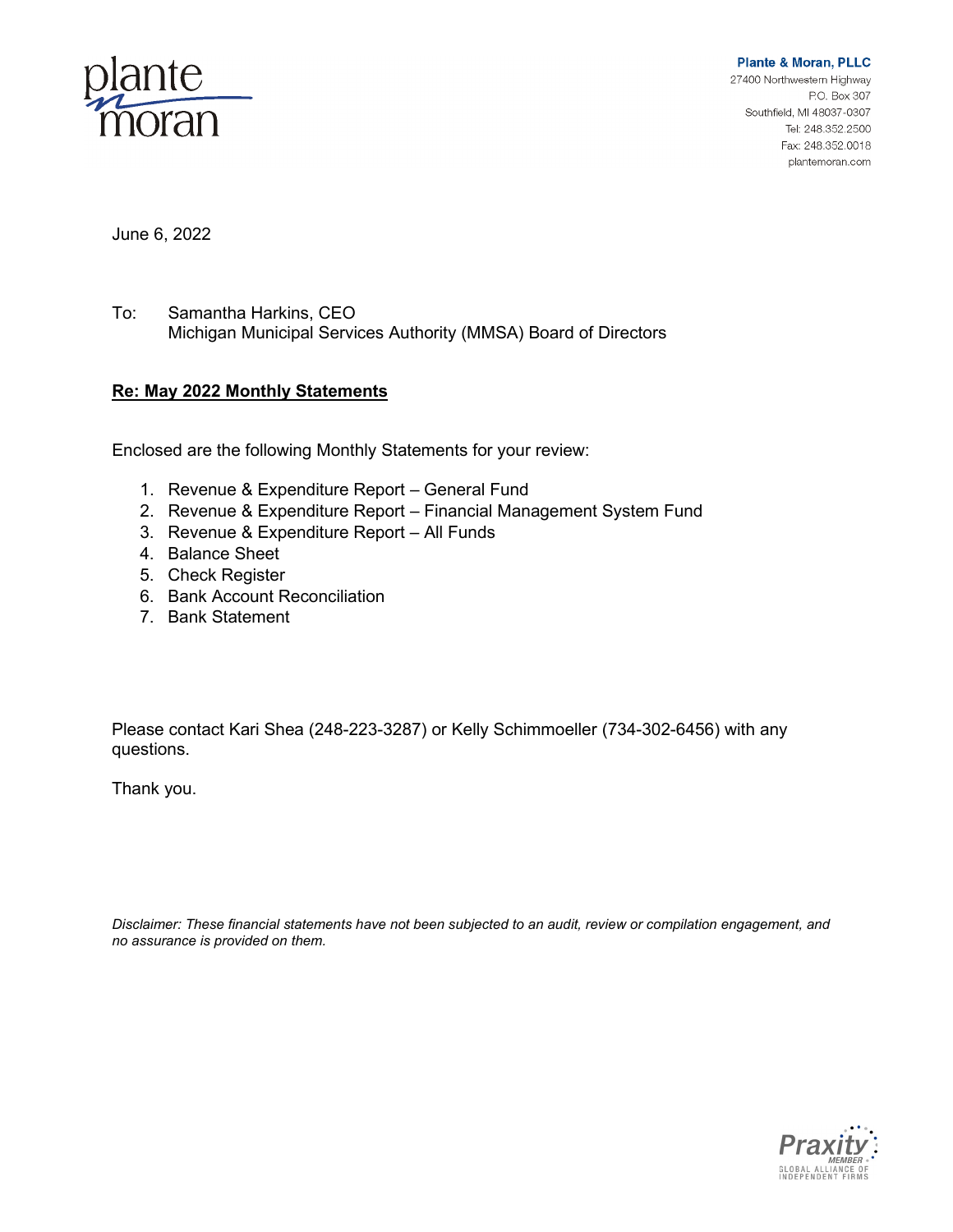# Michigan Municipal Services Authority REVENUE AND EXPENDITURE REPORT As of May 31, 2022

|                                                | <b>Year Ending</b><br>09/30/2021 | <b>Year Ending</b><br>09/30/2022 |           | Year To Date<br>05/31/2022 |             |
|------------------------------------------------|----------------------------------|----------------------------------|-----------|----------------------------|-------------|
|                                                | <b>END BALANCE</b>               | ORIGINAL BUDGET AMENDED BUDGET   |           | <b>YTD BALANCE</b>         | % BDGT      |
| Revenue                                        |                                  |                                  |           |                            |             |
| 671000 - Contract Revenue                      | 208,078                          | 150,000                          | 150,000   | 122,500                    | 81.67%      |
| <b>Total Revenue</b>                           | 208,078                          | 150,000                          | 150,000   | 122,500                    | 81.67%      |
| <b>Expenses</b>                                |                                  |                                  |           |                            |             |
| Salary and Fringes                             |                                  |                                  |           |                            |             |
| 701000 - Personal Services                     | 145,398                          | 57,200                           | 57,200    | 37,721                     | 65.95 %     |
| 710000 - FUTA Taxes                            | 365                              | 375                              | 375       | 110                        | 29.39 %     |
| 715000 - Social Security & Medicare            | 11,073                           | 4,376                            | 4,376     | 2,861                      | 65.38%      |
| 718000 - Insurance - Health                    | 10,246                           | 9,180                            | 9,180     | 4,066                      | 44.29%      |
| <b>Total Salary and Fringes</b>                | 167,082                          | 71,131                           | 71,131    | 44,758                     | 62.92 %     |
| Operating                                      |                                  |                                  |           |                            |             |
| 752000 - Office Expense                        | 2,871                            | 2,000                            | 2,000     | 851                        | 42.58 %     |
| 801000 - Professional and Contractual Services | 57,543                           | 80,028                           | 80,028    | 58,458                     | 73.05 %     |
| 801500 - Office Rent                           | 8,996                            | 8,820                            | 8,820     | 0                          | 0.00%       |
| 802000 - Legal                                 | 16,303                           | 18,000                           | 18,000    | 1,250                      | 6.94 %      |
| 803000 - Accounting                            | 17,359                           | 16,500                           | 16,500    | 8,173                      | 49.54 %     |
| 803500 - Audit                                 | 11,000                           | 11,400                           | 11,400    | 11,400                     | 100.00%     |
| 804000 - Bank Service Charges                  | 1,018                            | 1,200                            | 1,200     | 662                        | 55.19 %     |
| 805000 - HR and Benefits Consulting            | 0                                | 250                              | 250       | 0                          | 0.00%       |
| 806000 - Program Development                   | $\Omega$                         | 5,000                            | 5,000     | $\Omega$                   | 0.00%       |
| 840000 - Insurance                             | 6,353                            | 7,500                            | 7,500     | 6,001                      | 80.01%      |
| 861000 - Mileage Reimbursement                 | 45                               | 500                              | 500       | 0                          | 0.00%       |
| 910000 - Professional Development              | 985                              | 1,500                            | 1,500     | 0                          | 0.00%       |
| 913000 - Conference Expenses                   | 195                              | 750                              | 750       | 0                          | 0.00%       |
| 955000 - Miscellaneous                         | $\mathbf 0$                      | 2,000                            | 2,000     | 0                          | 0.00%       |
| <b>Total Operating</b>                         | 122,668                          | 155,448                          | 155,448   | 86,795                     | 55.84 %     |
| <b>Total Expenses</b>                          | 289,750                          | 226,579                          | 226,579   | 131,553                    | 58.06 %     |
| Revenue in Excess of Expenses                  | (81, 672)                        | (76, 579)                        | (76, 579) | (9,053)                    | 11.82%      |
| <b>Transfers</b>                               |                                  |                                  |           |                            |             |
| 699273 - Interfund Transfer In - FMS           | 135,125                          | 135,893                          | 135,893   | 0                          | 0.00%       |
| <b>Total Transfers</b>                         | 135,125                          | 135,893                          | 135,893   | $\mathbf 0$                | $0.00\%$    |
| Change in Equity                               | 53,453                           | 59,314                           | 59,314    | (9,053)                    | $(15.26)$ % |

These financial statements have not been subjected to an audit, review or compilation engagement, and no assurance is provided on them. Created on: 06/01/2022, 9:53 PM EDT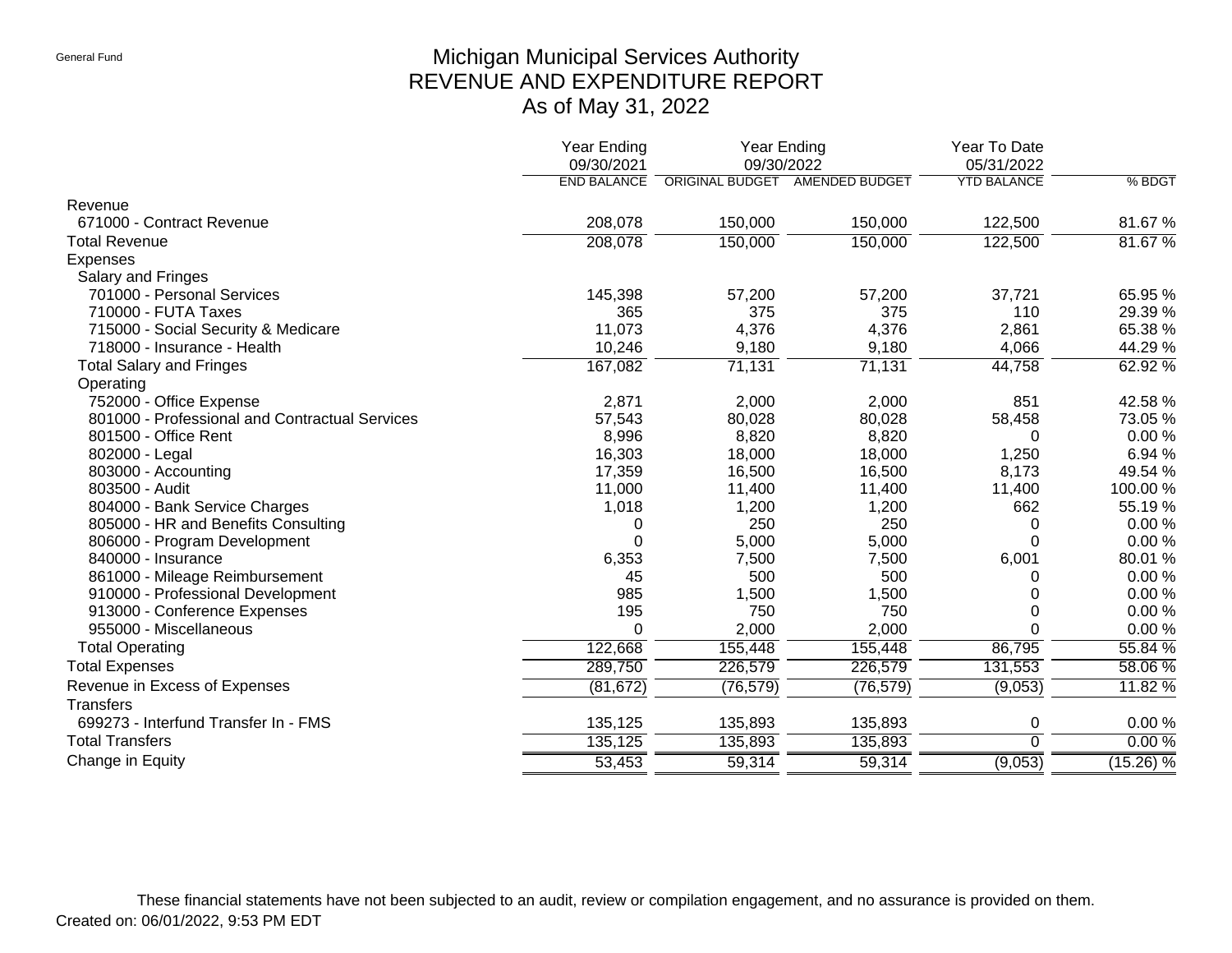# Michigan Municipal Services Authority<br>REVENUE AND EXPENDITURE REPORT As of May 31, 2022

|                                                | Year Ending<br>Year Ending<br>09/30/2021<br>09/30/2022 |                 |                | Year To Date<br>05/31/2022 |            |
|------------------------------------------------|--------------------------------------------------------|-----------------|----------------|----------------------------|------------|
|                                                | <b>END BALANCE</b>                                     | ORIGINAL BUDGET | AMENDED BUDGET | <b>YTD BALANCE</b>         | $%$ BDGT   |
| Revenue                                        |                                                        |                 |                |                            |            |
| 671000 - Contract Revenue                      | 2,076,154                                              | 2,077,223       | 2,077,223      | 2,079,009                  | 100.09 %   |
| <b>Total Revenue</b>                           | 2,076,154                                              | 2,077,223       | 2,077,223      | 2,079,009                  | $100.09\%$ |
| <b>Expenses</b>                                |                                                        |                 |                |                            |            |
| Operating                                      |                                                        |                 |                |                            |            |
| 801000 - Professional and Contractual Services | 941,029                                                | 1,941,330       | 1,941,330      | 2,007,166                  | 103.39 %   |
| <b>Total Operating</b>                         | ,941,029                                               | 1,941,330       | 1,941,330      | 2,007,166                  | $103.39\%$ |
| <b>Total Expenses</b>                          | .941,029                                               | 1,941,330       | 1,941,330      | 2,007,166                  | $103.39\%$ |
| Revenue in Excess of Expenses                  | 135,125                                                | 135,893         | 135,893        | 71,843                     | 52.87%     |
| <b>Transfers</b>                               |                                                        |                 |                |                            |            |
| 995101 - Transfer Out - GF                     | (135,125)                                              | 135,893         | 135,893        | 0                          | $0.00 \%$  |
| <b>Total Transfers</b>                         | (135,125)                                              | 135,893         | 135,893        |                            | $0.00\%$   |
| Change in Equity                               |                                                        | 271,786         | 271,786        | 71,843                     | $26.43\%$  |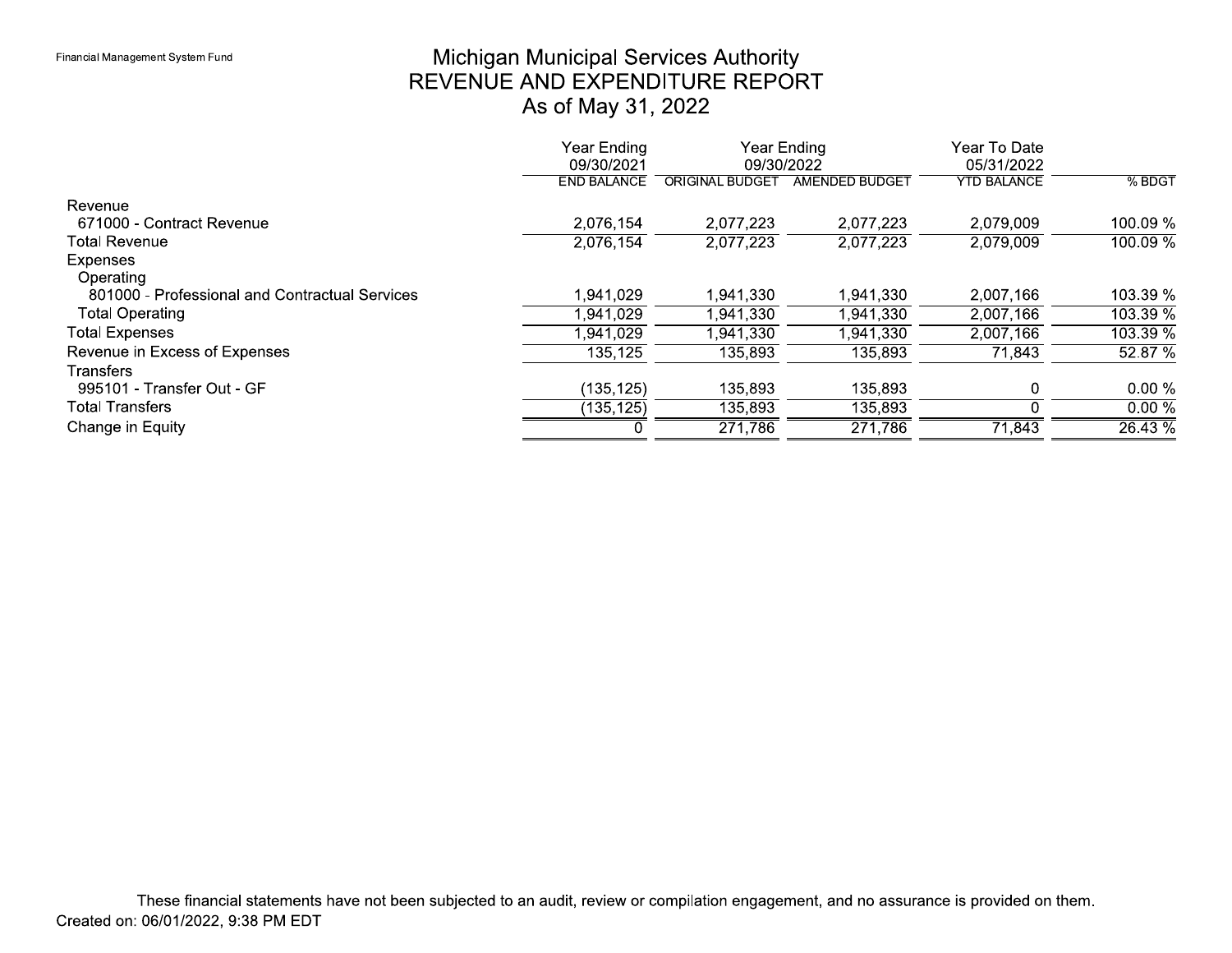# Michigan Municipal Services Authority REVENUE AND EXPENDITURE REPORT As of May 31, 2022

|                                                | Year Ending<br>09/30/2021 | Year Ending                    | 09/30/2022 | Year To Date<br>05/31/2022 |          |
|------------------------------------------------|---------------------------|--------------------------------|------------|----------------------------|----------|
|                                                | <b>END BALANCE</b>        | ORIGINAL BUDGET AMENDED BUDGET |            | <b>YTD BALANCE</b>         | % BDGT   |
| Revenue                                        |                           |                                |            |                            |          |
| 671000 - Contract Revenue                      | 2,284,231                 | 2,227,223                      | 2,227,223  | 2,201,509                  | 98.85%   |
| <b>Total Revenue</b>                           | 2,284,231                 | 2,227,223                      | 2,227,223  | 2,201,509                  | 98.85%   |
| <b>Expenses</b>                                |                           |                                |            |                            |          |
| Salary and Fringes                             |                           |                                |            |                            |          |
| 701000 - Personal Services                     | 145,398                   | 57,200                         | 57,200     | 37,721                     | 65.95 %  |
| 710000 - FUTA Taxes                            | 365                       | 375                            | 375        | 111                        | 29.39 %  |
| 715000 - Social Security & Medicare            | 11,072                    | 4,376                          | 4,376      | 2,861                      | 65.38 %  |
| 718000 - Insurance - Health                    | 10,247                    | 9,180                          | 9,180      | 4,065                      | 44.29%   |
| <b>Total Salary and Fringes</b>                | 167,082                   | 71,131                         | 71,131     | 44,758                     | 62.92%   |
| Operating                                      |                           |                                |            |                            |          |
| 752000 - Office Expense                        | 2,870                     | 2,000                          | 2,000      | 852                        | 42.58 %  |
| 801000 - Professional and Contractual Services | 1,998,572                 | 2,021,358                      | 2,021,358  | 2,065,623                  | 102.19%  |
| 801500 - Office Rent                           | 8,996                     | 8,820                          | 8,820      | 0                          | 0.00%    |
| 802000 - Legal                                 | 16,303                    | 18,000                         | 18,000     | 1,250                      | 6.94 %   |
| 803000 - Accounting                            | 17,359                    | 16,500                         | 16,500     | 8,173                      | 49.54 %  |
| 803500 - Audit                                 | 11,000                    | 11,400                         | 11,400     | 11,400                     | 100.00%  |
| 804000 - Bank Service Charges                  | 1,018                     | 1,200                          | 1,200      | 662                        | 55.19 %  |
| 805000 - HR and Benefits Consulting            | 0                         | 250                            | 250        | 0                          | 0.00%    |
| 806000 - Program Development                   | 0                         | 5,000                          | 5,000      | $\Omega$                   | 0.00%    |
| 840000 - Insurance                             | 6,353                     | 7,500                          | 7,500      | 6,001                      | 80.01%   |
| 861000 - Mileage Reimbursement                 | 45                        | 500                            | 500        | 0                          | 0.00%    |
| 910000 - Professional Development              | 985                       | 1,500                          | 1,500      | 0                          | 0.00%    |
| 913000 - Conference Expenses                   | 195                       | 750                            | 750        | $\Omega$                   | 0.00%    |
| 955000 - Miscellaneous                         | $\Omega$                  | 2,000                          | 2,000      | $\Omega$                   | 0.00%    |
| <b>Total Operating</b>                         | 2,063,696                 | 2,096,778                      | 2,096,778  | 2,093,961                  | 99.87 %  |
| <b>Total Expenses</b>                          | 2,230,778                 | 2,167,909                      | 2,167,909  | 2,138,719                  | 98.65%   |
| Revenue in Excess of Expenses                  | 53,453                    | 59,314                         | 59,314     | 62,790                     | 105.86%  |
| <b>Transfers</b>                               |                           |                                |            |                            |          |
| 699273 - Interfund Transfer In - FMS           | 135,125                   | 135,893                        | 135,893    | 0                          | 0.00%    |
| 995101 - Transfer Out - GF                     | (135, 125)                | 135,893                        | 135,893    | 0                          | 0.00%    |
| <b>Total Transfers</b>                         | $\Omega$                  | 271,786                        | 271,786    | $\mathbf 0$                | $0.00\%$ |
| Change in Equity                               | 53,453                    | 331,100                        | 331,100    | 62,790                     | 18.96%   |
|                                                |                           |                                |            |                            |          |

These financial statements have not been subjected to an audit, review or compilation engagement, and no assurance is provided on them. Created on: 06/02/2022, 4:53 PM EDT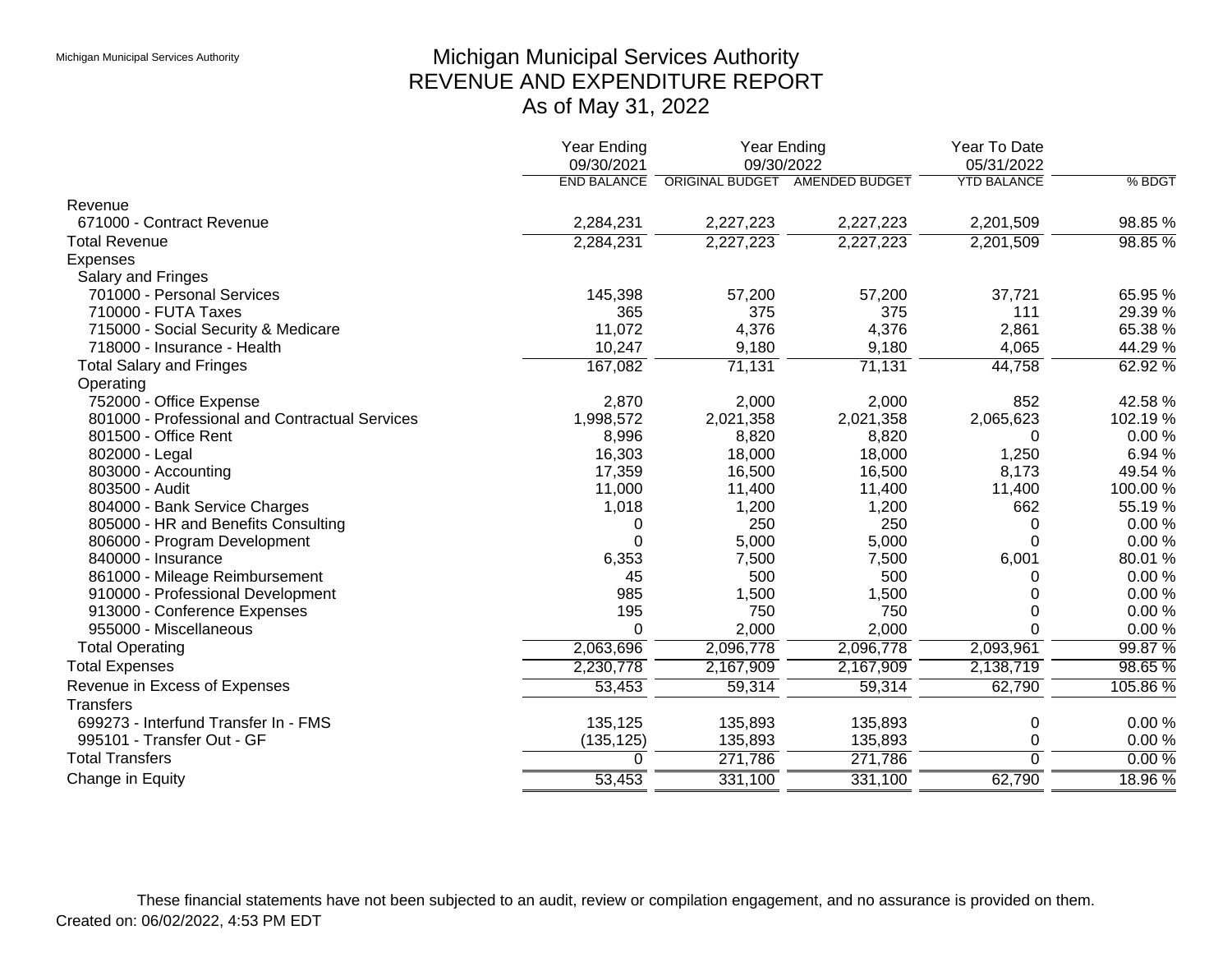# Michigan Municipal Services Authority COMPARATIVE BALANCE SHEET

|                                    | <b>PERIOD ENDED</b><br>09/30/2021 | <b>PERIOD ENDED</b><br>05/31/2022 | <b>CHANGE</b> | % CHANGE    |
|------------------------------------|-----------------------------------|-----------------------------------|---------------|-------------|
| <b>ASSETS</b>                      |                                   |                                   |               |             |
| <b>Current Assets</b>              |                                   |                                   |               |             |
| <b>Bank Accounts</b>               | 371,469                           | 1,312,485                         | 941,016       | 253.32 %    |
| <b>Other Current Assets</b>        |                                   |                                   |               |             |
| 040000 - Accounts Receivable       | 0                                 | 1,113,843                         | 1,113,843     | 100.00 %    |
| 123000 - Prepaid Expenses          | 1,562                             |                                   | (1,561)       | (100.00) %  |
| <b>Total Other Assets</b>          | 1,562                             | 1,113,843                         | 1, 112, 282   | 71,231.62 % |
| <b>Total Current Assets</b>        | 373,031                           | 2,426,328                         | 2,053,298     | 550.43 %    |
| <b>TOTAL ASSETS</b>                | 373,031                           | 2,426,328                         | 2,053,298     | 550.43 %    |
| <b>LIABILITIES AND EQUITY</b>      |                                   |                                   |               |             |
| Liabilities                        |                                   |                                   |               |             |
| <b>Current Liabilities</b>         |                                   |                                   |               |             |
| <b>Accounts Payable</b>            |                                   |                                   |               |             |
| 202000 - Accounts Payable          | 18,988                            | 2,009,495                         | 1,990,507     | 10,482.97 % |
| <b>Total Accounts Payable</b>      | 18,988                            | 2,009,495                         | 1,990,507     | 10,482.97 % |
| <b>Total Current Liabilities</b>   | 18,988                            | 2,009,495                         | 1,990,507     | 10,482.97 % |
| <b>Total Liabilities</b>           | 18,988                            | 2,009,495                         | 1,990,507     | 10,482.97 % |
| Equity                             |                                   |                                   |               |             |
| 390000 - Fund Balance - Unassigned | 300,589                           | 354,043                           | 53,454        | 17.78 %     |
| Net Revenue                        | 53,454                            | 62,790                            | 9,337         | 17.46 %     |
| <b>Total Equity</b>                | 354,043                           | 416,833                           | 62,791        | 17.73 %     |
| TOTAL LIABILITIES AND EQUITY       | 373,031                           | 2,426,328                         | 2,053,298     | 550.43 %    |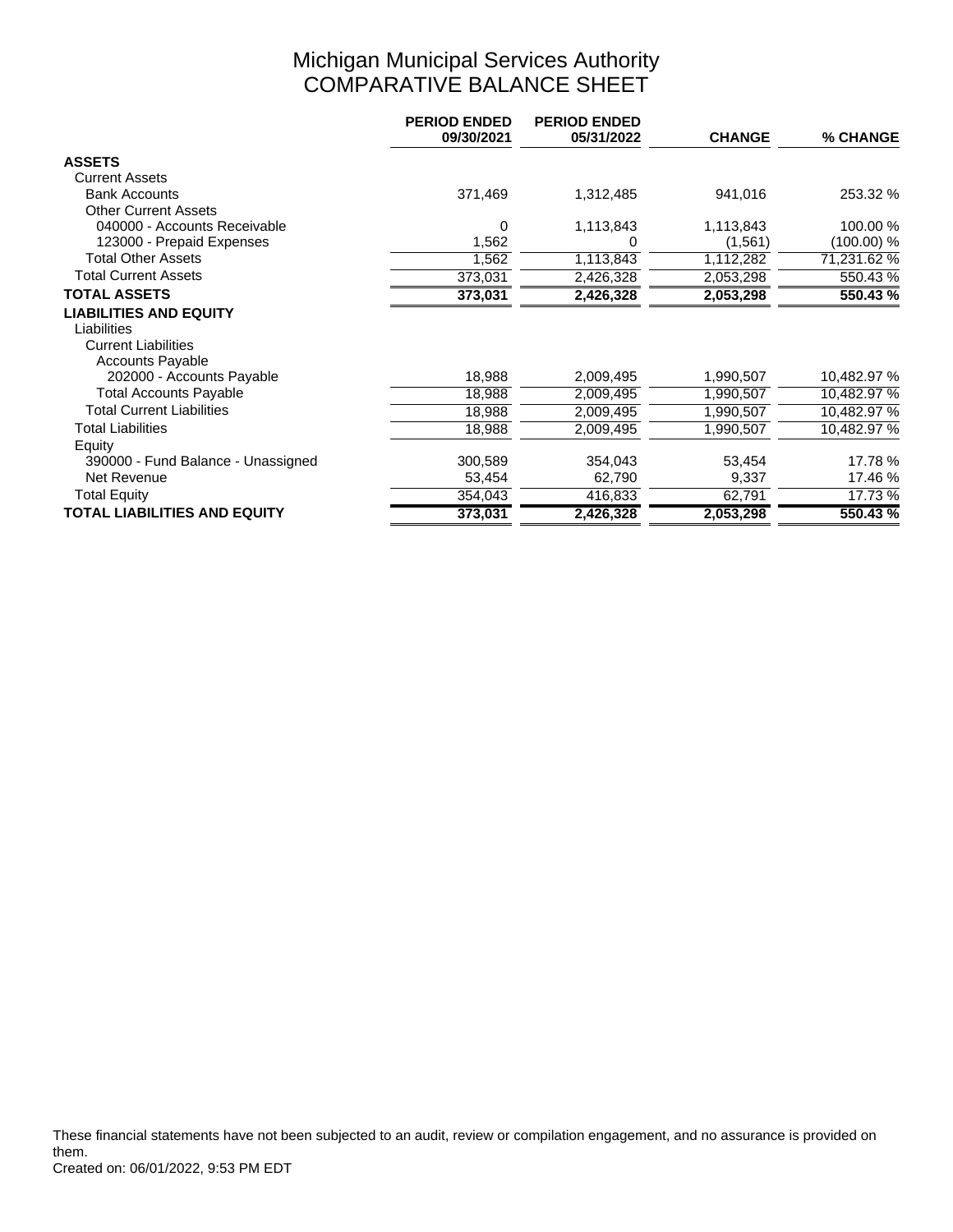### Michigan Municipal Services Authority **Check Register**

| <b>Michigan Municipal Services Authority</b><br><b>Check Register</b>            |                                                                                                                                                                                                                                                                                              |                        |                                                                                                                                               |  |
|----------------------------------------------------------------------------------|----------------------------------------------------------------------------------------------------------------------------------------------------------------------------------------------------------------------------------------------------------------------------------------------|------------------------|-----------------------------------------------------------------------------------------------------------------------------------------------|--|
| <b>Date</b>                                                                      | Vendor                                                                                                                                                                                                                                                                                       | <b>Document No</b>     | <b>Amount Cleared</b>                                                                                                                         |  |
| 05/03/2022<br>05/03/2022<br>05/04/2022<br>05/05/2022<br>05/05/2022<br>05/05/2022 | <b>Bank: Bill.com Clearing - Bill.com Clearing</b><br>10032--Hundred Place Consulting, LLC<br>10029--Vettraino Consulting, LLC<br>10003--Dykema Gossett, PLLC<br>10009--Kristen Delaney<br>10002--Plante Moran<br>10032--Hundred Place Consulting, LLC<br><b>Total for Bill.com Clearing</b> | <b>Account No:</b>     | 4,680.00 In Transit<br>3,120.00 In Transit<br>1,249.20 In Transit<br>27.57 In Transit<br>1,119.75 In Transit<br>72.00 In Transit<br>10,268.52 |  |
| 05/02/2022<br>05/12/2022<br>05/26/2022<br>05/31/2022                             | Bank: Fifth Third - 1244 - Firth Third<br>10015-Gusto<br>10015-Gusto<br>10015-Gusto<br>10005--BCBSM<br><b>Total for Fifth Third - 1244</b>                                                                                                                                                   | Account No: 7169301244 | 45.00 05/31/2022<br>713.95 05/31/2022<br>713.95 05/31/2022<br>520.95 05/31/2022<br>1.993.85                                                   |  |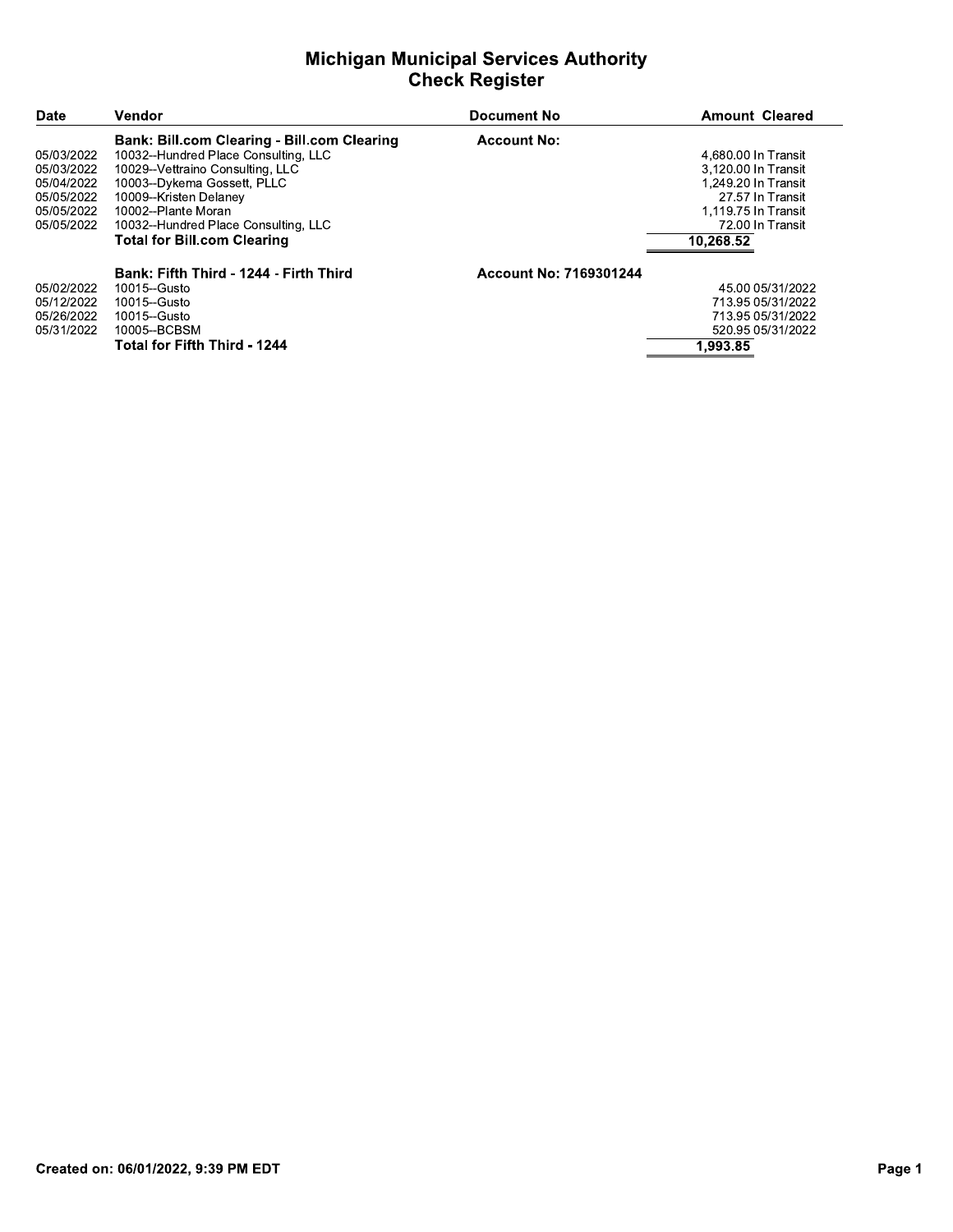**Michigan Municipal Services Authority Reconciliation Report**

> **As Of 05/31/2022 Account: 5/3 Checking**

| <b>Statement Ending Balance</b><br><b>Deposits in Transit</b><br><b>Outstanding Checks and Charges</b><br><b>Adjusted Bank Balance</b> |                                                   |             |                               |                | 1,312,484.84<br>0.00<br>0.00<br>1,312,484.84 |
|----------------------------------------------------------------------------------------------------------------------------------------|---------------------------------------------------|-------------|-------------------------------|----------------|----------------------------------------------|
| <b>Book Balance</b><br>Adjustments*                                                                                                    |                                                   |             |                               |                | 1,312,484.84<br>0.00                         |
| <b>Adjusted Book Balance</b>                                                                                                           |                                                   |             |                               |                | 1,312,484.84                                 |
|                                                                                                                                        | <b>Total Checks and</b><br><b>Charges Cleared</b> | 15,617.53   | <b>Total Deposits Cleared</b> |                | 42,500.00                                    |
| <b>Deposits</b>                                                                                                                        |                                                   |             |                               |                |                                              |
| <b>Name</b>                                                                                                                            | Memo                                              | <b>Date</b> | Doc No                        | <b>Cleared</b> | In Transit                                   |
| Lincoln Institute                                                                                                                      | Lincoln Institute - 1st of 2                      | 05/04/2022  |                               | 5,000.00       |                                              |
| <b>Local Community Stabi-</b><br>lization Authority                                                                                    | pmts<br>LCSA 3rd Qtr Pmt FY22                     | 05/09/2022  |                               | 37,500.00      |                                              |
| <b>Total Deposits</b>                                                                                                                  |                                                   |             |                               | 42,500.00      | 0.00                                         |
| <b>Checks and Charges</b>                                                                                                              |                                                   |             |                               |                |                                              |
| <b>Name</b>                                                                                                                            | Memo                                              | Date        | <b>Check No</b>               | <b>Cleared</b> | Outstanding                                  |
| Gusto                                                                                                                                  | April 2022 Invoice                                | 05/02/2022  |                               | 45.00          |                                              |
| General Ledger Entry                                                                                                                   | Bill.com 05/03/22                                 | 05/03/2022  |                               | 7,800.00       |                                              |

| <b>Total Checks and Charges</b> |                                       |            | 15.617.53 | 0.00 |
|---------------------------------|---------------------------------------|------------|-----------|------|
|                                 | June 2022                             |            |           |      |
| <b>BCBSM</b>                    | <b>Health Care Premium</b>            | 05/31/2022 | 520.95    |      |
| Gusto                           | 05.26.2022 Payroll                    | 05/26/2022 | 713.95    |      |
| <b>General Ledger Entry</b>     | 05.26.22 Payroll                      | 05/26/2022 | 1,654.35  |      |
| General Ledger Entry            | 05.12.22 Payroll                      | 05/12/2022 | 1,654.35  |      |
| Gusto                           | 05.12.2022 Payroll                    | 05/12/2022 | 713.95    |      |
|                                 | May 2022 Bank Fee                     | 05/11/2022 | 46.46     |      |
|                                 | Payables Funding                      |            |           |      |
| General Ledger Entry            | Bill.com 05/05/22                     | 05/05/2022 | 1,219.32  |      |
|                                 | Payables Funding                      |            |           |      |
| General Ledger Entry            | Payables Funding<br>Bill.com 05/04/22 | 05/04/2022 | 1,249.20  |      |
| General Ledger Entry            | Bill.com 05/03/22                     | 05/03/2022 | 7,800.00  |      |